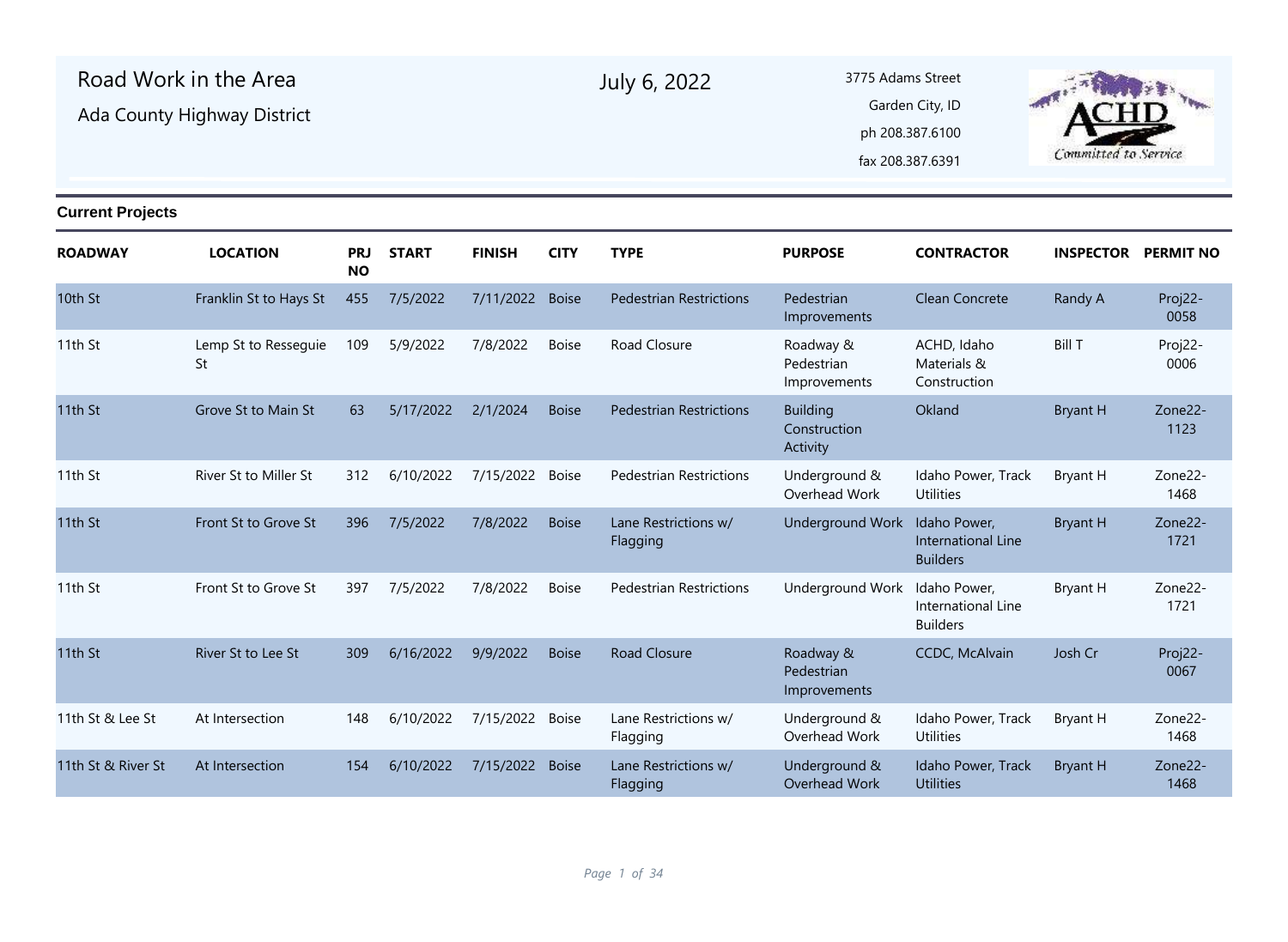| <b>ROADWAY</b>                       | <b>LOCATION</b>                      | <b>PRJ</b><br><b>NO</b> | <b>START</b> | <b>FINISH</b>    | <b>CITY</b>    | <b>TYPE</b>                                  | <b>PURPOSE</b>                              | <b>CONTRACTOR</b>                               | <b>INSPECTOR</b> | <b>PERMIT NO</b> |
|--------------------------------------|--------------------------------------|-------------------------|--------------|------------------|----------------|----------------------------------------------|---------------------------------------------|-------------------------------------------------|------------------|------------------|
| 12th St                              | Grove St to Main St                  | 60                      | 5/17/2022    | 2/1/2024         | <b>Boise</b>   | <b>Pedestrian Restrictions</b>               | <b>Building</b><br>Construction<br>Activity | Okland                                          | <b>Bryant H</b>  | Zone22-<br>1123  |
| 14th St                              | Grove St to Main St                  | 307                     | 6/22/2022    | 7/6/2022         | <b>Boise</b>   | <b>Pedestrian Restrictions</b>               | Underground Work                            | CenturyLink, Track<br><b>Utilities</b>          | Dan S            | Fibp22-<br>0248  |
| 15th St                              | Grand Ave to Grove<br>St             | 297                     | 7/5/2022     | 7/15/2022 Boise  |                | Lane Restrictions w/<br>Flagging, NIGHT WORK | Underground Work Guho corp                  |                                                 | Bryant H         | Zone22-<br>1570  |
| 16th St                              | Idaho St to Grove St                 | 306                     | 7/5/2022     | 7/15/2022        | <b>Boise</b>   | Lane Restrictions w/<br>Flagging, NIGHT WORK | Underground Work Guho Corp                  |                                                 | <b>Bryant H</b>  | Zone22-<br>1570  |
| 17th St                              | <b>Bannock St to</b><br>Jefferson St | 70                      | 9/6/2021     | 11/11/2022 Boise |                | <b>Pedestrian Restrictions</b>               | <b>Building</b><br>Construction<br>Activity | ESI                                             | <b>Bryant H</b>  | Zone21-<br>3752  |
| 17th St & Eastman St At Intersection |                                      | 113                     | 6/6/2022     | 7/15/2022        | <b>Boise</b>   | <b>Road Closure</b>                          | Underground Work ACHD                       |                                                 | <b>ACHD</b>      | <b>ACHD</b>      |
| 1st St                               | State St to Aikens St                | 143                     | 5/7/2022     | 10/1/2022        | Eagle          | Road Closure                                 | Special Event                               | City of Eagle                                   | John W           | Sep22-0026       |
| 25th St                              | Regan Ave to Stewart<br>Ave          | 274                     | 6/13/2022    | 7/8/2022         | <b>Boise</b>   | <b>Road Closure</b>                          | Underground Work                            | City of Boise, Peak<br>Concrete                 | <b>Bryant H</b>  | Zone22-<br>1639  |
| 28th St                              | Alleyway south of<br>Breneman St     | 318                     | 6/29/2022    | 6/29/2022        | <b>Boise</b>   | Road Closure                                 | Underground Work Intermountain Gas          |                                                 | Dan C            | Zone22-<br>1711  |
| 29th St                              | 29th St to Good St                   | 383                     | 7/6/2022     | 8/15/2022        | <b>Boise</b>   | <b>Road Closure</b>                          | Underground Work Wood Brothers              | Trucking                                        | Dan C            | Zone22-<br>1714  |
| 42nd St                              | Adams St to north<br>1000'           | 292                     | 8/23/2021    | 4/1/2023         | Garden<br>City | <b>Pedestrian Restrictions</b>               | <b>Building</b><br>Construction<br>Activity | ESI                                             | Dan C            | Zone21-<br>2657  |
| 43rd St                              | From Adams St north                  | 107                     | 6/21/2022    | 7/31/2022        | Garden<br>City | <b>Pedestrian Restrictions</b>               | <b>Building</b><br>Construction<br>Activity | Parkway Holding,<br>Idaho Grading &<br>Trucking | Dan C            | Zone22-<br>1661  |
| 4th St                               | Idaho St To Bannock<br>St            | 387                     | 6/27/2022    | 10/1/2022        | <b>Boise</b>   | <b>Pedestrian Restrictions</b>               | <b>Building</b><br>Construction<br>Activity | <b>ESI</b>                                      | <b>Bryant H</b>  | Zone22-<br>1716  |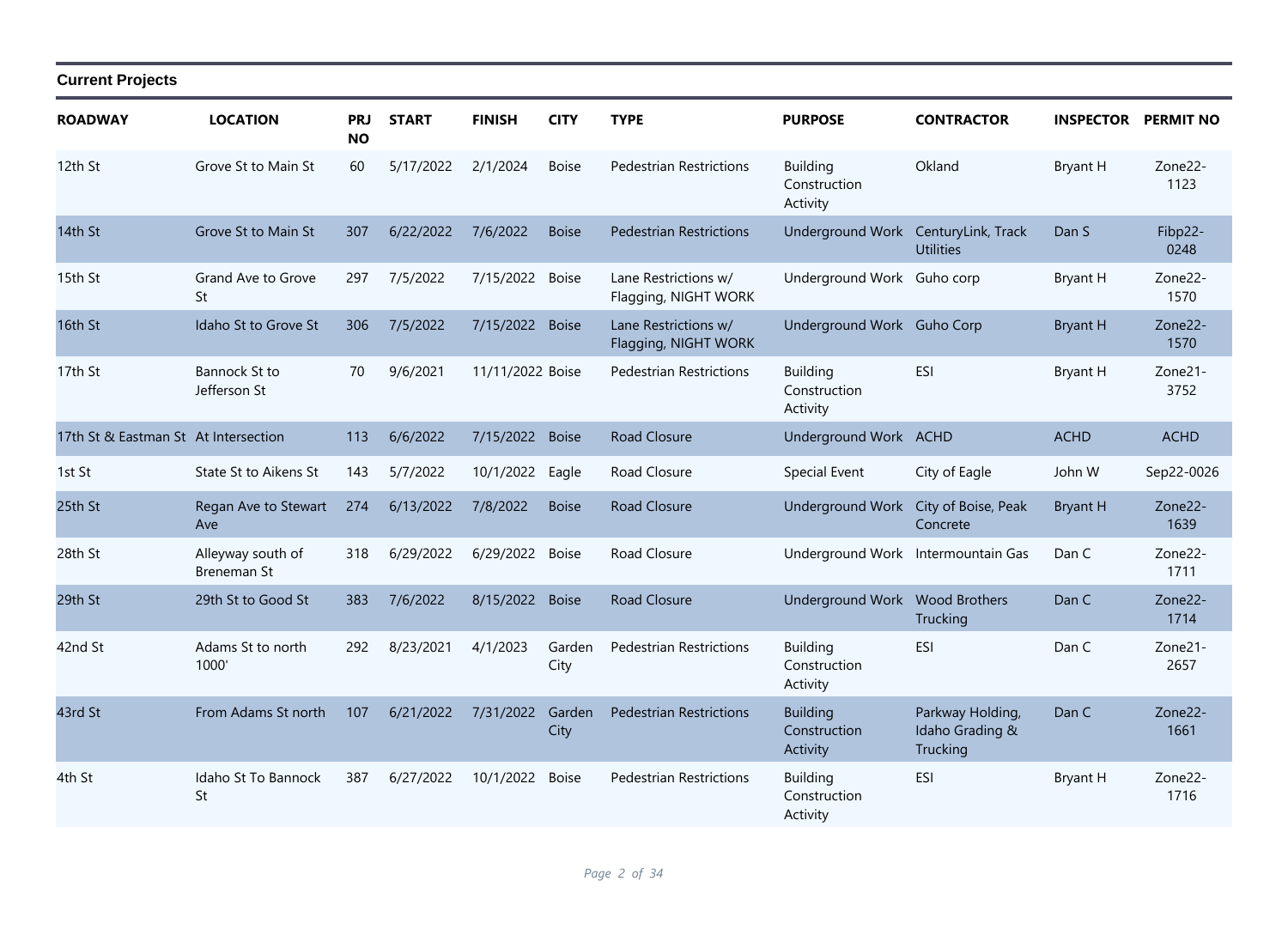| <b>ROADWAY</b>                                          | <b>LOCATION</b>                      | PRJ<br><b>NO</b> | <b>START</b> | <b>FINISH</b>    | <b>CITY</b>    | <b>TYPE</b>                               | <b>PURPOSE</b>                              | <b>CONTRACTOR</b>                                     |                 | <b>INSPECTOR PERMIT NO</b> |
|---------------------------------------------------------|--------------------------------------|------------------|--------------|------------------|----------------|-------------------------------------------|---------------------------------------------|-------------------------------------------------------|-----------------|----------------------------|
| 5th St                                                  | Grove St to north 300'               | 240              | 6/29/2020    | 7/22/2022        | <b>Boise</b>   | <b>Pedestrian Restrictions</b>            | <b>Building</b><br>Construction<br>Activity | Andersen<br>Construciton                              | <b>Bryant H</b> | Zone20-<br>1963            |
| 8th St                                                  | Idaho St to Bannock<br>St            | 93               | 6/4/2020     | 12/31/2022 Boise |                | Road Closure                              | Special Event                               | Boise City, CCDC                                      | John W          | Sep20-0068                 |
| 8th St                                                  | Main St to Idaho St                  | 165              | 6/4/2020     | 12/31/2022 Boise |                | Road Closure                              | <b>Special Event</b>                        | Boise City, CCDC                                      | John W          | Sep20-0068                 |
| 8th St                                                  | Pine Ave to Cherry Ln                | 230              | 6/22/2022    | 8/9/2022         |                | Meridian Lane Restrictions w/<br>Flagging | Underground Work                            | ACHD, Knife River                                     | Steve G         | Proj22-<br>0041            |
| 9th St                                                  | Jefferson St to<br><b>Bannock St</b> | 31               | 6/27/2022    | 8/8/2022         | <b>Boise</b>   | Lane Restrictions                         | Underground Work                            | City of Boise Utility<br>Maintenance                  | <b>Bryant H</b> | Zone22-<br>1410            |
| Adams St                                                | 42nd St to 43rd St                   | 291              | 8/23/2021    | 4/1/2023         | Garden<br>City | <b>Pedestrian Restrictions</b>            | <b>Building</b><br>Construction<br>Activity | <b>ESI</b>                                            | Dan C           | Zone21-<br>2657            |
| <b>Adams St</b>                                         | 42nd St to 43rd St                   | 287              | 10/30/2021   | 3/20/2023        | Garden<br>City | Lane Restrictions                         | <b>Building</b><br>Construction<br>Activity | <b>ESI Construction</b>                               | Dan C           | Zone21-<br>3018            |
| Adams St                                                | Bills Ave to 44th St                 | 64               | 5/5/2022     | 7/13/2022        | Garden<br>City | Lane Restrictions                         | <b>Building</b><br>Construction<br>Activity | Parkway Holding,<br>Idaho Grading &<br>Trucking       | Dan C           | Zone22-<br>1228            |
| Alley between Main St 11th St to 10th St<br>to Idaho St |                                      | 28               | 1/17/2022    | 1/17/2023        | <b>Boise</b>   | <b>Road Closure</b>                       | <b>Building</b><br>Construction<br>Activity | Andersen<br>Construction                              | <b>Bryant H</b> | Zone22-<br>0079            |
| Alleyway between<br>Front St & Grove St                 | 12th St to 11th St                   | 398              | 7/5/2022     | 7/8/2022         | <b>Boise</b>   | Road Closure                              | <b>Underground Work</b>                     | Idaho Power,<br>International Line<br><b>Builders</b> | <b>Bryant H</b> | Zone22-<br>1721            |
| Alleyway btwn Walnut Bannock St to<br>St & Locust St    | Jefferson St                         | 304              | 6/29/2022    | 6/29/2022        | <b>Boise</b>   | <b>Road Closure</b>                       | Overhead Work                               | Idaho Power                                           | Jackson C       | Zone22-<br>1673            |
| Alleyway btwnGrove 5th St to 4th St<br>St & Main St     |                                      | 26               | 4/21/2022    | 6/27/2022 Boise  |                | Road Closure                              | Underground Work CenturyLink, Track         | <b>Utilities</b>                                      | Tom M           | Fibp22-<br>0118            |
| Allumbaugh St                                           | Russett St to Poplar St 371          |                  | 6/24/2022    | 7/6/2022         | <b>Boise</b>   | Lane Restrictions w/<br>Flagging          | Underground Work                            | CenturyLink, Track<br><b>Utilities</b>                | Dan S           | Fibp22-<br>0255            |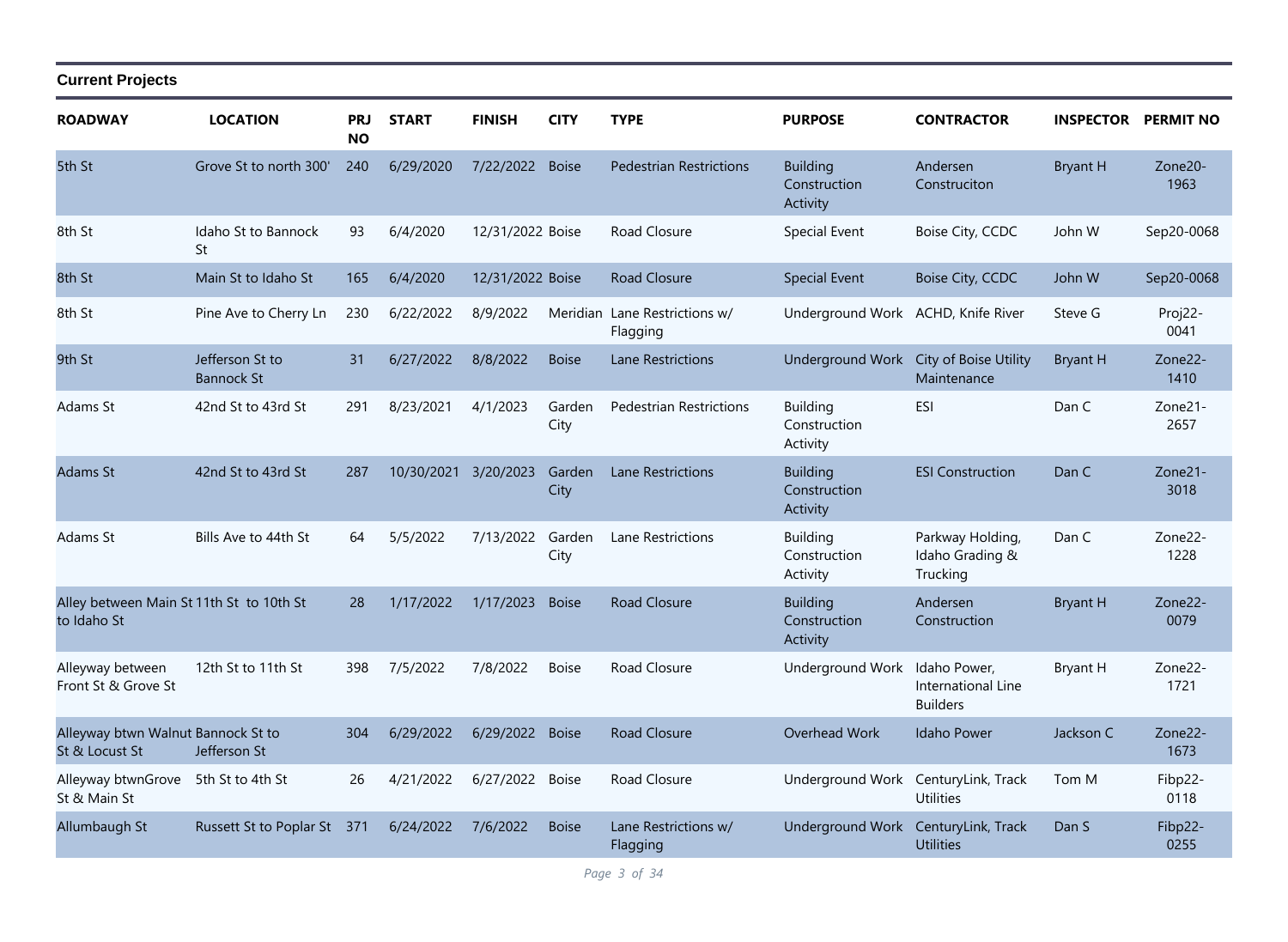#### **ROADWAY LOCATION PRJ NO START FINISH CITY TYPE PURPOSE CONTRACTOR INSPECTOR PERMIT NO Current Projects** Amity Rd Montague Way to 262 7/5/2022 7/8/2022 Meridian Lane Restrictions w/ Flagging Montague Way to 262 7/5/2022 7/8/2022 Meridian Lane Restrictions w/ Underground Work Cambridge Dan S Fibp22-Telephone, 3C Eagle Rd 0221 Amity Rd 6/6/2022 7/8/2022 Meridian Road Closure Roadway Meridian Rd to Locust ACHD, Knife River Kevin B 47 Proj22- Improvements Grove Rd 0039 Amity Rd & Tavistock At intersection Ave At intersection 399 6/27/2022 7/22/2022 Meridian Lane Restrictions w/ Roadway C. Wright, Hastriter Mat C Zone22-**Flagging** Roadway Improvements 1788 Apple St Richmond Ct to 189 6/13/2022 6/27/2022 Boise Lane Restrictions Underground Work CenturyLink, Track Robert W Fibp22-**Utilities** Victory Rd 0222 Ave A Front St to Myrtle St 80 2/1/2021 9/30/2022 Boise Lane Restrictions Building Brinkmann Bryant H Zone20-Construction Activity Brinkmann **Constructors** 4251 Ave A 7/5/2022 7/8/2022 Boise Road Closure Underground Work Brinkmann Myrtle St to Front St 328 Bryant H Zone20- Constructors, Tuffy **Excavation** 4251 Ave B Front St to Myrtle St 67 2/1/2021 9/30/2022 Boise Road Closure Building Brinkmann Bryant H Zone20-Construction Activity Brinkmann **Constructors** 4251 Bannock St 16th St to 17th St 75 9/6/2021 11/11/2022 Boise Pedestrian Restrictions Building ESI Bryant H Zone21-Construction Activity 3752 Bannock St 10th St to 9th St 151 6/13/2022 8/8/2022 Boise Road Closure Underground Work City Of Boise Utility Bryant H Zone22-Maintenance 1410 Bannock St 4th St To 3rd St 386 6/27/2022 10/1/2022 Boise Pedestrian Restrictions Building ESI Bryant H Zone22-**Construction** Activity 1716 Bannock St & 10th St At Intersection 186 5/13/2022 6/27/2022 Boise Lane Restrictions w/ Flagging At Intersection 186 5/13/2022 6/27/2022 Boise Lane Restrictions w/ Underground Work CenturyLink, Track Tom M Fibp22-**Utilities** 0142 Barrister Dr 6/28/2022 7/29/2022 Boise Lane Restrictions w/ Flagging Underground & Overhead Work Cole Rd to Bethel St 410 6/28/2022 7/29/2022 Boise Lane Restrictions w/ Underground & Quality Electric, Earth Terry S Zone22-Energy 1651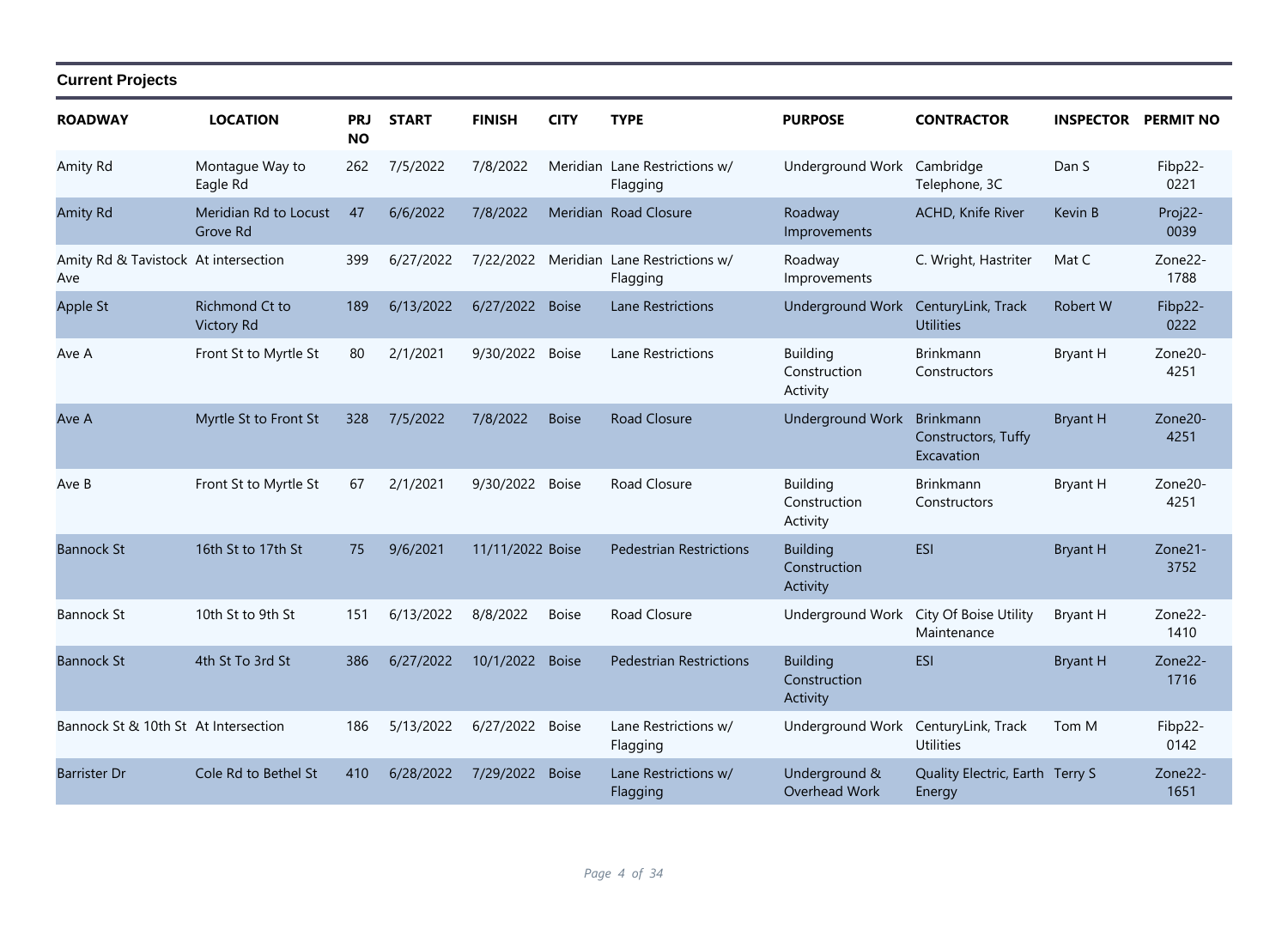| <b>ROADWAY</b>                              | <b>LOCATION</b>                     | <b>PRJ</b><br><b>NO</b> | <b>START</b> | <b>FINISH</b>   | <b>CITY</b>  | <b>TYPE</b>                                         | <b>PURPOSE</b>                              | <b>CONTRACTOR</b>                                         | <b>INSPECTOR PERMIT NO</b> |                             |
|---------------------------------------------|-------------------------------------|-------------------------|--------------|-----------------|--------------|-----------------------------------------------------|---------------------------------------------|-----------------------------------------------------------|----------------------------|-----------------------------|
| Beacon Light Rd                             | Palmer Ln to<br>Lanewood Rd         | 12                      | 6/27/2022    | 7/12/2022 Eagle |              | Road Closure                                        | Underground Work                            | Mountain<br>Companies, Capital<br>Paving                  | Jayme R                    | Sub <sub>22</sub> -<br>0256 |
| Beacon Light Rd &<br>Edgewood Rd            | At Intersection                     | 293                     | 6/14/2022    | 7/13/2022 Eagle |              | Lane Restrictions w/<br>Flagging                    |                                             | Underground Work Idaho Power, Probst Stancy F<br>Electric |                            | Zone22-<br>1514             |
| Beacon Light Rd &<br>Los Luceros Dr         | At Intersection                     | 294                     | 6/29/2022    | 7/29/2022       | Eagle        | Lane Restrictions w/<br>Flagging                    | Underground Work                            | Idaho Power, Probst Stancy F<br>Electric                  |                            | Zone22-<br>1516             |
| Beacon St                                   | Colorado Ave to<br>Parkcenter Blvd  | 144                     | 6/14/2022    | 7/9/2022        | <b>Boise</b> | <b>Lane Restrictions</b>                            |                                             | Underground Work ESI, Gentry Civil Corp Jackson C         |                            | Zone22-<br>0943             |
| <b>Black Cat Rd</b>                         | Aspenstone Dr to<br>Grand Rapids Dr | 305                     | 6/15/2022    | 7/29/2022       |              | Meridian Lane Restrictions w/<br>Flagging           | Underground Work C. Wright                  |                                                           | <b>Richard S</b>           | $Sub21-$<br>0621            |
| <b>Black Cat Rd</b>                         | Gondola Dr to<br>Daphne St          | 163                     | 6/13/2022    |                 |              | 6/17/2022 Meridian Lane Restrictions w/<br>Flagging | Restoration                                 | FatBeam, Blue Lake<br>Utility                             | Robert W                   | Fibp22-<br>0131             |
| Black Cat Rd &<br>McMillan Rd               | At Intersection                     | 232                     | 6/13/2022    |                 |              | 6/17/2022 Meridian Lane Restrictions w/<br>Flagging | Restoration                                 | FatBeam, Blue Lake<br>Utility                             | Robert W                   | Fibp22-<br>0131             |
| Black Cat Rd & Mill<br><b>Iron</b>          | At Intersection                     | 32                      | 7/6/2022     | 7/8/2022        |              | Meridian Lane Restrictions w/<br>Flagging           | Overhead Work                               | Cable One, JA Miller                                      | Ken O                      | Zone22-<br>1560             |
| Black Cat Rd & Ustick At Intersection<br>Rd |                                     | 256                     | 6/13/2022    |                 |              | 6/17/2022 Meridian Lane Restrictions w/<br>Flagging | Restoration                                 | FatBeam, Blue Lake<br>Utility                             | Robert W                   | Fibp22-<br>0131             |
| <b>Bloomerang Way</b>                       | Lake Hazel Rd to<br>Cadence Ave     | 124                     | 6/6/2022     |                 |              | 8/13/2022 Meridian Road Closure                     | <b>Underground Work</b>                     | <b>Blue Sky</b><br>Construction                           | Mat C                      | Zone22-<br>1443             |
| <b>Boise Ave</b>                            | Gekeler Ln to Chester<br>Dr         | 273                     | 6/23/2022    | 7/7/2022        | <b>Boise</b> | Lane Restrictions                                   | Underground Work                            | CenturyLink, Track<br><b>Utilities</b>                    | Dan S                      | Fibp22-<br>0225             |
| <b>Boise Ave</b>                            | Woodbridge Ln to<br>Protest Rd      | 286                     | 6/13/2022    | 6/1/2023        | <b>Boise</b> | <b>Lane Restrictions</b>                            | <b>Building</b><br>Construction<br>Activity | <b>Brinkmann</b><br>Constructors                          | Jackson C                  | Zone22-<br>0084             |
| <b>Boise Ave</b>                            | Sydmor Dr to Iowa Dr                | 351                     | 7/5/2022     | 7/6/2022        | <b>Boise</b> | Lane Restrictions w/<br>Flagging                    | Underground Work                            | <b>Boise City Public</b><br>Works, American<br>General    | Jackson C                  | Zone22-<br>1643             |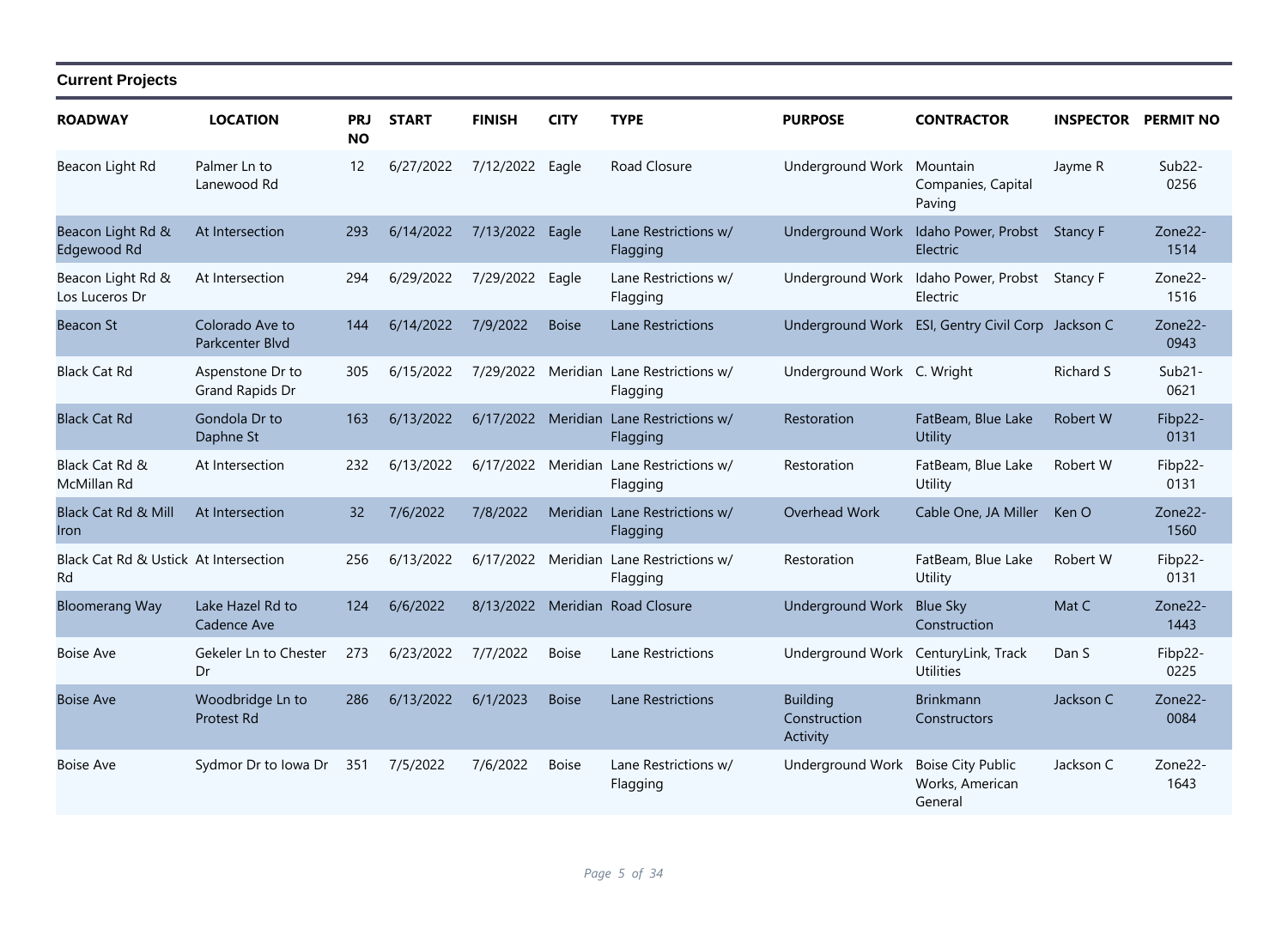| <b>ROADWAY</b>                              | <b>LOCATION</b>                       | PRJ<br><b>NO</b> | <b>START</b> | <b>FINISH</b>   | <b>CITY</b>  | <b>TYPE</b>                      | <b>PURPOSE</b>                              | <b>CONTRACTOR</b>                                       |                  | <b>INSPECTOR PERMIT NO</b>  |
|---------------------------------------------|---------------------------------------|------------------|--------------|-----------------|--------------|----------------------------------|---------------------------------------------|---------------------------------------------------------|------------------|-----------------------------|
| <b>Boise Ave</b>                            | Leadville Ave to High<br>St           | 406              | 6/28/2022    | 7/11/2022       | <b>Boise</b> | <b>Lane Restrictions</b>         | Underground Work                            | CenturyLink, Track<br><b>Utilities</b>                  | Jackson C        | Zone22-<br>1699             |
| <b>Boise Ave</b>                            | Gekeler Ln to Chester<br>Dr           | 223              | 6/13/2022    | 6/27/2022       | <b>Boise</b> | Lane Restrictions                | Underground Work                            | CenturyLink, Track<br><b>Utilities</b>                  | Robert W         | Fibp22-<br>0222             |
| Boise Ave & Division At Intersection<br>Ave |                                       | 408              | 6/28/2022    | 7/11/2022 Boise |              | <b>Lane Restrictions</b>         | Underground Work CenturyLink, Track         | <b>Utilities</b>                                        | Jackson C        | Zone22-<br>1699             |
| Boise Ave & Londoner At Intersection<br>Way |                                       | 407              | 6/28/2022    | 7/11/2022       | <b>Boise</b> | Lane Restrictions                | Underground Work CenturyLink, Track         | <b>Utilities</b>                                        | Jackson C        | Zone22-<br>1699             |
| <b>Boise Ave &amp; Victory</b><br>Rd        | At Intersection                       | 391              | 6/29/2022    | 6/29/2022       | <b>Boise</b> | Lane Restrictions w/<br>Flagging | Underground Work Suez                       |                                                         | Jackson C        | Zone22-<br>1712             |
| <b>Boise St</b>                             | Strike Way to Ten Mile<br>Rd          | 65               | 6/10/2022    | 7/5/2022        | Kuna         | Lane Restrictions w/<br>Flagging | Underground Work ACHD, JCG                  | Excavation                                              | Jeremiah O       | Proj22-<br>0064             |
| <b>Boise St</b>                             | Ten Mile Rd to N<br><b>School Ave</b> | 419              | 6/27/2022    | 7/11/2022       | Kuna         | Lane Restrictions w/<br>Flagging | Underground &<br>Overhead Work              | <b>JCG Excavation</b>                                   | Zane S           | Proj22-<br>0064             |
| <b>Brandon Rd</b>                           | Snow Wolf Dr To New<br>Hope Rd        | 176              | 6/13/2022    | 7/8/2022        | Star         | Lane Restrictions w/<br>Flagging | Underground Work                            | Superior<br>Construction                                | Richard S        | Sub <sub>22</sub> -<br>0282 |
| Brandon Rd & New<br>Hope Rd                 | At Intersection                       | 177              | 6/13/2022    | 7/8/2022        | <b>Star</b>  | Lane Restrictions w/<br>Flagging | Underground Work Superior                   | Construction                                            | <b>Richard S</b> | $Sub22-$<br>0282            |
| <b>Brightside St</b>                        | Barnside Way to<br>Shadywood Way      | 311              | 6/23/2022    | 6/28/2022       | <b>Boise</b> | Road Closure                     | Underground Work                            | Suez Water, Gulley<br><b>Excavation &amp; Utilities</b> | Jackson C        | Zone22-<br>1684             |
| <b>Broad St</b>                             | 8th St to Capitol Blvd                | 162              | 2/15/2021    | 7/7/2022        | <b>Boise</b> | <b>Pedestrian Restrictions</b>   | <b>Building</b><br>Construction<br>Activity | <b>ESI</b>                                              | <b>Bryant H</b>  | Zone20-<br>4431             |
| <b>Broadway Ave</b>                         | Main St to Meridian<br>Rd             | 61               | 4/16/2022    |                 |              | 10/15/2022 Meridian Road Closure | Special Event                               | City of Meridian                                        | John W           | Sep22-0056                  |
| <b>Brookside Ln</b>                         | Spring Creek Ln to<br><b>Hwy 55</b>   | 326              | 6/20/2022    | 7/14/2022 Boise |              | Lane Restrictions w/<br>Flagging | Overhead Work                               | <b>Idaho Power</b>                                      | Dan C            | Zone22-<br>1553             |
| <b>Brumback St</b>                          | 25th St to 24th St                    | 35               | 6/29/2022    | 7/8/2022        | <b>Boise</b> | <b>Road Closure</b>              | Underground Work                            | City of Boise, RL<br><b>Young Paving</b>                | Dan C            | Zone22-<br>1857             |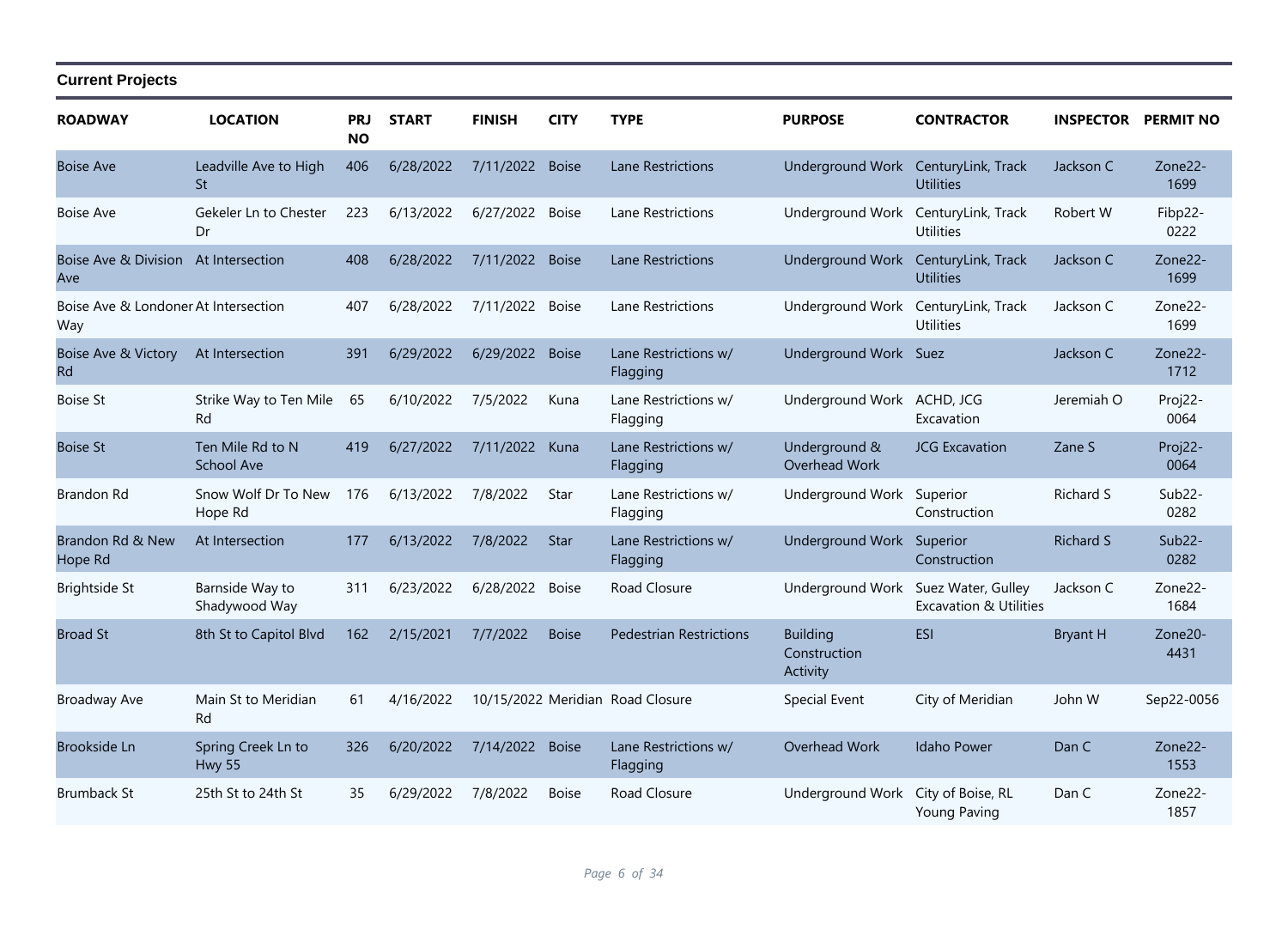| <b>ROADWAY</b>                              | <b>LOCATION</b>                 | <b>PRJ</b><br><b>NO</b> | <b>START</b> | <b>FINISH</b>  | <b>CITY</b>  | <b>TYPE</b>                               | <b>PURPOSE</b>                                 | <b>CONTRACTOR</b>                      | <b>INSPECTOR</b> | <b>PERMIT NO</b> |
|---------------------------------------------|---------------------------------|-------------------------|--------------|----------------|--------------|-------------------------------------------|------------------------------------------------|----------------------------------------|------------------|------------------|
| Can-Ada Rd                                  | State St to Stump Ln            | 420                     | 6/24/2022    | 7/8/2022       | <b>Star</b>  | <b>Road Closure</b>                       | Roadway &<br>Pedestrian<br><i>Improvements</i> | Sunroc                                 | <b>Stancy F</b>  | ZONE22-<br>0981  |
| Capitol Blvd                                | Front St to Main St             | 46                      | 6/9/2022     | 6/23/2022      | <b>Boise</b> | Lane Restrictions, NIGHT<br><b>WORK</b>   | Underground Work                               | CenturyLink, Track<br><b>Utilities</b> | Robert W         | Fibp22-<br>0197  |
| Cassia St                                   | Latah St to Owyhee St           | 299                     | 5/17/2022    | 6/3/2022       | <b>Boise</b> | Lane Restrictions w/<br>Flagging          | Overhead Work                                  | Zayo, 3C                               | Robert W         | Fibp22-<br>0140  |
| Cherry Ln                                   | Bing Ave to Tina<br>Marie Ave   | 321                     | 7/6/2022     | 7/13/2022      |              | Meridian Lane Restrictions                | Overhead Work                                  | Sparklight, Das-Co                     | Dan S            | Fibp22-<br>0272  |
| Cherry Ln & Black Cat At Intersection<br>Rd |                                 | 27                      | 7/6/2022     | 7/8/2022       |              | Meridian Lane Restrictions w/<br>Flagging | Overhead Work                                  | Cable One, JA Miller                   | Ken O            | Zone22-<br>1560  |
| <b>Christine St</b>                         | Northview St to<br>Ustick Rd    | 20                      | 1/24/2022    | 7/15/2022      | <b>Boise</b> | Road Closure                              | Roadway &<br>Pedestrian<br>Improvements        | ACHD, Diamond<br>Contractors           | Sam H            | Proj21-<br>0088  |
| <b>Clark St</b>                             | Nash St to Harding St           | 168                     | 6/30/2022    | 7/15/2022      | <b>Boise</b> | Road Closure                              | <b>Emergency Work</b>                          | <b>Precision Cabinets</b>              | Terry S          | Zone22-<br>1902  |
| Clover Meadows Dr                           | Sharon Dr to<br>Cloverdale Rd   | 145                     | 6/23/2022    | 7/8/2022       | <b>Boise</b> | Lane Restrictions w/<br>Flagging          | Underground Work TDS, KGPCo                    |                                        | Robert W         | Fibp22-<br>0224  |
| Cloverdale Rd                               | Hubbard Rd to Kuna<br><b>Rd</b> | 190                     | 6/27/2022    | 7/15/2022      | Kuna         | Road Closure                              |                                                | Underground Work Titanium Excavation   | Mat C            | Zone22-<br>1449  |
| Cloverdale Rd                               | Kuna Rd to Reining<br>Horse Dr  | 380                     | 6/22/2022    | 7/22/2022 Kuna |              | Lane Restrictions w/<br>Flagging          | Underground Work Nampa Paving                  |                                        | Mat C            | Zone22-<br>1783  |
| Cloverdale Rd                               | Executive Dr to<br>Franklin Rd  | 134                     | 6/6/2022     | 6/11/2022      | <b>Boise</b> | Lane Restrictions, NIGHT<br><b>WORK</b>   | Restoration                                    | Fatbeam, Blue Lake<br><b>Utilities</b> | <b>Robert W</b>  | Fibp22-<br>0040  |
| Cloverdale Rd                               | Executive Dr to<br>Franklin Rd  | 135                     | 6/6/2022     | 6/13/2022      | <b>Boise</b> | Lane Restrictions                         | Restoration                                    | Fatbeam, Blue Lake<br><b>Utilities</b> | Robert W         | Fibp22-<br>0040  |
| Cloverdale Rd                               | Hollandale Dr to<br>Peconic Dr  | 106                     | 6/13/2022    | 6/17/2022      | <b>Boise</b> | Lane Restrictions w/<br>Flagging          | Overhead Work                                  | TDS, Probst Electric                   | <b>Robert W</b>  | Fibp22-<br>0015  |
| Cloverdale Rd                               | Peconic Dr to Victory<br>Rd     | 133                     | 6/13/2022    | 6/17/2022      | <b>Boise</b> | Lane Restrictions                         | Overhead Work                                  | TDS, Probst Electric                   | Robert W         | Fibp22-<br>0015  |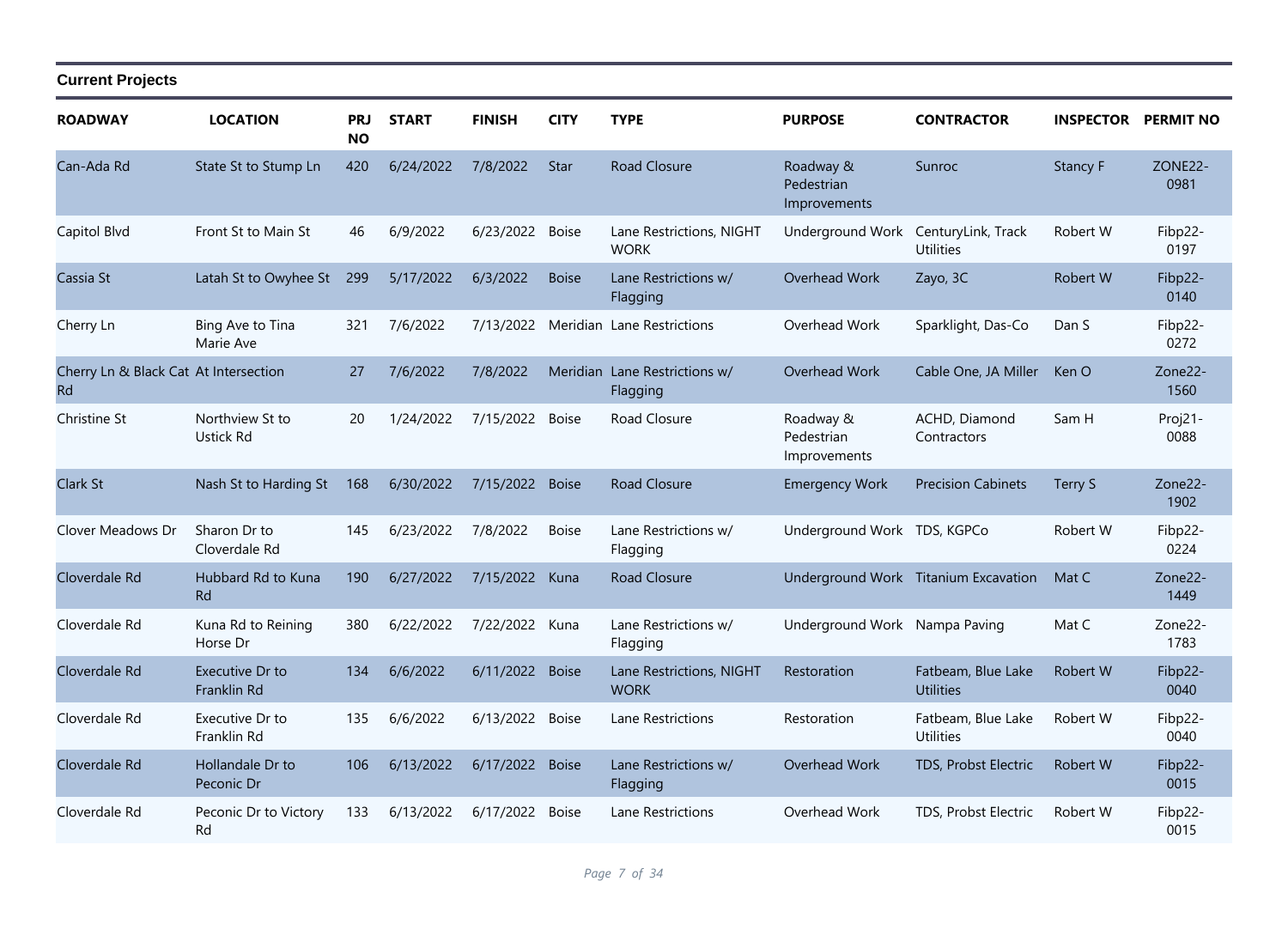| <b>ROADWAY</b>                                      | <b>LOCATION</b>                      | <b>PRJ</b><br><b>NO</b> | <b>START</b> | <b>FINISH</b>  | <b>CITY</b>  | <b>TYPE</b>                                  | <b>PURPOSE</b>                     | <b>CONTRACTOR</b>                          | <b>INSPECTOR PERMIT NO</b> |                 |
|-----------------------------------------------------|--------------------------------------|-------------------------|--------------|----------------|--------------|----------------------------------------------|------------------------------------|--------------------------------------------|----------------------------|-----------------|
| Cloverdale Rd                                       | Franklin Rd to<br><b>Braddock Dr</b> | 251                     | 4/6/2022     | 6/10/2022      |              | Meridian Lane Restrictions                   | <b>Underground Work</b>            | FatBeam, Blue Lake<br>Utility              | Robert W                   | Fibp22-<br>0099 |
| Cloverdale Rd &<br>Executive Dr                     | At Intersection                      | 72                      | 6/6/2022     | 6/13/2022      | <b>Boise</b> | Lane Restrictions, NIGHT<br><b>WORK</b>      | Restoration                        | FatBeam, BlueLake<br><b>Utilities</b>      | Robert W                   | Fibp22-<br>0056 |
| Cloverdale Rd & Kuna At Intersection<br><b>Rd</b>   |                                      | 188                     | 6/20/2022    | 7/15/2022 Kuna |              | Lane Restrictions w/<br>Flagging, NIGHT WORK | <b>Underground Work</b>            | Cambridge<br>Telephone, 3C<br>Construction | Robert W                   | Fibp22-<br>0167 |
| Cloverdale Rd &<br>McMillan Rd                      | At Intersection                      | 158                     | 6/13/2022    | 6/17/2022      | <b>Boise</b> | Lane Restrictions w/<br>Flagging, NIGHT WORK | Restoration                        | FatBeam, Blue Lake<br><b>Utilities</b>     | Robert W                   | Fibp22-<br>0166 |
| Cole Rd                                             | Colonial St to<br>Thunderbolt Dr     | 198                     | 6/30/2022    | 7/14/2022      | <b>Boise</b> | Lane Restrictions                            | Underground Work                   | CenturyLink, Track<br><b>Utilities</b>     | Dan S                      | Fibp22-<br>0227 |
| Cole Rd                                             | Holbrook Ln to<br>Settlers Dr        | 161                     | 6/3/2022     | 6/18/2022      | <b>Boise</b> | Lane Restrictions                            | Underground Work                   | CenturyLink, Track<br><b>Utilities</b>     | Robert W                   | Fibp22-<br>0204 |
| Cole Rd                                             | Wesley Dr to<br>Northview St         | 167                     | 6/3/2022     | 6/18/2022      | <b>Boise</b> | <b>Lane Restrictions</b>                     | <b>Underground Work</b>            | CenturyLink, Track<br><b>Utilities</b>     | Robert W                   | Fibp22-<br>0204 |
| Cole Rd & Century<br>Way                            | At Intersection                      | 78                      | 6/6/2022     | 6/20/2022      | <b>Boise</b> | Lane Restrictions, NIGHT<br><b>WORK</b>      | Underground Work                   | CenturyLink, Track<br><b>Utilities</b>     | Robert W                   | Fibp22-<br>0203 |
| <b>Commercial Ct</b>                                | Eagle Rd to West 300'                | 132                     | 5/30/2022    |                |              | 6/10/2022 Meridian Road Closure              | Underground Work Idaho Materials & | Construction                               | Eddie R                    | Zone22-<br>0815 |
| Copper Point Dr                                     | Titanium PI to Cobalt<br>Point Way   | 182                     | 6/15/2022    | 6/29/2022      |              | Meridian Lane Restrictions w/<br>Flagging    |                                    | Underground Work CenturyLink, Lumen        | Robert W                   | Fibp22-<br>0200 |
| <b>Curtis Rd</b>                                    | Northview St To<br><b>Ustick Rd</b>  | 110                     | 7/5/2022     | 7/20/2022      | <b>Boise</b> | Lane Restrictions                            | Underground &<br>Overhead Work     | <b>Boise City</b>                          | Terry S                    | Zone22-<br>1631 |
| Deer Flat Rd                                        | Linder Rd to Kay St                  | 221                     | 6/6/2022     | 6/19/2022 Kuna |              | Lane Restrictions                            | Underground Work                   | CenturyLink, Track<br><b>Utilities</b>     | Robert W                   | Fibp22-<br>0174 |
| Deer Flat Rd & Sailer At Intersection<br><b>Way</b> |                                      | 222                     | 6/6/2022     | 6/19/2022 Kuna |              | <b>Lane Restrictions</b>                     | <b>Underground Work</b>            | CenturyLink, Track<br><b>Utilities</b>     | Robert W                   | Fibp22-<br>0174 |
| Desert Ave                                          | Maple Grove Rd to<br>Silver Spur St  | 99                      | 6/29/2022    | 7/6/2022       | <b>Boise</b> | Lane Restrictions w/<br>Flagging             | Restoration                        | FatBeam, Blue Lake<br><b>Utilities</b>     | Robert W                   | Fibp22-<br>0008 |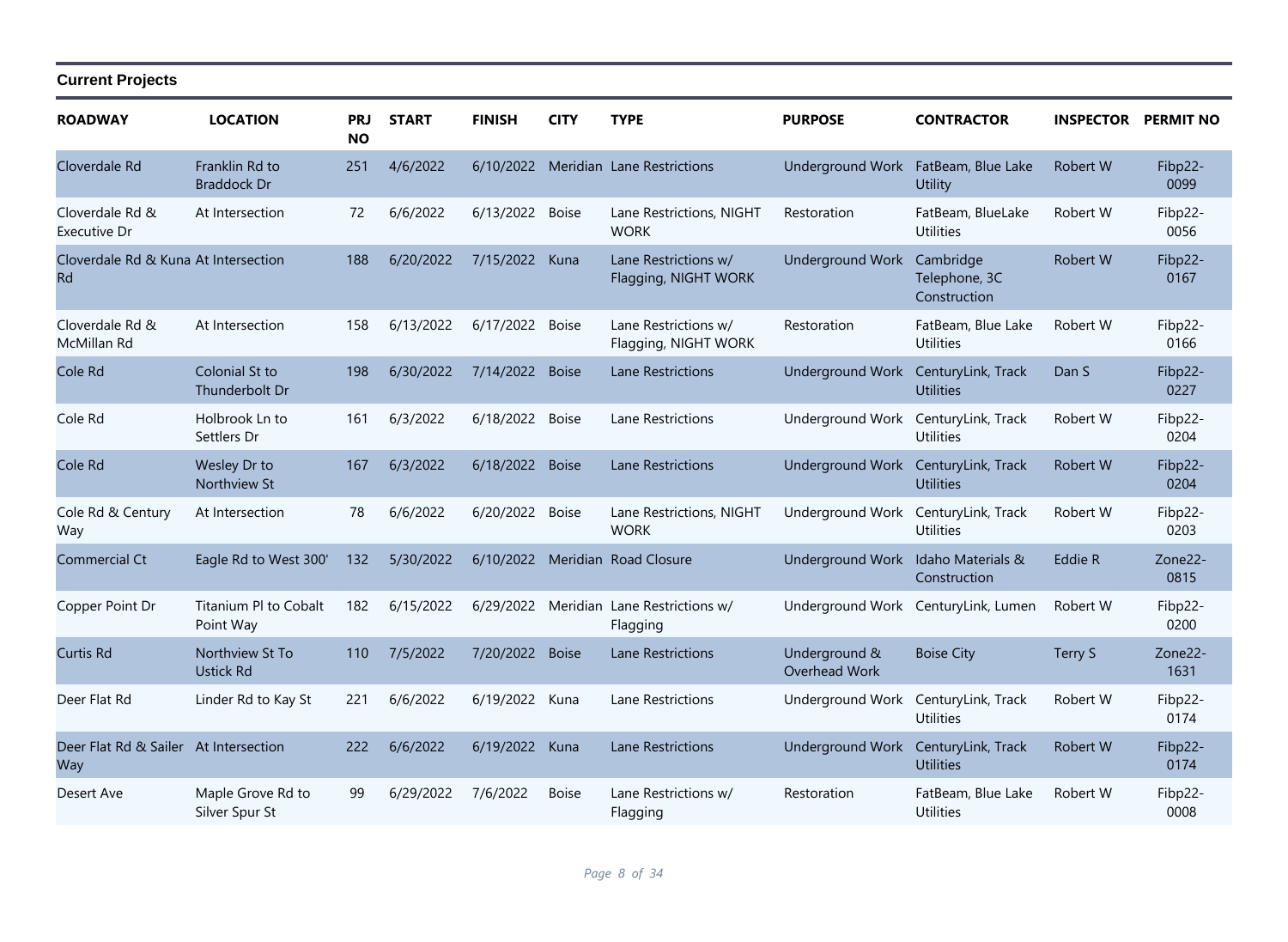| <b>ROADWAY</b>                            | <b>LOCATION</b>                             | <b>PRJ</b><br><b>NO</b> | <b>START</b> | <b>FINISH</b>   | <b>CITY</b>  | <b>TYPE</b>                                  | <b>PURPOSE</b>                     | <b>CONTRACTOR</b>                      | <b>INSPECTOR PERMIT NO</b> |                 |
|-------------------------------------------|---------------------------------------------|-------------------------|--------------|-----------------|--------------|----------------------------------------------|------------------------------------|----------------------------------------|----------------------------|-----------------|
| Duane Dr & Granger At Intersection<br>Dr  |                                             | 159                     | 6/23/2022    | 7/8/2022        | <b>Boise</b> | Lane Restrictions w/<br>Flagging             | Underground Work TDS, KGPCo        |                                        | Robert W                   | Fibp22-<br>0224 |
| E 5th St                                  | Badley Ave to<br>Washington Ave             | 352                     | 6/6/2022     | 7/8/2022        |              | Meridian Road Closure                        | Underground Work ACHD, Central     | Paving                                 | Sam H                      | Proj22-<br>0045 |
| E 5th St                                  | Washington Ave to<br><b>Carlton Ave</b>     | 353                     | 6/6/2022     | 7/8/2022        |              | Meridian Road Closure                        | <b>Underground Work</b>            | <b>ACHD, Central</b><br>Paving         | Sam H                      | Proj22-<br>0045 |
| Eagle Rd                                  | Amity Rd to Taconic<br>Dr                   | 68                      | 7/5/2022     | 7/8/2022        |              | Meridian Lane Restrictions w/<br>Flagging    | Underground Work                   | <b>Badger Daylighting</b>              | Mat C                      | Zone22-<br>1529 |
| Eagle Rd                                  | Floating Feather Rd to<br><b>Mission Dr</b> | 101                     | 6/20/2022    | 6/24/2022 Eagle |              | Lane Restrictions w/<br>Flagging             | Restoration                        | FatBeam                                | Robert W                   | Fibp22-<br>0085 |
| Eagle Rd                                  | Ranch Dr to Idaho St                        | 314                     | 6/20/2022    | 6/24/2022 Eagle |              | Lane Restrictions w/<br>Flagging             | Restoration                        | FatBeam, Blue Lake<br>Utility          | Robert W                   | Fibp22-<br>0101 |
| Eagle Rd & Overland At Intersection<br>Rd |                                             | 183                     | 6/1/2022     | 6/14/2022       | Meridian     | Lane Restrictions, NIGHT<br><b>WORK</b>      |                                    | Underground Work CenturyLink, Lumen    | Robert W                   | Fibp22-<br>0200 |
| Eagle Rd & Ranch Dr At Intersection       |                                             | 202                     | 6/8/2022     | 7/8/2022        | Eagle        | Lane Restrictions w/<br>Flagging             | Underground Work Suez, Knife River |                                        | Stancy F                   | Zone22-<br>1416 |
| Eagle Rd & Taconic Dr At Intersection     |                                             | 56                      | 7/5/2022     | 7/8/2022        |              | Meridian Lane Restrictions w/<br>Flagging    |                                    | Underground Work Badger Daylighting    | Mat C                      | Zone22-<br>1529 |
| <b>Eckert Rd</b>                          | Mill Station Dr to<br>Warm Springs Ave      | 227                     | 7/5/2022     | 7/7/2022        | <b>Boise</b> | Lane Restrictions w/<br>Flagging             | Underground Work                   | Shamrock<br>Construction               | Jackson C                  | Zone22-<br>1704 |
| Edgewood Ln                               | Iron Eagle Dr to<br>Laurelwood Dr           | 388                     | 7/5/2022     | 7/7/2022        | Eagle        | Lane Restrictions w/<br>Flagging             | Overhead Work                      | Sparklight, Das-Co                     | Tom M                      | Fibp22-<br>0266 |
| <b>Emerald St</b>                         | Five Mile Rd To<br>Armstrong Pl             | 330                     | 7/5/2022     | 7/19/2022 Boise |              | Lane Restrictions                            |                                    | Underground Work CenturyLink/Lumen     | Dan S                      | Fibp22-<br>0244 |
| <b>Entertainment Ave</b>                  | Overland Rd to<br>Dorian St                 | 83                      | 6/6/2022     | 6/20/2022       | <b>Boise</b> | Lane Restrictions                            | <b>Underground Work</b>            | CenturyLink, Track<br><b>Utilities</b> | Robert W                   | Fibp22-<br>0203 |
| Executive Dr                              | President Dr to<br>Meadowland Dr            | 76                      | 6/6/2022     | 6/15/2022 Boise |              | Lane Restrictions                            | Restoration                        | FatBeam, BlueLake<br><b>Utilities</b>  | Robert W                   | Fibp22-<br>0056 |
| Executive Dr & Five<br>Mile Rd            | At Intersection                             | 79                      | 6/6/2022     | 6/16/2022 Boise |              | Lane Restrictions w/<br>Flagging, NIGHT WORK | Restoration                        | FatBeam, BlueLake<br><b>Utilities</b>  | Robert W                   | Fibp22-<br>0056 |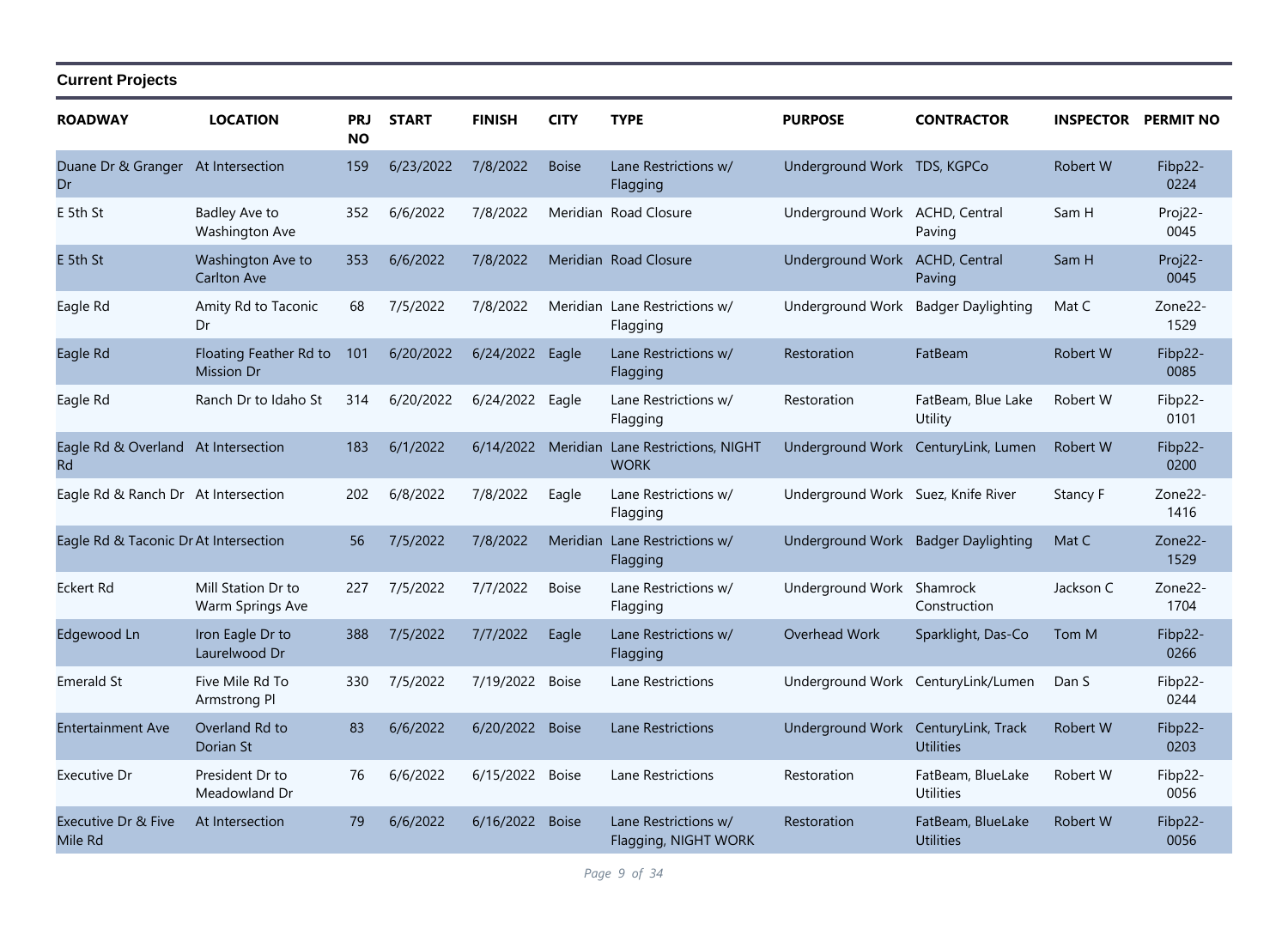| <b>ROADWAY</b>                               | <b>LOCATION</b>                         | <b>PRJ</b><br><b>NO</b> | <b>START</b> | <b>FINISH</b>   | <b>CITY</b>  | <b>TYPE</b>                             | <b>PURPOSE</b>                              | <b>CONTRACTOR</b>                      | <b>INSPECTOR PERMIT NO</b> |                              |
|----------------------------------------------|-----------------------------------------|-------------------------|--------------|-----------------|--------------|-----------------------------------------|---------------------------------------------|----------------------------------------|----------------------------|------------------------------|
| Executive Dr &<br>President Dr               | At Intersection                         | 69                      | 6/6/2022     | 6/13/2022       | Boise        | Lane Restrictions w/<br>Flagging        | Restoration                                 | FatBeam, BlueLake<br><b>Utilities</b>  | Robert W                   | Fibp22-<br>0056              |
| <b>Fairmont Ave</b>                          | <b>Fairview Ave to</b><br>Stonehaven St | 271                     | 6/27/2022    | 7/11/2022 Boise |              | Lane Restrictions w/<br>Flagging        | <b>Underground Work</b>                     | CenturyLink, Track<br><b>Utilities</b> | Dan S                      | Fibp22-<br>0206              |
| <b>Fairview Ave</b>                          | 27th St to 25th St                      | 4                       | 3/30/2020    | 9/30/2022       | <b>Boise</b> | <b>Pedestrian Restrictions</b>          | <b>Building</b><br>Construction<br>Activity | St Lukes, Point Core                   | Bryant H                   | Zone19-<br>3285              |
| <b>Fairview Ave</b>                          | <b>Fairmont Ave to</b><br>Milwaukee St  | 267                     | 6/27/2022    | 7/11/2022 Boise |              | Lane Restrictions, NIGHT<br><b>WORK</b> | Underground Work CenturyLink, Track         | <b>Utilities</b>                       | Dan S                      | Fibp22-<br>0206              |
| <b>Fairview Ave</b>                          | Westland Dr To<br>Eldorado St           | 103                     | 6/29/2022    | 7/13/2022       | <b>Boise</b> | Lane Restrictions, NIGHT<br><b>WORK</b> |                                             | Underground Work CenturyLink/Lumen     | Dan S                      | Fibp22-<br>0223              |
| <b>Fairview Ave</b>                          | Westgate Dr to<br>Coolidge St           | 128                     | 6/28/2022    | 7/12/2022 Boise |              | Lane Restrictions, NIGHT<br><b>WORK</b> | Underground Work CenturyLink, Track         | <b>Utilities</b>                       | Dan S                      | Fibp22-<br>0240              |
| <b>Fairview Ave</b>                          | Eagle Rd to Records<br>Ave              | 261                     | 6/13/2022    | 7/4/2022        | Meridian     | Lane Restrictions, NIGHT<br><b>WORK</b> | Underground Work TDS, KGPCo                 |                                        | Robert W                   | Fibp22-<br>0250              |
| Fairview Ave &<br>Milwaukee St               | At Intersection                         | 102                     | 6/28/2022    | 7/12/2022       | <b>Boise</b> | Lane Restrictions, NIGHT<br><b>WORK</b> | Underground Work CenturyLink, Track         | <b>Utilities</b>                       | Dan S                      | Fibp22-<br>0240              |
| Federal Way                                  | <b>Broadway Ave Access</b><br>to TK Ave | 421                     | 6/27/2022    | 7/1/2022        | <b>Boise</b> | Lane Restrictions, NIGHT<br><b>WORK</b> | Underground Work City of Boise              |                                        | Jackson C                  | Zone22-<br>1725              |
| Federal way                                  | Findley Ave to<br>Bergeson St           | 422                     | 6/27/2022    | 7/1/2022        | <b>Boise</b> | Lane Restrictions, NIGHT<br><b>WORK</b> | Underground Work City of Boise              |                                        | Jackson C                  | Zone22-<br>1725              |
| Federal Way &<br>Bergeson St                 | At Intersection                         | 66                      | 6/27/2022    | 7/1/2022        | <b>Boise</b> | Lane Restrictions, NIGHT<br><b>WORK</b> | Underground Work City of Boise              |                                        | Jackson C                  | Zone <sub>22</sub> -<br>1725 |
| Federal Way & Findley At Intersection<br>Ave |                                         | 327                     | 6/27/2022    | 7/1/2022        | <b>Boise</b> | Lane Restrictions, NIGHT<br><b>WORK</b> | Underground Work City of Boise              |                                        | Jackson C                  | Zone22-<br>1725              |
| <b>Findley Ave</b>                           | Diamond St to<br>Federal Way            | 288                     | 6/20/2022    | 7/1/2022        | <b>Boise</b> | Road Closure                            | Underground Work Suez, Gulley               | Excavation                             | Jackson C                  | Zone22-<br>1501              |
| <b>Five Mile Rd</b>                          | <b>Emerald St To Silver</b><br>City Dr  | 329                     | 7/5/2022     | 7/19/2022       | <b>Boise</b> | <b>Lane Restrictions</b>                |                                             | Underground Work CenturyLink/Lumen     | Dan S                      | Fibp22-<br>0244              |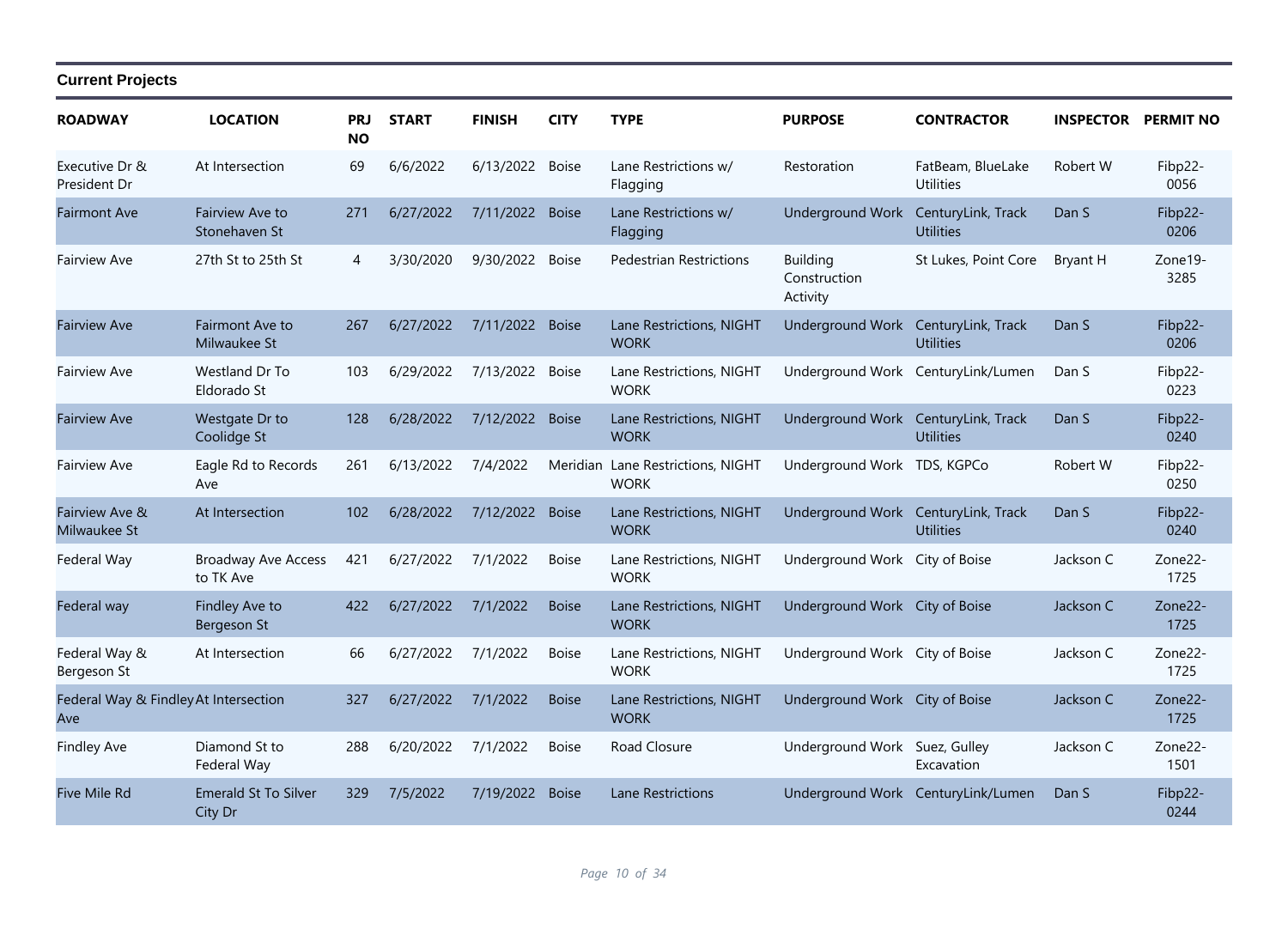| <b>ROADWAY</b>                                    | <b>LOCATION</b>                               | PRJ<br><b>NO</b> | <b>START</b> | <b>FINISH</b>   | <b>CITY</b>  | <b>TYPE</b>                                                | <b>PURPOSE</b>                      | <b>CONTRACTOR</b>                                       | <b>INSPECTOR PERMIT NO</b> |                  |
|---------------------------------------------------|-----------------------------------------------|------------------|--------------|-----------------|--------------|------------------------------------------------------------|-------------------------------------|---------------------------------------------------------|----------------------------|------------------|
| Five Mile Rd                                      | Lake Hazel Rd to<br>Trestlewood St            | 18               | 7/4/2022     | 7/11/2022 Boise |              | Lane Restrictions w/<br>Flagging                           | Restoration                         | FatBeam, Blue Lake<br><b>Utilities</b>                  | Robert W                   | Fibp22-<br>0008  |
| Five Mile Rd & Lake<br>Hazel Rd                   | At Intersection                               | 129              | 7/4/2022     | 7/9/2022        | <b>Boise</b> | Lane Restrictions w/<br>Flagging                           | Restoration                         | FatBeam, BlueLake<br><b>Utilities</b>                   | Robert W                   | Fibp22-<br>0008  |
| Five Mile Rd & Ustick At Intersection<br>Rd       |                                               | 214              | 5/23/2022    | 6/13/2022       | <b>Boise</b> | Lane Restrictions w/<br>Flagging, NIGHT WORK               | Underground Work                    | FatBeam, BlueLake                                       | Robert W                   | Fibp22-<br>0084  |
| Floating Feather Rd                               | Seven Oaks Way to<br><b>Thunderbird Ave</b>   | 180              | 6/13/2022    | 6/17/2022       | Eagle        | Lane Restrictions w/<br>Flagging                           | Restoration                         | FatBeam                                                 | Robert W                   | Fibp22-<br>0091  |
| Floating Feather Rd                               | Eagle Rd to<br><b>Thunderbird Ave</b>         | $\mathbf{2}$     | 5/31/2022    | 6/14/2022 Eagle |              | Lane Restrictions                                          | Underground Work FatBeam            |                                                         | Robert W                   | Fibp22-<br>0153  |
| <b>Floating Feather Rd</b>                        | Emmett Hwy to<br>Palmer Ln                    | 381              | 7/5/2022     | 8/5/2022        | Star         | Lane Restrictions w/<br>Flagging                           | Underground Work Intermountain Gas, | Das-Co                                                  | <b>Stancy F</b>            | Zone22-<br>1666  |
| Floating Feather Rd & At Intersection<br>Eagle Rd |                                               | 87               | 6/20/2022    | 6/24/2022       | Eagle        | Lane Restrictions w/<br>Flagging                           | Restoration                         | FatBeam                                                 | Robert W                   | Fibp22-<br>0085  |
| Forsythia Dr                                      | 34th St to 33rd St                            | 9                | 5/26/2022    | 7/15/2022 Boise |              | <b>Road Closure</b>                                        | Roadway<br>Improvements             | Das-Co                                                  | Marco P                    | $Sub22-$<br>0092 |
| Franklin Rd                                       | Maple Grove Rd to<br><b>Bird St</b>           | 105              | 6/22/2022    | 7/6/2022        | <b>Boise</b> | Lane Restrictions, NIGHT<br><b>WORK</b>                    | <b>Underground Work</b>             | Syringa, Track<br><b>Utilities</b>                      | Dan S                      | Fibp22-<br>0253  |
| Franklin Rd                                       | <b>Black Cat Rd to</b><br><b>McDermott Rd</b> | 426              | 7/4/2022     | 7/18/2022       |              | Meridian Lane Restrictions w/<br>Flagging                  | Overhead Work                       | Zayo, 3C<br>Construction                                | Dan S                      | Fibp22-<br>0281  |
| Franklin Rd                                       | Olson Ave to<br>Touchmark Way                 | 322              | 6/27/2022    |                 |              | 7/22/2022 Meridian Lane Restrictions, NIGHT<br><b>WORK</b> | Underground Work                    | CenturyLink, Track<br><b>Utilities</b>                  | Eddie R                    | Fibp22-<br>0112  |
| <b>Franklin Rd</b>                                | Seagull Ave to Five<br>Mile Rd                | 457              | 7/5/2022     | 7/12/2022 Boise |              | Lane Restrictions, NIGHT<br><b>WORK</b>                    | Underground Work Intermountain Gas, | Das-Co                                                  | Eddie R                    | Zone22-<br>1860  |
| Franklin Rd                                       | Benchmark Ave to<br>Ward Ave                  | 122              | 6/1/2022     | 7/8/2022        |              | Meridian Lane Restrictions                                 | Underground Work C. Wright          | Construction                                            | <b>Richard S</b>           | Sub22-<br>0239   |
| Franklin Rd                                       | Locust Grove Rd to<br>Eagle Rd                | 142              | 4/6/2022     |                 |              | 6/10/2022 Meridian Lane Restrictions                       |                                     | Underground Work FatBeam, Blue Lake<br><b>Utilities</b> | Robert W                   | Fibp22-<br>0099  |
| Franklin Rd                                       | Eagle Rd to<br>Cloverdale Rd                  | 252              | 4/6/2022     |                 |              | 6/10/2022 Meridian Lane Restrictions                       | Underground Work                    | FatBeam, Blue Lake<br>Utility                           | Robert W                   | Fibp22-<br>0099  |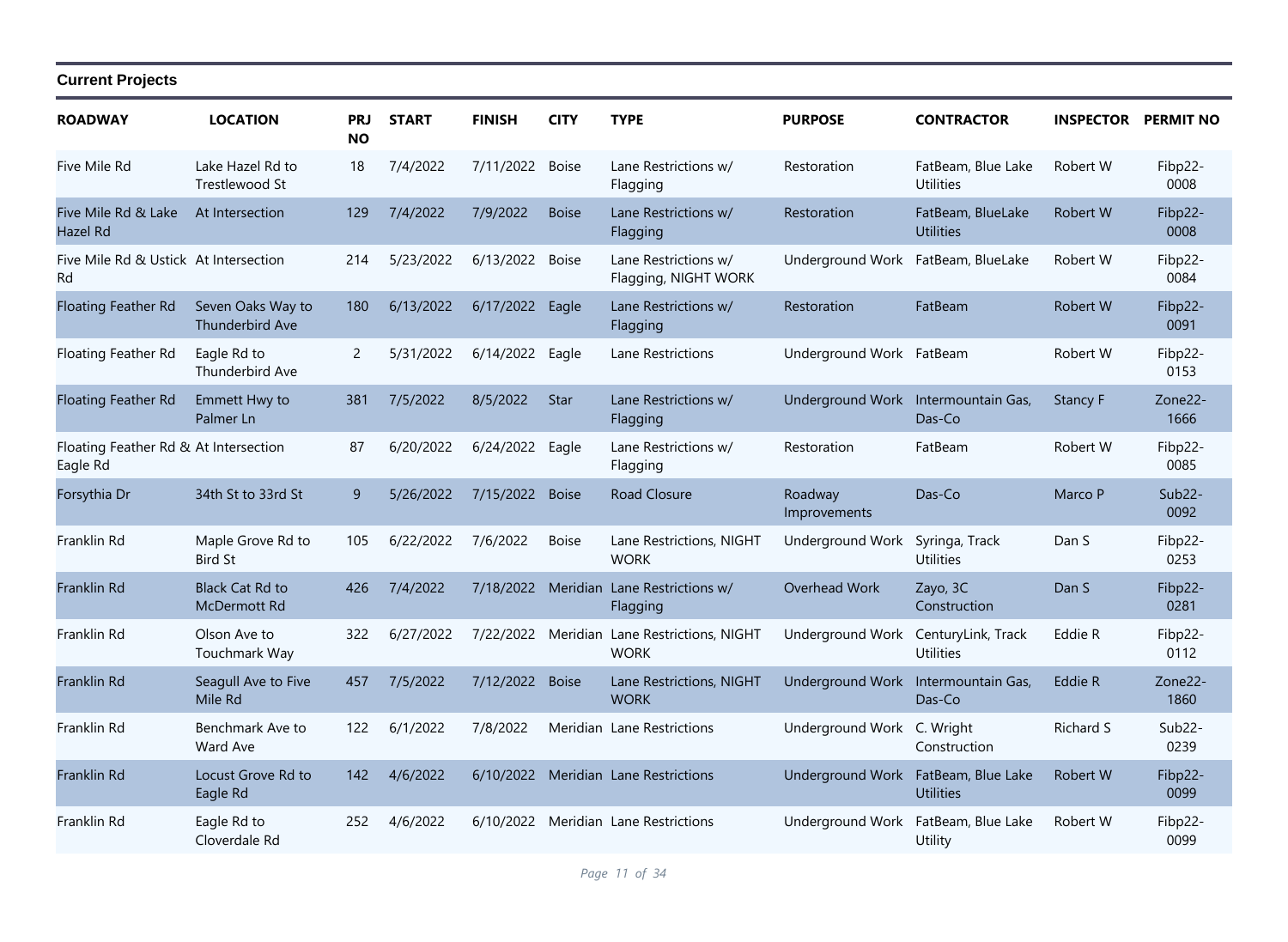| <b>ROADWAY</b>                             | <b>LOCATION</b>                     | <b>PRJ</b><br><b>NO</b> | <b>START</b> | <b>FINISH</b>   | <b>CITY</b>  | <b>TYPE</b>                                                | <b>PURPOSE</b>                              | <b>CONTRACTOR</b>                      | <b>INSPECTOR</b> | <b>PERMIT NO</b> |
|--------------------------------------------|-------------------------------------|-------------------------|--------------|-----------------|--------------|------------------------------------------------------------|---------------------------------------------|----------------------------------------|------------------|------------------|
| Franklin Rd                                | Seagull Ave to Five<br>Mile Rd      | 209                     | 5/7/2022     | 6/3/2022        | <b>Boise</b> | Lane Restrictions, NIGHT<br><b>WORK</b>                    | <b>Underground Work</b>                     | CenturyLink, Track<br><b>Utilities</b> | Robert W         | Fibp22-<br>0160  |
| Franklin Rd                                | Zimmerman Ln To<br>Umbria Hills Ave | 138                     | 5/30/2022    |                 |              | 6/13/2022 Meridian Lane Restrictions                       | Underground &<br>Overhead Work              | CenturyLink/Lumen                      | Robert W         | Fibp22-<br>0194  |
| Franklin Rd                                | Eagle Rd to<br>Touchmark Way        | 41                      | 6/10/2022    |                 |              | 6/24/2022 Meridian Lane Restrictions, NIGHT<br><b>WORK</b> | <b>Underground Work</b>                     | CenturyLink, Track<br><b>Utilities</b> | Robert W         | Fibp22-<br>0122  |
| Franklin Rd                                | <b>Bird St to Maple</b><br>Grove Rd | 236                     | 6/13/2022    | 6/27/2022 Boise |              | Lane Restrictions, NIGHT<br><b>WORK</b>                    | Underground Work                            | CenturyLink, Track<br><b>Utilities</b> | Robert W         | Fibp22-<br>0217  |
| Franklin Rd                                | Hilton St to Orchard<br><b>St</b>   | 208                     | 7/5/2022     | 7/9/2022        | <b>Boise</b> | Lane Restrictions                                          | Underground Work Granite                    |                                        | Terry S          | Zone22-<br>1197  |
| Franklin Rd &<br>Benjamin Ln               | At Intersection                     | 340                     | 6/27/2022    | 7/12/2022       | <b>Boise</b> | Lane Restrictions, NIGHT<br><b>WORK</b>                    | Underground Work                            | CenturyLink, Track<br><b>Utilities</b> | Eddie R          | Fibp22-<br>0083  |
| Franklin Rd &<br>Cloverdale Rd             | At Intersection                     | 213                     | 5/7/2022     | 6/3/2022        | <b>Boise</b> | Lane Restrictions, NIGHT<br><b>WORK</b>                    | Underground Work CenturyLink, Track         | <b>Utilities</b>                       | Robert W         | Fibp22-<br>0160  |
| Franklin Rd & Cole Rd At Intersection      |                                     | 237                     | 6/13/2022    | 6/27/2022 Boise |              | Lane Restrictions, NIGHT<br><b>WORK</b>                    | Underground Work                            | CenturyLink, Track<br><b>Utilities</b> | Robert W         | Zone22-<br>0217  |
| Franklin Rd &<br>Milwaukee St              | At Intersection                     | 339                     | 6/27/2022    | 7/12/2022       | <b>Boise</b> | Lane Restrictions, NIGHT<br><b>WORK</b>                    | Underground Work CenturyLink, Track         | <b>Utilities</b>                       | Eddie R          | Fibp22-<br>0083  |
| Franklin Rd & Thomas At Intersection<br>Dr |                                     | 62                      | 5/30/2022    | 6/30/2022       | <b>Boise</b> | Lane Restrictions                                          | Overhead Work                               | TDS, KGPCo                             | Robert W         | Fibp21-<br>0023  |
| <b>Franklin St</b>                         | 11th St to 10th St                  | 5 <sup>5</sup>          | 7/5/2022     | 7/11/2022       | <b>Boise</b> | <b>Pedestrian Restrictions</b>                             | Pedestrian<br>Improvements                  | Clean Concrete                         | Randy A          | Proj22-<br>0058  |
| Gary Ln                                    | Elm Brook Dr To<br>Devonwood Dr     | 169                     | 7/1/2022     | 7/8/2022        | <b>Boise</b> | Lane Restrictions w/<br>Flagging                           | Underground Work Intermountain Gas          |                                        | Dan C            | Zone22-<br>1614  |
| Gowen Rd                                   | Exchange St to<br>Eisenman Rd       | 25                      | 6/27/2022    | 7/11/2022       | <b>Boise</b> | Lane Restrictions w/<br>Flagging                           | Underground Work CenturyLink,               | Mountain LTD, Track                    | Dan S            | Fibp22-<br>0279  |
| Grove St                                   | 12th St to 11th St                  | 48                      | 5/17/2022    | 2/1/2024        | <b>Boise</b> | Pedestrian Restrictions                                    | <b>Building</b><br>Construction<br>Activity | Okland                                 | <b>Bryant H</b>  | Zone22-<br>1123  |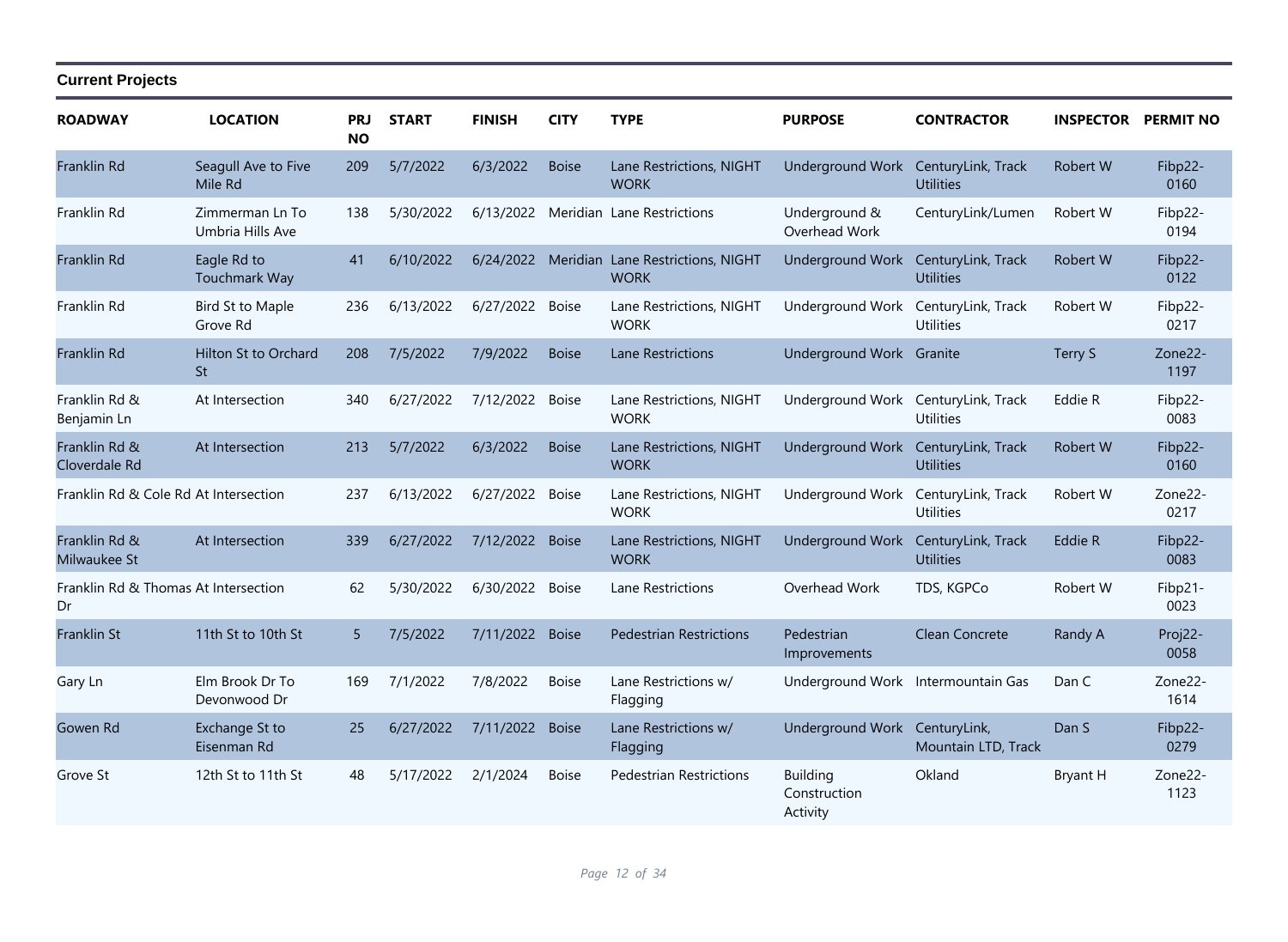| <b>ROADWAY</b>                                     | <b>LOCATION</b>                         | <b>PRJ</b><br><b>NO</b> | <b>START</b> | <b>FINISH</b>    | <b>CITY</b>  | <b>TYPE</b>                      | <b>PURPOSE</b>                              | <b>CONTRACTOR</b>                             | <b>INSPECTOR PERMIT NO</b> |                              |
|----------------------------------------------------|-----------------------------------------|-------------------------|--------------|------------------|--------------|----------------------------------|---------------------------------------------|-----------------------------------------------|----------------------------|------------------------------|
| <b>Harris St</b>                                   | Meridian Rd to<br><b>Bloomington Dr</b> | 94                      | 5/19/2022    | 7/15/2022        |              | Meridian Road Closure            | Roadway<br>Improvements                     | Nampa Paving                                  | Harold B                   | $Sub22-$<br>0231             |
| <b>Hickory Ave</b>                                 | Fairview Ave to Jewell<br>St            | 51                      | 6/6/2022     | 7/1/2022         |              | Meridian Road Closure            | Underground Work                            | City of Meridian,<br><b>Cougar Excavation</b> | Eddie R                    | Zone <sub>22</sub> -<br>0397 |
| Hickory Ave & Jewell At Intersection<br><b>St</b>  |                                         | 331                     | 7/6/2022     | 7/29/2022        | Meridian     | Lane Restrictions w/<br>Flagging | <b>Underground Work</b>                     | CenturyLink, Track<br><b>Utilities</b>        | Dan S                      | Fibp22-<br>0229              |
| Highland St & Grant At Intersection<br>St          |                                         | 239                     | 6/20/2022    | 6/24/2022        | <b>Boise</b> | Lane Restrictions w/<br>Flagging | Underground Work                            | Suez, Granite<br>Excavation                   | Jackson C                  | Zone22-<br>1184              |
| Hill Rd & Winding<br>Creek Dr                      | At Intersection                         | 317                     | 6/20/2022    | 6/24/2022        | Eagle        | Lane Restrictions w/<br>Flagging | Restoration                                 | FatBeam, Blue Lake<br><b>Utility</b>          | Robert W                   | Fibp22-<br>0101              |
| Horseshoe Bend Rd                                  | Utahna Rd to Arnold<br>Rd               | 226                     | 7/5/2022     | 7/8/2022         | <b>Boise</b> | Lane Restrictions w/<br>Flagging | Overhead Work                               | Cable One, JA Miller                          | Dan C                      | Zone22-<br>1841              |
| Horseshoe Bend Rd & At Intersection<br>Sheilds Ave |                                         | 10                      | 6/20/2022    | 7/5/2022         | <b>Boise</b> | Lane Restrictions w/<br>Flagging | Underground Work                            | CenturyLink, Track<br><b>Utilities</b>        | Dan S                      | Fibp22-<br>0214              |
| Howard St & Denver At Intersection<br>Ave          |                                         | 260                     | 7/5/2022     | 7/5/2022         | <b>Boise</b> | Lane Restrictions w/<br>Flagging | Underground Work Suez, Granite              | Excavation                                    | Jackson C                  | Zone22-<br>1564              |
| Howard St & Manitou At Intersection<br>Ave         |                                         | 265                     | 7/5/2022     | 7/5/2022         | <b>Boise</b> | Lane Restrictions w/<br>Flagging | Underground Work Suez, Granite              | Excavation                                    | Jackson C                  | Zone22-<br>1564              |
| Idaho Ave                                          | Meridian Rd to Main<br>St               | 119                     | 4/25/2022    | 7/11/2022        |              | Meridian Road Closure            |                                             | Underground Work Pacific West Builders        | Eddie R                    | Zone22-<br>1063              |
| Idaho St                                           | 17th St to 18th St                      | 23                      | 10/5/2021    | 12/23/2022 Boise |              | <b>Pedestrian Restrictions</b>   | <b>Building</b><br>Construction<br>Activity | <b>Visser Building</b><br>Company             | <b>Bryant H</b>            | Zone21-<br>3122              |
| Idaho St                                           | Alleyway between 3rd<br>St & 4th St     | 22                      | 2/21/2022    | 2/15/2024        | <b>Boise</b> | Road Closure                     | <b>Building</b><br>Construction<br>Activity | ESI                                           | <b>Bryant H</b>            | Zone22-<br>0496              |
| Idaho St                                           | Capitol Blvd to 8th St                  | 219                     | 3/21/2022    | 7/22/2022        | <b>Boise</b> | <b>Pedestrian Restrictions</b>   | <b>Building</b><br>Construction<br>Activity | Parklane<br>Management                        | <b>Bryant H</b>            | Zone22-<br>0533              |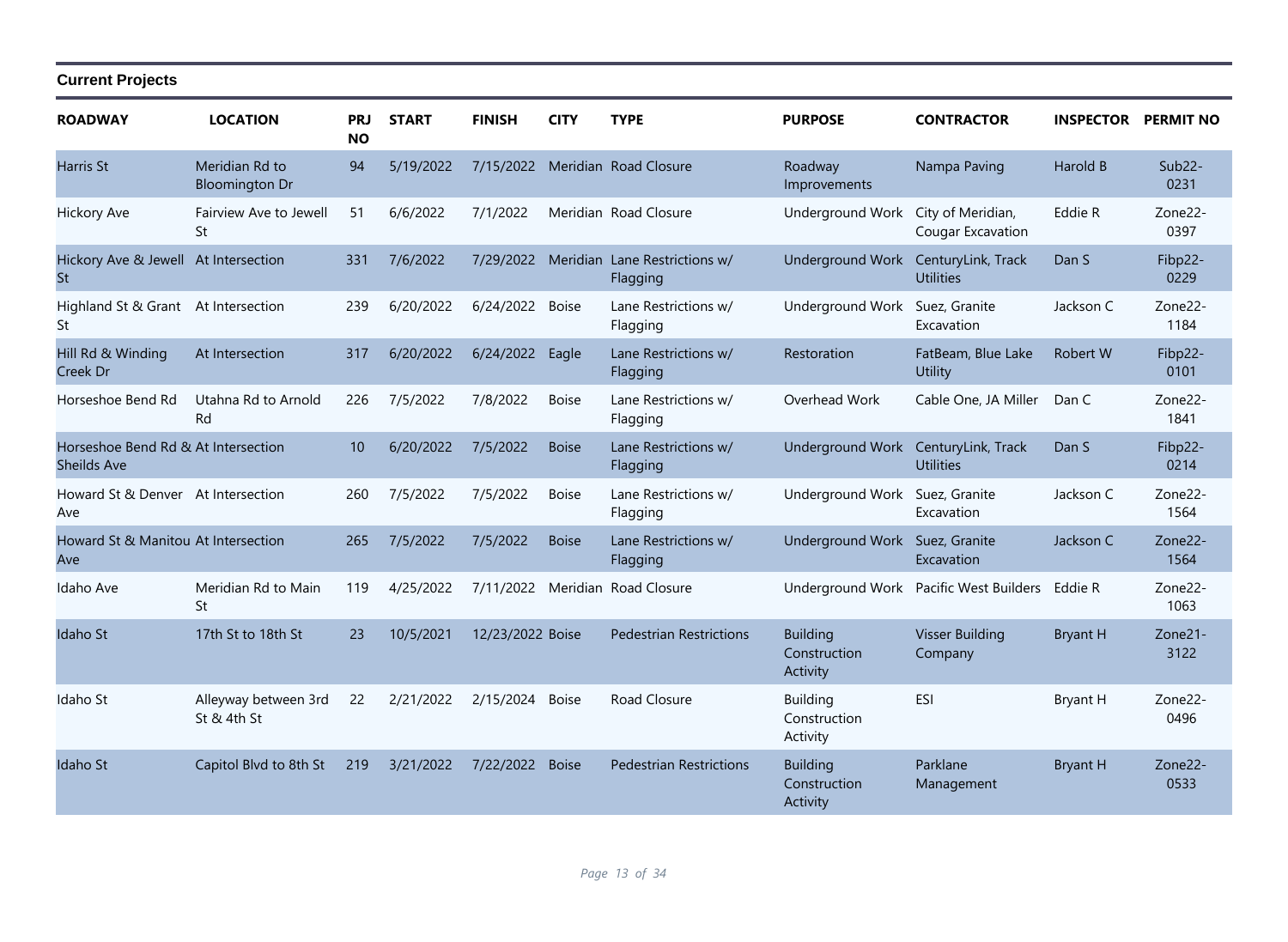| <b>ROADWAY</b>                                     | <b>LOCATION</b>                     | PRJ<br><b>NO</b> | <b>START</b> | <b>FINISH</b>   | <b>CITY</b>  | <b>TYPE</b>                               | <b>PURPOSE</b>                              | <b>CONTRACTOR</b>                  | <b>INSPECTOR</b> | <b>PERMIT NO</b>             |
|----------------------------------------------------|-------------------------------------|------------------|--------------|-----------------|--------------|-------------------------------------------|---------------------------------------------|------------------------------------|------------------|------------------------------|
| Idaho St                                           | 4th St To 3rd St                    | 389              | 6/27/2022    | 10/1/2022       | <b>Boise</b> | <b>Pedestrian Restrictions</b>            | <b>Building</b><br>Construction<br>Activity | <b>ESI</b>                         | Bryant H         | Zone <sub>22</sub> -<br>1716 |
| Industry Way &<br>Central Dr                       | At intersection                     | 71               | 6/30/2022    | 7/14/2022 Boise |              | Lane Restrictions w/<br>Flagging          |                                             | Underground Work CenturyLink/Lumen | Dan S            | Fibp22-<br>0198              |
| Janeen St                                          | Malad St To End                     | 233              | 6/27/2022    | 8/19/2022       | <b>Boise</b> | Lane Restrictions w/<br>Flagging          | Underground Work Capital Paving             | Company                            | Terry S          | Zone22-<br>1477              |
| Janeen St                                          | Victory Rd To Malad<br><b>St</b>    | 234              | 6/27/2022    | 8/19/2022       | <b>Boise</b> | <b>Road Closure</b>                       | Underground Work                            | <b>Capital Paving</b><br>Company   | Terry S          | Zone22-<br>1477              |
| Jewel St & Hickory<br>Ave                          | At Intersection                     | 130              | 3/14/2022    | 7/1/2022        |              | Meridian Lane Restrictions w/<br>Flagging | Underground Work City Of Meridian,          | Cougar Excavation                  | Eddie R          | Zone <sub>22</sub> -<br>0397 |
| Jullian St & Ustick Rd At Intersection             |                                     | 224              | 5/23/2022    | 6/13/2022 Boise |              | Lane Restrictions w/<br>Flagging          | Underground Work FatBeam, BlueLake          |                                    | Robert W         | Fibp22-<br>0084              |
| Jullion St                                         | Caraway Ct to Ustick<br>Rd          | 218              | 5/23/2022    | 6/13/2022       | <b>Boise</b> | Lane Restrictions w/<br>Flagging          | Underground Work FatBeam, BlueLake          |                                    | Robert W         | Fibp22-<br>0084              |
| Lake Hazel Rd                                      | Eagle Rd to<br>Cloverdale Rd        | 39               | 5/31/2022    | 7/7/2022        | <b>Boise</b> | Road Closure                              | Underground Work Mountain                   | Companies                          | Harold B         | Sub <sub>22</sub> -<br>0257  |
| Lake Hazel Rd                                      | Locust Grove Rd to<br>Bosch Way     | 152              | 6/17/2022    | 7/1/2022        |              | Meridian Lane Restrictions w/<br>Flagging | Underground Work                            | C Wright<br>Construction           | Harold B         | $Sub21-$<br>0589             |
| Lake Hazel Rd & Eagle At Intersection<br><b>Rd</b> |                                     | 40               | 6/6/2022     | 6/24/2022       |              | Meridian Lane Restrictions w/<br>Flagging | Underground Work CenturyLink, Track         | <b>Utilities</b>                   | <b>Robert W</b>  | Fibp22-<br>0189              |
| Lake Hazel Rd and<br>Bosch way                     | At Intersection                     | 414              | 7/6/2022     | 7/6/2022        |              | Meridian Lane Restrictions w/<br>Flagging | Underground &<br>Overhead Work              | Haz-Tech Drilling                  | Mat C            | Zone22-<br>1593              |
| Latah St                                           | Kipling Rd to Morris<br>Hill Rd     | 50               | 6/27/2022    | 6/29/2022       | <b>Boise</b> | Lane Restrictions                         | Overhead Work                               | Zayo, 3C                           | Robert W         | Fibp22-<br>0157              |
| Latah St & Kipling Rd At Intersection              |                                     | 17               | 6/27/2022    | 6/29/2022       | <b>Boise</b> | Lane Restrictions w/<br>Flagging          | Underground &<br>Overhead Work              | Zayo, 3C                           | Robert W         | Fibp22-<br>0157              |
| <b>Liberty St</b>                                  | <b>Everett St to Primrose</b><br>St | 283              | 4/25/2022    | 6/3/2022        | <b>Boise</b> | Lane Restrictions w/<br>Flagging          | Overhead Work                               | Zayo, 3C                           | <b>Robert W</b>  | Fibp22-<br>0129              |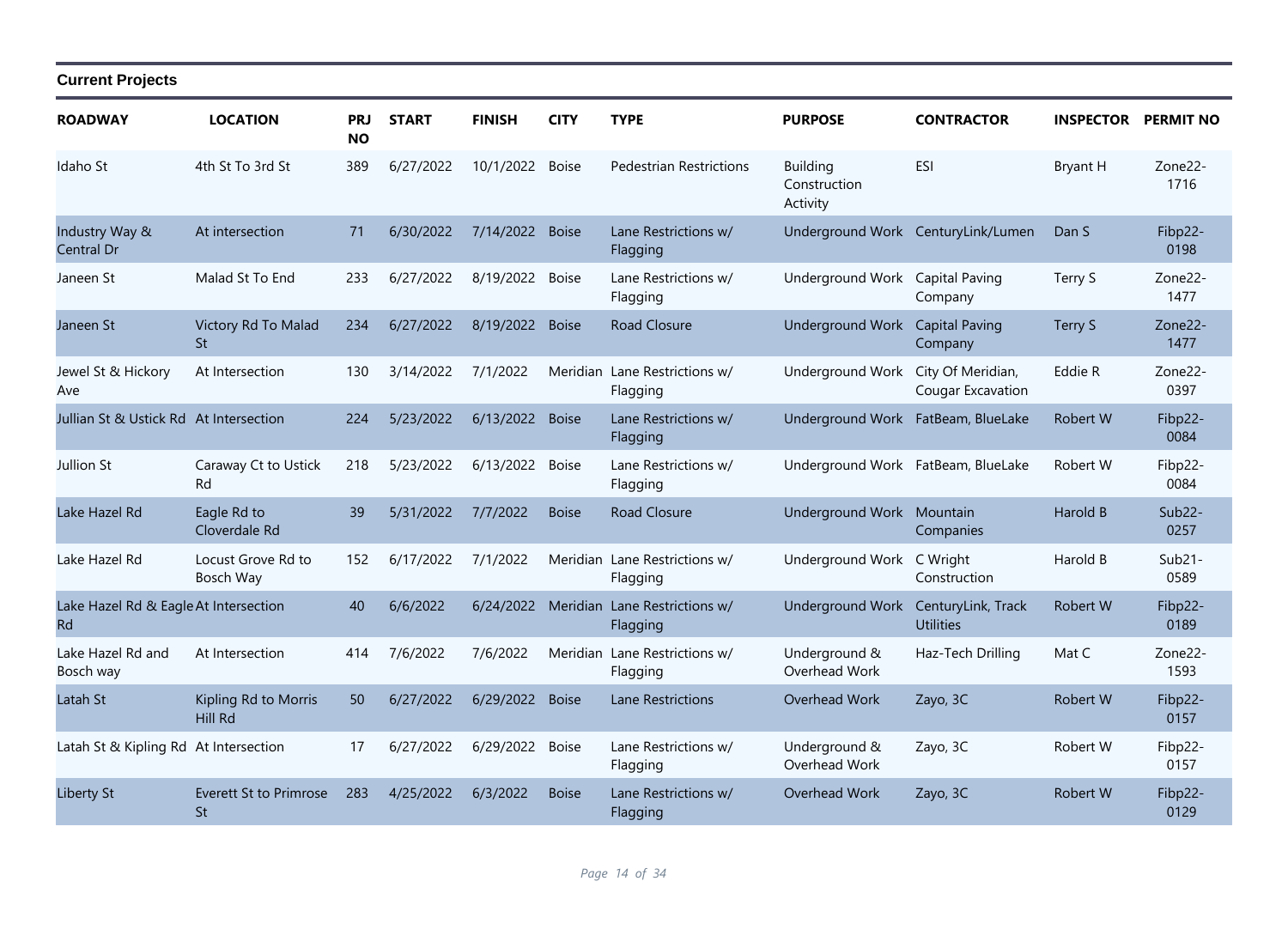| <b>ROADWAY</b>                              | <b>LOCATION</b>                        | <b>PRJ</b><br><b>NO</b> | <b>START</b> | <b>FINISH</b>   | <b>CITY</b> | <b>TYPE</b>                                         | <b>PURPOSE</b>                      | <b>CONTRACTOR</b>                               | <b>INSPECTOR PERMIT NO</b> |                              |
|---------------------------------------------|----------------------------------------|-------------------------|--------------|-----------------|-------------|-----------------------------------------------------|-------------------------------------|-------------------------------------------------|----------------------------|------------------------------|
| Linder Rd                                   | Kenter St to Porter St                 | 82                      | 6/9/2022     | 8/19/2022       | Kuna        | Lane Restrictions w/<br>Flagging                    | Underground Work                    | Intermountain Gas,<br>Das-co                    | Mat C                      | Zone22-<br>1453              |
| Linder Rd                                   | Verberra Dr to<br>Franklin Rd          | 456                     | 7/4/2022     |                 |             | 7/29/2022 Meridian Lane Restrictions w/<br>Flagging |                                     | Underground Work Terracon, Haz-Tech<br>Drilling | Mat C                      | Zone <sub>22</sub> -<br>1861 |
| Linder Rd                                   | State St to Chinden<br><b>B</b> lvd    | 125                     | 6/14/2022    | 6/21/2022 Boise |             | Lane Restrictions w/<br>Flagging                    | Restoration                         | Fat Beam, BlueLake<br>Utility                   | Robert W                   | Fibp21-<br>0026              |
| Linder Rd                                   | Escalante Dr to<br>Maricopa Dr         | 166                     | 6/13/2022    | 6/17/2022       | Eagle       | Lane Restrictions w/<br>Flagging                    | Restoration                         | FatBeam                                         | Robert W                   | Fibp22-<br>0068              |
| Linder Rd                                   | Sandy Ct to State St                   | 127                     | 6/30/2022    | 7/7/2022        | Meridian    | Lane Restrictions w/<br>Flagging, NIGHT WORK        | Restoration                         | FatBeam, BlueLake<br>Utility                    | Robert W                   | Fibp21-<br>0026              |
| Linder Rd & Boise St At Intersection        |                                        | 211                     | 6/9/2022     | 8/19/2022 Kuna  |             | Lane Restrictions w/<br>Flagging                    | Underground Work Intermountain Gas, | Das-Co                                          | Mat C                      | Zone22-<br>1453              |
| Linder Rd & Deer Flat At Intersection<br>Rd |                                        | 220                     | 6/6/2022     | 6/19/2022 Kuna  |             | Lane Restrictions w/<br>Flagging                    | Underground Work                    | CenturyLink, Track<br><b>Utilities</b>          | Robert W                   | Fibp22-<br>0174              |
| Linder Rd & Deer Flat At Intersection<br>Rd |                                        | 229                     | 6/20/2022    | 6/30/2022 Kuna  |             | Lane Restrictions w/<br>Flagging                    | <b>Underground Work</b>             | CenturyLink, Track<br><b>Utilities</b>          | Robert W                   | Fibp22-<br>0180              |
| Locust Grove Rd                             | Fairview Ave to Pine<br>Ave            | 325                     | 4/18/2022    |                 |             | 7/30/2022 Meridian Lane Restrictions                | Overhead Work                       | City of Meridian,<br><b>Quality Electric</b>    | Eddie R                    | Zone22-<br>0977              |
| Locust Grove Rd                             | Franklin Rd to<br><b>Watertower St</b> | 178                     | 6/2/2022     | 6/2/2022        |             | Meridian Lane Restrictions                          | <b>Underground Work</b>             | Professional<br>Construction<br>Services        | Joe H                      | Zone22-<br>1134              |
| Locust Grove Rd                             | Coastline St to Ionia<br>So            | 356                     | 7/1/2022     | 8/1/2022        |             | Meridian Lane Restrictions w/<br>Flagging           | Underground Work                    | GeoEngineers,<br>Haz-Tech Drilling              | Mat C                      | Zone <sub>22</sub> -<br>1595 |
| Locust Grove Rd                             | Lake Hazel Rd to Via<br>Roberto Ln     | 300                     | 7/6/2022     | 7/6/2022        |             | Meridian Lane Restrictions w/<br>Flagging           | Underground &<br>Overhead Work      | Haz-Tech Drilling                               | Mat C                      | Zone22-<br>1591              |
| Locust Grove Rd &<br>Doberman Dr            | At Intersection                        | 52                      | 7/6/2022     | 7/29/2022       |             | Meridian Lane Restrictions w/<br>Flagging           | Underground Work                    | CenturyLink, Track<br><b>Utilities</b>          | Dan S                      | Fibp22-<br>0289              |
| Locust Grove Rd &<br><b>Victory Rd</b>      | At Intersection                        | 96                      | 7/6/2022     |                 |             | 7/29/2022 Meridian Lane Restrictions w/<br>Flagging | Underground Work                    | CenturyLink, Track<br><b>Utilities</b>          | Dan S                      | Fibp22-<br>0289              |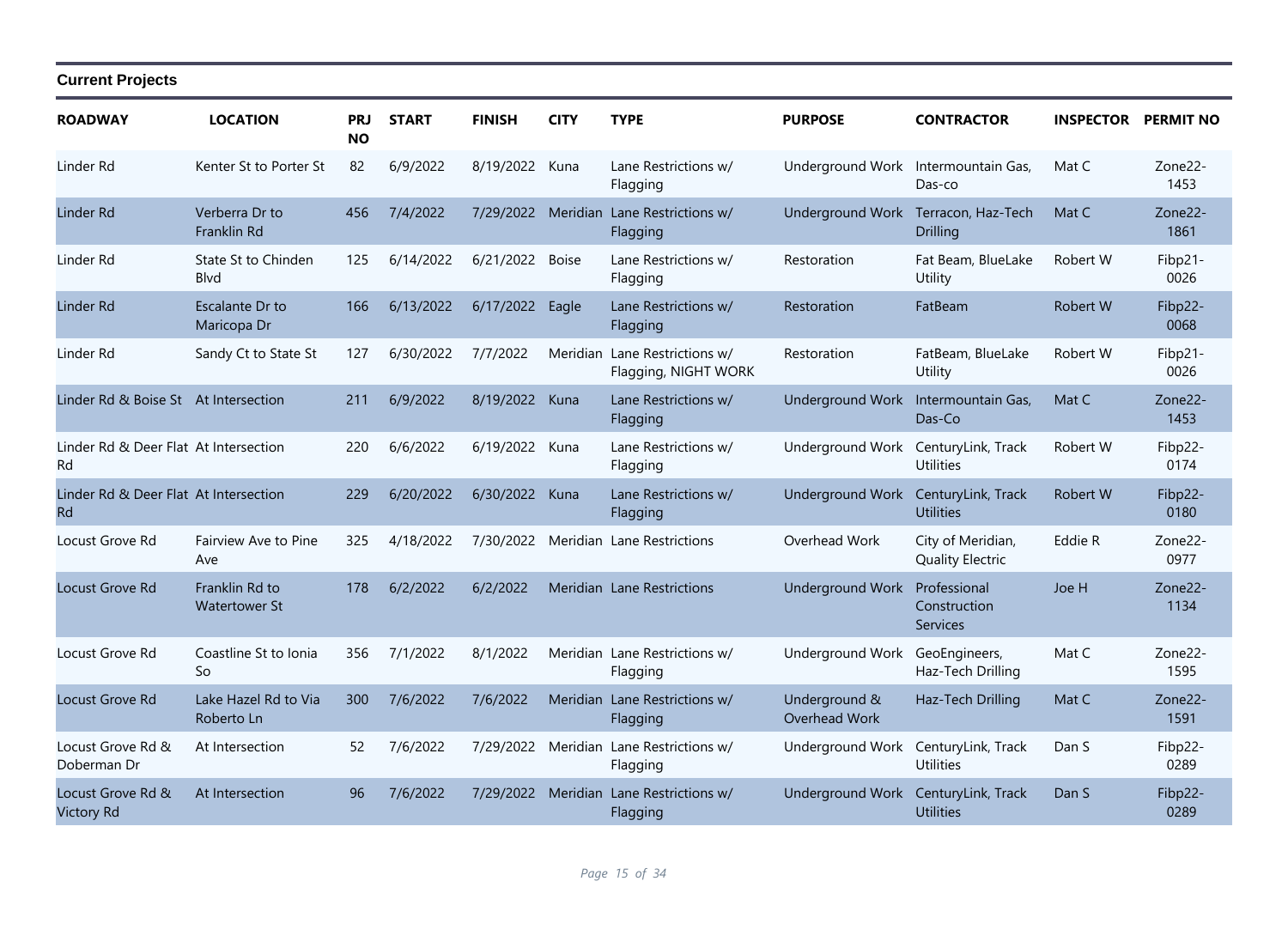| <b>ROADWAY</b>                  | <b>LOCATION</b>                           | PRJ<br><b>NO</b> | <b>START</b> | <b>FINISH</b>   | <b>CITY</b>  | <b>TYPE</b>                                         | <b>PURPOSE</b>                              | <b>CONTRACTOR</b>                                      | <b>INSPECTOR PERMIT NO</b> |                        |
|---------------------------------|-------------------------------------------|------------------|--------------|-----------------|--------------|-----------------------------------------------------|---------------------------------------------|--------------------------------------------------------|----------------------------|------------------------|
| Main St                         | 4th St To 2nd St                          | 337              | 7/6/2022     | 7/6/2022        | <b>Boise</b> | Lane Restrictions                                   | <b>Tree Removal</b>                         | Done Rite Tree Co                                      | <b>Bryant H</b>            | Zone22-<br>1657        |
| Main St                         | 25th St to 27th St                        | 446              | 7/6/2022     | 7/8/2022        | <b>Boise</b> | <b>Lane Restrictions</b>                            | <b>Underground Work</b>                     | <b>Boise City Public</b><br>Works, American<br>General | <b>Bryant H</b>            | Zone22-<br>1754        |
| Main St                         | 24th St to 27th St                        | 447              | 7/6/2022     | 7/8/2022        | <b>Boise</b> | <b>Pedestrian Restrictions</b>                      | <b>Underground Work</b>                     | <b>Boise City Public</b><br>Works, American<br>General | Bryant H                   | Zone22-<br>1754        |
| Main St                         | Alleyway between 6th<br>St & Capitol Blvd | 104              | 6/9/2022     | 6/23/2022 Boise |              | <b>Road Closure</b>                                 | <b>Underground Work</b>                     | CenturyLink, Track<br><b>Utilities</b>                 | Robert W                   | Fibp22-<br>0197        |
| Main St & Broadway<br>Ave       | At Intersection NW<br>Corner              | 185              | 11/21/2019   | 6/21/2022       |              | Meridian Pedestrian Restrictions                    | <b>Building</b><br>Construction<br>Activity | Pacific West Builders                                  | Eddie R                    | Zone19-<br>4020        |
| Main St & Broadway<br>Ave       | At Intersection                           | 284              | 3/29/2022    |                 |              | 6/24/2022 Meridian Lane Restrictions w/<br>Flagging |                                             | Underground Work Pacific West Builders Eddie R         |                            | Zone22-<br>0756        |
| Maple Grove Rd                  | Barnes St to<br>Hackamore Dr              | 44               | 7/1/2022     | 7/15/2022       | <b>Boise</b> | Lane Restrictions, NIGHT<br><b>WORK</b>             | Underground Work CenturyLink, Track         | <b>Utilities</b>                                       | Dan S                      | Fibp22-<br>0237        |
| Maple Grove Rd                  | Shoup Ave to<br>Hackamore Dr              | 77               | 5/23/2022    | 7/22/2022       | <b>Boise</b> | Lane Restrictions                                   | Underground Work Suez, Earth Energy         |                                                        | Mat C                      | Zone22-<br>0882        |
| Maple Grove Rd                  | Emerald St to Susan<br>Dr                 | 91               | 6/13/2022    | 6/27/2022       | <b>Boise</b> | Lane Restrictions, NIGHT<br><b>WORK</b>             | Underground Work                            | CenturyLink, Track<br><b>Utilities</b>                 | Robert W                   | Fibp22-<br>0211        |
| Maple Grove Rd                  | Franklin Rd to<br><b>Emerald St</b>       | 249              | 6/9/2022     | 6/23/2022 Boise |              | Lane Restrictions, NIGHT<br><b>WORK</b>             | Underground Work                            | CenturyLink, Track<br><b>Utilities</b>                 | Robert W                   | Fibp22-<br>0160        |
| Maple Grove Rd                  | Franklin Rd to<br><b>Brookview Dr</b>     | 250              | 6/9/2022     | 6/23/2022       | <b>Boise</b> | Lane Restrictions, NIGHT<br><b>WORK</b>             | Underground Work                            | CenturyLink, Track<br><b>Utilities</b>                 | Robert W                   | Fibp22-<br>0160        |
| Maple Grove Rd &<br>Franklin Rd | At Intersection                           | 275              | 7/1/2022     | 7/27/2022 Boise |              | Lane Restrictions, NIGHT<br><b>WORK</b>             | Underground Work                            | CenturyLink, Track<br><b>Utilities</b>                 | Tom M                      | Fibp22-<br>0258        |
| Maple Grove Rd &<br>Overland Rd | At Intersection                           | 308              | 7/1/2022     | 7/15/2022       | <b>Boise</b> | Lane Restrictions, NIGHT<br><b>WORK</b>             | Underground Work                            | CenturyLink, Track<br><b>Utilities</b>                 | Dan S                      | <b>FIBP22-</b><br>0237 |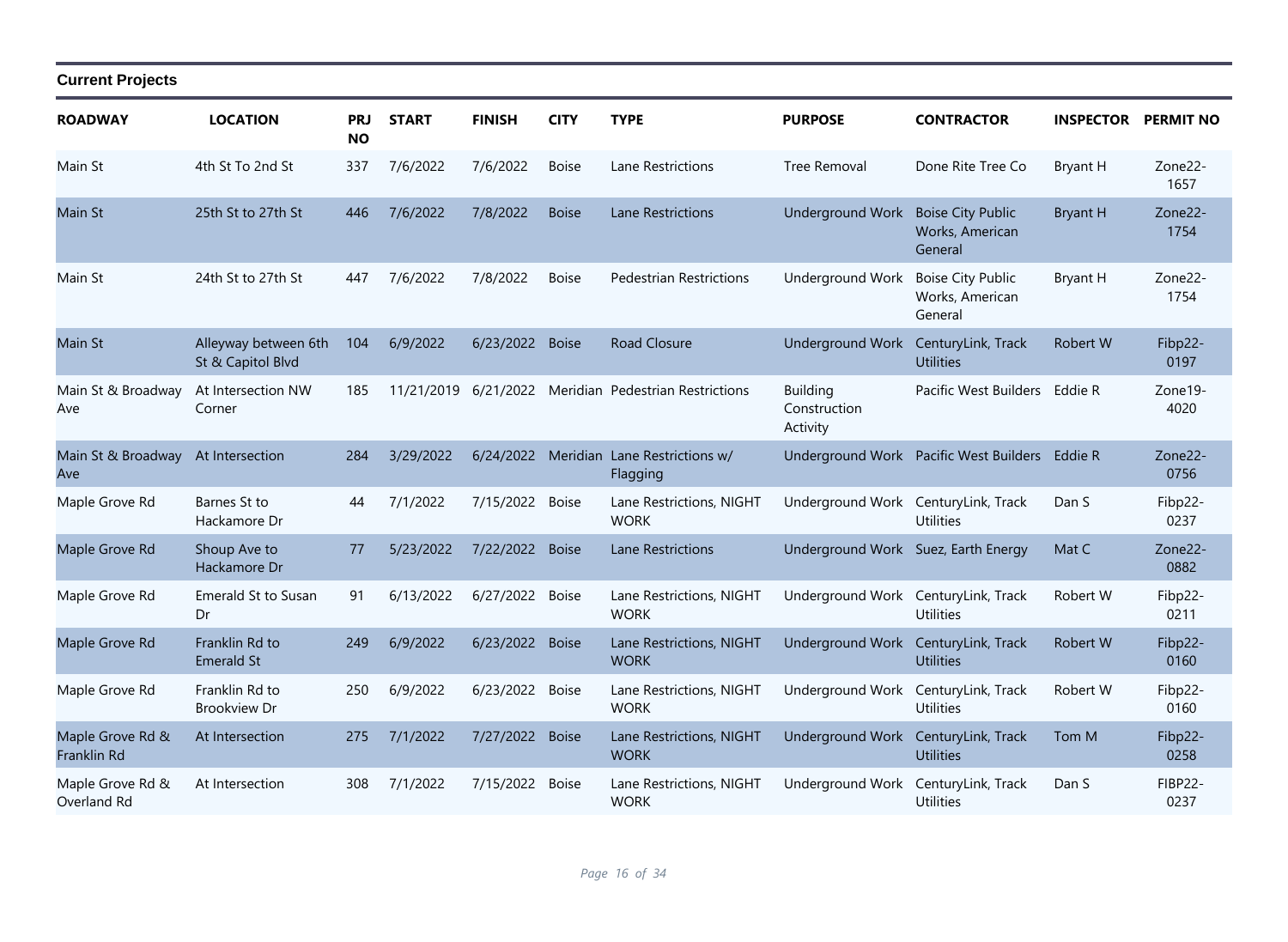| <b>ROADWAY</b>                                   | <b>LOCATION</b>                     | <b>PRJ</b><br><b>NO</b> | <b>START</b> | <b>FINISH</b>   | <b>CITY</b>  | <b>TYPE</b>                                           | <b>PURPOSE</b>                      | <b>CONTRACTOR</b>                      | <b>INSPECTOR</b> | <b>PERMIT NO</b>       |
|--------------------------------------------------|-------------------------------------|-------------------------|--------------|-----------------|--------------|-------------------------------------------------------|-------------------------------------|----------------------------------------|------------------|------------------------|
| Maple Grove Rd &<br>Overland Rd                  | At Intersection                     | 84                      | 6/6/2022     | 6/20/2022 Boise |              | Lane Restrictions, NIGHT<br><b>WORK</b>               | Underground Work CenturyLink, Track | <b>Utilities</b>                       | Robert W         | Fibp22-<br>0203        |
| Maple Grove Rd &<br>Shoup Ave                    | At Intersection                     | 170                     | 7/1/2022     | 7/15/2022       | Boise        | Lane Restrictions, NIGHT<br><b>WORK</b>               | Underground Work                    | CenturyLink, Track<br><b>Utilities</b> | Dan S            | Fibp22-<br>0237        |
| <b>McDermott Rd</b>                              | Chinden Blvd to<br>McMillan Rd      | 73                      | 6/8/2022     | 7/8/2022        |              | Meridian Road Closure                                 | Underground Work                    | Intermountain Gas,<br>Das-Co           | <b>Stancy F</b>  | Zone22-<br>1344        |
| McMillan Rd                                      | Meridian Rd to Red<br>Horse Way     | 74                      | 6/27/2022    | 7/2/2022        |              | Meridian Lane Restrictions w/<br>Flagging             | Restoration                         | FatBeam, Blue Lake<br><b>Utilities</b> | Robert W         | Fibp22-<br>0006        |
| McMillan Rd                                      | Red Horse Way to<br>Locust Grove Rd | 192                     | 6/23/2022    |                 |              | 6/30/2022 Meridian Lane Restrictions w/<br>Flagging   | Restoration                         | FatBeam, Blue Lake<br>Utility          | Robert W         | Fibp22-<br>0004        |
| McMillan Rd                                      | Eagle Rd to Farrow St               | 149                     | 6/14/2022    | 6/21/2022       | <b>Boise</b> | Lane Restrictions w/<br>Flagging                      | Restoration                         | FatBeam, Blue Lake<br>Utility          | Robert W         | Fibp22-<br>0166        |
| McMillan Rd & Black At Intersection<br>Cat Rd    |                                     | 342                     | 7/5/2022     |                 |              | 7/22/2022 Meridian Lane Restrictions w/<br>Flagging   | Underground Work                    | CenturyLink, Track<br><b>Utilities</b> | Dan S            | <b>FIBP22-</b><br>0245 |
| McMillan Rd & Eagle At Intersection<br>Rd        |                                     | 157                     | 6/29/2022    | 7/13/2022       |              | Meridian Lane Restrictions                            | Underground Work                    | CenturyLink, Track<br><b>Utilities</b> | Dan S            | Fibp22-<br>0216        |
| McMillan Rd & Locust At Intersection<br>Grove Rd |                                     | 194                     | 6/27/2022    | 7/1/2022        |              | Meridian Lane Restrictions w/<br>Flagging, NIGHT WORK | Restoration                         | FatBeam, Blue Lake<br><b>Utility</b>   | Robert W         | Fibp22-<br>0004        |
| McMillan Rd &<br>Meridian Rd                     | At Intersection                     | 59                      | 6/28/2022    | 7/5/2022        |              | Meridian Lane Restrictions w/<br>Flagging, NIGHT WORK | Restoration                         | FatBeam, Blue Lake<br><b>Utilities</b> | Robert W         | Fibp22-<br>0006        |
| McMillan Rd & Red<br>Horse Way                   | At Intersection                     | 108                     | 6/27/2022    | 7/3/2022        |              | Meridian Lane Restrictions w/<br>Flagging             | Restoration                         | FatBeam, Blue Lake<br><b>Utility</b>   | Robert W         | Fibp22-<br>0006        |
| McMillan Rd & San<br>Vito Way                    | At Intersection                     | 343                     | 7/5/2022     | 7/22/2022       |              | Meridian Lane Restrictions                            | Underground Work                    | CenturyLink, Track<br><b>Utilities</b> | Dan S            | Fibp22-<br>0245        |
| McMillan Rd &<br>Vicenza Way                     | At Intersection                     | 344                     | 7/5/2022     |                 |              | 7/22/2022 Meridian Lane Restrictions                  | Underground Work                    | CenturyLink, Track<br><b>Utilities</b> | Dan S            | Fibp22-<br>0245        |
| Mineral Wells Ave & At Intersection<br>Pine Ave  |                                     | 247                     | 6/13/2022    | 7/12/2022       |              | Meridian Lane Restrictions w/<br>Flagging             | Overhead Work                       | Idaho Power, Titan<br>Powerline        | Ken O            | Zone22-<br>1627        |
| Moore St & 32nd St At Intersection               |                                     | 34                      | 6/27/2022    | 7/6/2022        | <b>Boise</b> | <b>Road Closure</b>                                   | Underground Work                    | HC Company, L2<br>Excavation           | <b>Bryant H</b>  | Zone22-<br>1198        |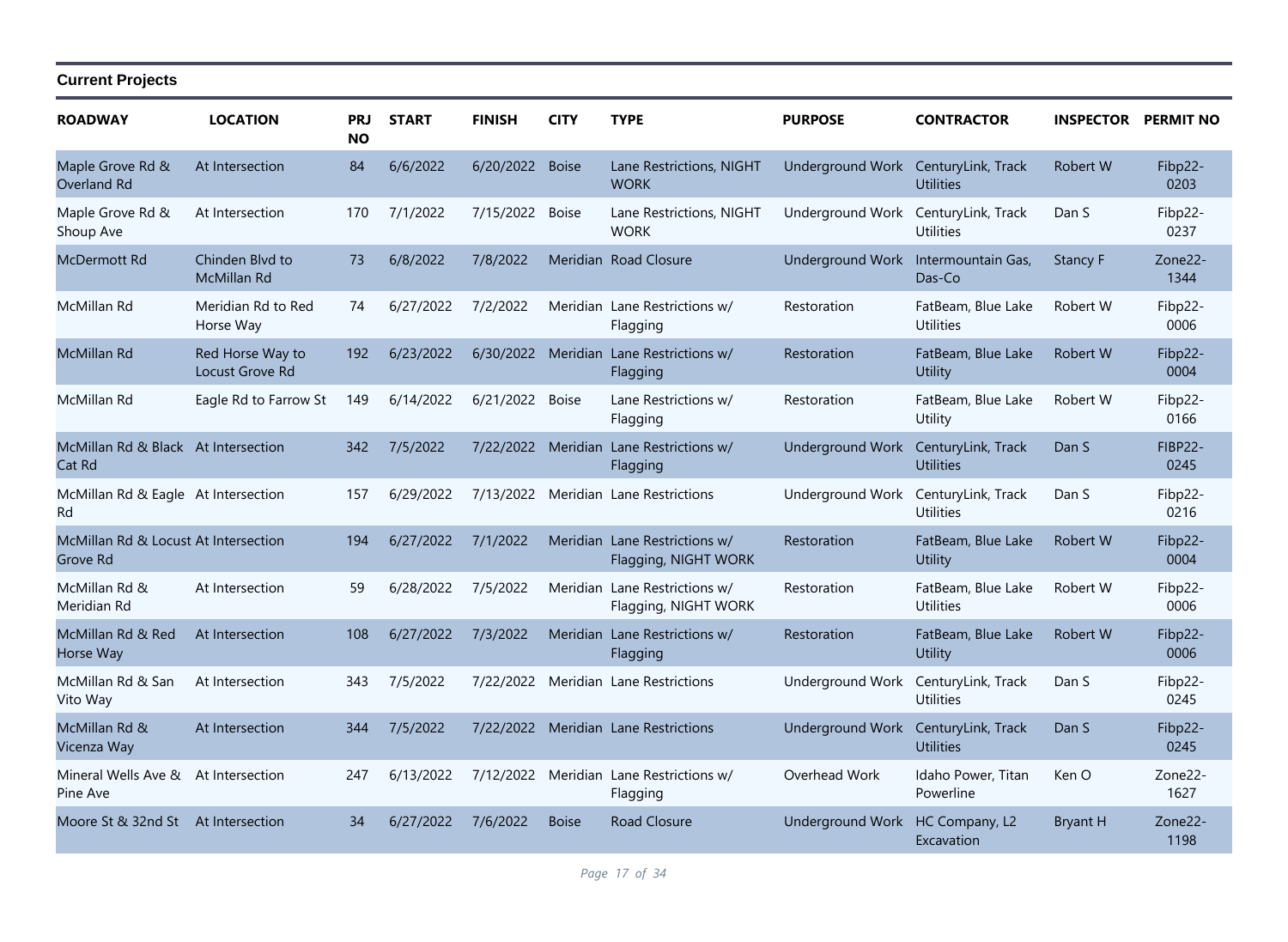| <b>ROADWAY</b>                                 | <b>LOCATION</b>                       | <b>PRJ</b><br><b>NO</b> | <b>START</b> | <b>FINISH</b>      | <b>CITY</b>  | <b>TYPE</b>                             | <b>PURPOSE</b>                      | <b>CONTRACTOR</b>                           | <b>INSPECTOR</b> | <b>PERMIT NO</b>            |
|------------------------------------------------|---------------------------------------|-------------------------|--------------|--------------------|--------------|-----------------------------------------|-------------------------------------|---------------------------------------------|------------------|-----------------------------|
| Munger Rd &<br>Shortcreek St                   | At Intersection                       | 126                     | 7/6/2022     | 7/20/2022          | Star         | Lane Restrictions w/<br>Flagging        | Underground Work                    | Century Link,<br>Mountain LTD/Track         | Tom M            | <b>FIBP22-</b><br>0286      |
| N 1st St                                       | State St to Idaho St                  | 315                     | 6/13/2022    | 6/17/2022          | Eagle        | Lane Restrictions w/<br>Flagging        | Restoration                         | FatBeam, Blue Lake<br>Utility               | Robert W         | Fibp22-<br>0101             |
| NE 4th St                                      | Washington St to<br><b>Badley Ave</b> | 175                     | 5/31/2022    | 7/8/2022           |              | Meridian Road Closure                   |                                     | Underground Work ACHD, Central Paving Sam H |                  | Proj22-<br>0045             |
| New Hope Rd                                    | Brandon Rd to<br>Roseland Way         | 207                     | 6/13/2022    | 7/8/2022           | <b>Star</b>  | Lane Restrictions w/<br>Flagging        | Underground Work Superior           | Construction                                | <b>Richard S</b> | $Sub22-$<br>0282            |
| New Hope Rd &<br>Munger Rd                     | At Intersection                       | 375                     | 7/6/2022     | 7/15/2022 Star     |              | Road Closure                            | Underground Work Superior           | Construction                                | Jayme R          | Sub <sub>22</sub> -<br>0147 |
| New Hope Road And At Intersection<br>Munger Rd |                                       | 303                     | 5/4/2022     | 7/13/2022 Star     |              | Lane Restrictions w/<br>Flagging        | Overhead Work                       | <b>Idaho Power</b><br>Company               | <b>Stancy F</b>  | Zone22-<br>0801             |
| Northview St                                   | Liberty St to Hartman<br>St           | 404                     | 7/5/2022     | 7/8/2022           | <b>Boise</b> | Lane Restrictions w/<br>Flagging        | Underground Work                    | Intermountain Gas,<br>DasCo                 | Terry S          | zone22-<br>1822             |
| Ocean Ave & Pine Ave At Intersection           |                                       | 248                     | 6/13/2022    | 7/12/2022 Meridian |              | Lane Restrictions w/<br>Flagging        | Overhead Work                       | Idaho Power, Titan<br>Powerline             | Ken O            | Zone22-<br>1627             |
| Orchard St                                     | Overland Rd to Clark<br>St            | 89                      | 7/5/2022     | 7/19/2022 Boise    |              | Lane Restrictions, NIGHT<br><b>WORK</b> | Underground Work                    | CenturyLink, Track<br><b>Utilities</b>      | Dan S            | <b>FIBP22-</b><br>0228      |
| <b>Orchard St</b>                              | Franklin Rd to Peg St                 | 193                     | 7/5/2022     | 7/9/2022           | <b>Boise</b> | Lane Restrictions, NIGHT<br><b>WORK</b> | Underground Work Granite Excavation |                                             | Terry S          | Zone22-<br>1197             |
| Orchard St & Malad                             | At Intersection                       | 448                     | 7/1/2022     | 7/5/2022           | <b>Boise</b> | Lane Restrictions                       | Underground Work                    | DeBelloy<br>Construction, Knife<br>River    | Terry S          | Zone22-<br>1810             |
| Overland Rd                                    | Wilson St to Orchard<br><b>St</b>     | 95                      | 7/5/2022     | 7/19/2022          | <b>Boise</b> | Lane Restrictions, NIGHT<br><b>WORK</b> | Underground Work CenturyLink, Track | <b>Utilities</b>                            | Dan S            | Fibp22-<br>0228             |
| Overland Rd                                    | Roosevelt St to<br>Cleveland St       | 146                     | 7/5/2022     | 7/19/2022          | Boise        | Lane Restrictions, NIGHT<br><b>WORK</b> | Underground Work                    | CenturyLink, Track<br><b>Utilities</b>      | Dan S            | Fibp22-<br>0228             |
| <b>Overland Rd</b>                             | Maple Grove to<br><b>Allante Pl</b>   | 85                      | 6/6/2022     | 6/20/2022 Boise    |              | Lane Restrictions, NIGHT<br><b>WORK</b> | Underground Work                    | CenturyLink, Track<br><b>Utilities</b>      | <b>Robert W</b>  | Fibp22-<br>0203             |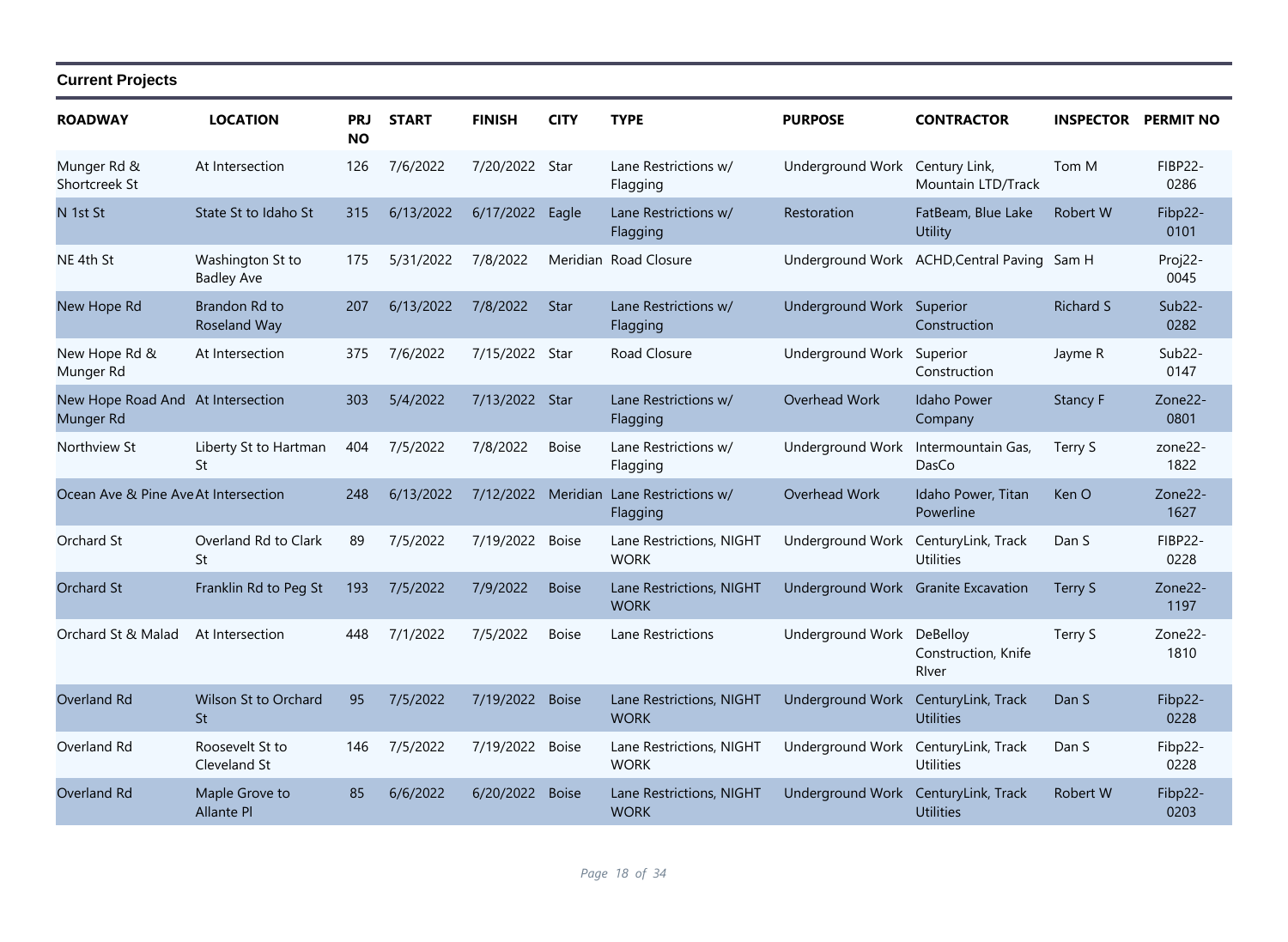| <b>ROADWAY</b>                                             | <b>LOCATION</b>                      | <b>PRJ</b><br><b>NO</b> | <b>START</b> | <b>FINISH</b>  | <b>CITY</b>  | <b>TYPE</b>                                                | <b>PURPOSE</b>                      | <b>CONTRACTOR</b>                      | <b>INSPECTOR PERMIT NO</b> |                 |
|------------------------------------------------------------|--------------------------------------|-------------------------|--------------|----------------|--------------|------------------------------------------------------------|-------------------------------------|----------------------------------------|----------------------------|-----------------|
| Overland Rd                                                | Entertainment Ave to<br>Milwaukee St | 88                      | 6/6/2022     | 6/20/2022      | <b>Boise</b> | Lane Restrictions, NIGHT<br><b>WORK</b>                    | Underground Work                    | CenturyLink, Track<br><b>Utilities</b> | Robert W                   | Fibp22-<br>0203 |
| Overland Rd                                                | At Silverstone Way                   | 184                     | 6/1/2022     |                |              | 6/14/2022 Meridian Lane Restrictions, NIGHT<br><b>WORK</b> |                                     | Underground Work CenturyLink, Lumen    | Robert W                   | Fibp22-<br>0200 |
| Overland Rd &<br>Sportsman Way                             | At Intersection                      | 92                      | 7/6/2022     |                |              | 7/29/2022 Meridian Lane Restrictions, NIGHT<br><b>WORK</b> | Underground Work CenturyLink, Track | <b>Utilities</b>                       | Dan S                      | Fibp22-<br>0289 |
| Park Ln                                                    | Pine Meadows Dr to<br>Night HawkLn   | 417                     | 6/24/2022    | 7/13/2022      | Eagle        | Road Closure                                               | <b>Emergency Work</b>               | <b>ACHD</b>                            | <b>ACHD</b>                | <b>ACHD</b>     |
| Park Ln & Flint Dr                                         | At Intersection                      | 55                      | 6/14/2022    | 7/7/2022       | Eagle        | Lane Restrictions w/<br>Flagging                           | Underground Work Earth Energy       |                                        | Stancy F                   | Zone22-<br>1532 |
| Phillippi St & Bel Air Stat Intersection                   |                                      | 405                     | 7/5/2022     | 7/15/2022      | <b>Boise</b> | Lane Restrictions w/<br>Flagging                           | Underground Work ACHD, Peak         | Concrete                               | Josh Ca                    | Zone22-<br>1816 |
| Pierce Park Ln &<br>Cartwright Rd                          | at Intersection                      | 358                     | 6/23/2022    | 7/2/2022       | <b>Boise</b> | Lane Restrictions w/<br>Flagging                           | Underground Work                    | Terracon, Haz-Tech<br>Drilling         | Dan C                      | Zone22-<br>1703 |
| Pine Ave Haven Cove At Intersection<br>PI                  |                                      | 246                     | 6/13/2022    |                |              | 7/12/2022 Meridian Lane Restrictions w/<br>Flagging        | Overhead Work                       | Idaho Power, Titan<br>Powerline        | Ken O                      | Zone22-<br>1627 |
| Pleasant Valley Rd                                         | Ten Mile Creek Rd to<br>Amyx Ln      | 160                     | 6/13/2022    | 7/15/2022      | <b>Boise</b> | Lane Restrictions                                          | Underground Work                    | CenturyLink, Track<br><b>Utilities</b> | Robert W                   | Fibp22-<br>0190 |
| Pollard Ln & Floating At Intersection<br><b>Feather Rd</b> |                                      | 320                     | 6/21/2022    | 7/5/2022       | <b>Star</b>  | Lane Restrictions w/<br>Flagging                           | <b>Underground Work</b>             | CenturyLink, Track<br><b>Utilities</b> | Dan S                      | Fibp22-<br>0243 |
| Poplar St                                                  | Allumbaugh St to<br>Eldorado St      | 372                     | 6/24/2022    | 7/6/2022       | <b>Boise</b> | Lane Restrictions w/<br>Flagging                           | Underground Work                    | CenturyLink, Track<br><b>Utilities</b> | Dan S                      | Fibp22-<br>0255 |
| Poplar St                                                  | Eldorado St to Cole<br><b>Rd</b>     | 373                     | 6/24/2022    | 7/6/2022       | <b>Boise</b> | <b>Lane Restrictions</b>                                   | Underground Work                    | CenturyLink, Track<br><b>Utilities</b> | Dan S                      | Fibp22-<br>0255 |
| Poplar St                                                  | Allumbaugh St to<br>Raymond St       | 120                     | 4/25/2022    | 6/3/2022       | <b>Boise</b> | Lane Restrictions w/<br>Flagging                           | Overhead Work                       | Zayo, 3C                               | Robert W                   | Fibp22-<br>0129 |
| Porter St                                                  | Linder Rd to Kay St                  | 115                     | 6/15/2022    | 8/19/2022 Kuna |              | Road Closure                                               | Underground Work Intermountain Gas, | Das-Co                                 | Mat C                      | Zone22-<br>1453 |
| Porter St                                                  | Cambrick Dr to Kay St                | 241                     | 6/15/2022    | 8/19/2022      | Kuna         | Road Closure                                               | Underground Work                    | Intermountain Gas,<br>Das-Co           | Mat C                      | Zone22-<br>1453 |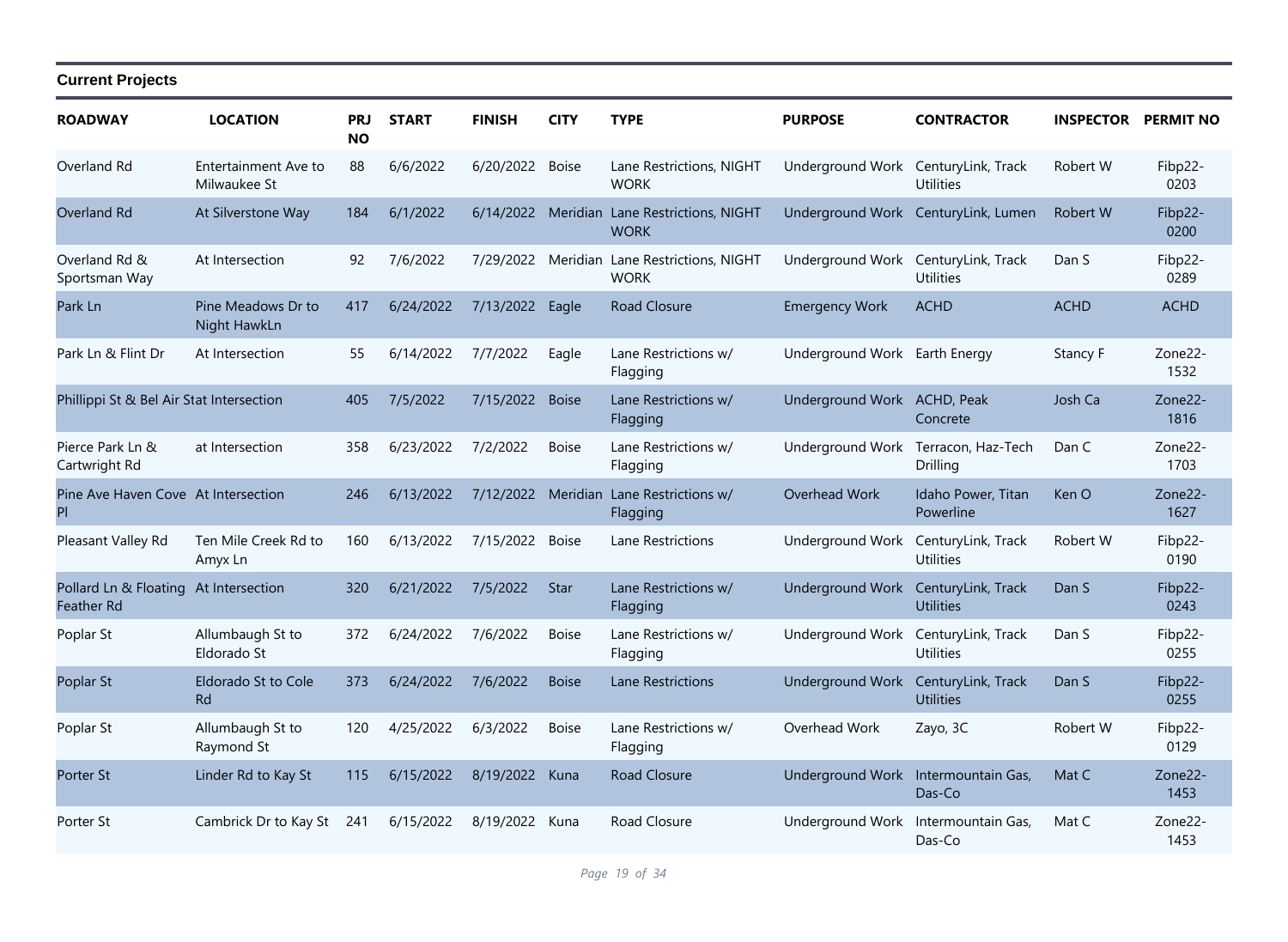| <b>ROADWAY</b>                                    | <b>LOCATION</b>                     | PRJ<br><b>NO</b> | <b>START</b> | <b>FINISH</b>  | <b>CITY</b>    | <b>TYPE</b>                                      | <b>PURPOSE</b>                      | <b>CONTRACTOR</b>                      | <b>INSPECTOR PERMIT NO</b> |                 |
|---------------------------------------------------|-------------------------------------|------------------|--------------|----------------|----------------|--------------------------------------------------|-------------------------------------|----------------------------------------|----------------------------|-----------------|
| Porter St & Kay St                                | At Intersection                     | 242              | 6/9/2022     | 8/19/2022 Kuna |                | Lane Restrictions w/<br>Flagging                 | Underground Work Intermountain Gas, | Das-Co                                 | Mat C                      | Zone22-<br>1453 |
| Ranch Dr                                          | Eagle Rd to Grey<br>Pebble Way      | 200              | 6/8/2022     | 7/8/2022       | Eagle          | Road Closure                                     | Underground Work Suez, Knife River  |                                        | Stancy F                   | Zone22-<br>1416 |
| Ranch Dr                                          | Ranch Dr and Ash St<br>Intersection | 16               | 6/24/2022    | 7/6/2022       | Eagle          | Lane Restrictions w/<br>Flagging                 | Underground Work Suez, Knife River  |                                        | Stancy F                   | Zone22-<br>1663 |
| Ranch Dr & Stierman at Intersection<br>Way        |                                     | 90               | 6/19/2022    | 7/6/2022       | Eagle          | Lane Restrictions w/<br>Flagging                 | Underground Work Suez, Knife River  |                                        | Stancy F                   | Zone22-<br>1793 |
| Raymond St                                        | Poplar St to Everett St             | 235              | 4/25/2022    | 6/3/2022       | <b>Boise</b>   | Lane Restrictions w/<br>Flagging                 | Overhead Work                       | Zayo, 3C                               | Robert W                   | Fibp22-<br>0129 |
| Records Way & Eldon At Roundabout<br>Gray St      |                                     | 259              | 6/20/2022    | 7/8/2022       |                | Meridian Road Closure                            | Underground Work TDS, KGPCo         |                                        | Robert W                   | Fibp22-<br>0250 |
| Records Way &<br><b>Fairview Ave</b>              | At Intersection                     | 238              | 6/13/2022    | 7/4/2022       |                | Meridian Lane Restrictions, NIGHT<br><b>WORK</b> | Underground Work TDS, KGPCo         |                                        | Robert W                   | Fibp22-<br>0250 |
| Records Way & Tahiti At Intersection<br>Dr        |                                     | 258              | 6/13/2022    | 7/4/2022       | <b>Boise</b>   | Lane Restrictions w/<br>Flagging                 | Underground Work TDS, KGPCo         |                                        | Robert W                   | Fibp22-<br>0250 |
| Red Horse Way                                     | McMillan Rd to Red<br>Rock Dr       | 140              | 6/27/2022    | 7/4/2022       | Meridian       | Lane Restrictions w/<br>Flagging                 | Restoration                         | FatBeam, Blue Lake<br>Utility          | <b>Robert W</b>            | Fibp22-<br>0006 |
| <b>River Valley St</b>                            | Eagle Rd to Records<br>Way          | 257              | 6/13/2022    | 7/4/2022       | <b>Boise</b>   | Lane Restrictions                                | Underground Work TDS, KGPCo         |                                        | Robert W                   | Fibp22-<br>0250 |
| Riverside Dr & Pebble At Intersection<br>Brook Ln |                                     | 334              | 6/21/2022    | 7/8/2022       | Garden<br>City | Lane Restrictions w/<br>Flagging                 | Underground Work TDS, Probst        |                                        | Robert W                   | Fibp22-<br>0256 |
| Roosevelt St                                      | Alpine St to Bethel St              | 15               | 2/21/2022    | 7/28/2022      | <b>Boise</b>   | Lane Restrictions                                | Underground Work ACHD, Compliance   | Solutions                              | Jeff B                     | Proj21-<br>0097 |
| Royal Blvd                                        | Lusk St to La Pointe St             | 289              | 4/29/2022    | 7/1/2022       | <b>Boise</b>   | Lane Restrictions w/<br>Flagging                 | Underground &<br>Overhead Work      | Idaho Power, Track<br><b>Utilities</b> | Jackson C                  | Zone22-<br>0323 |
| Seabreeze Way                                     | Lake Hazel Rd to<br>Mossywood Dr    | 97               | 6/13/2022    | 6/17/2022      | <b>Boise</b>   | Lane Restrictions w/<br>Flagging                 | Restoration                         | FatBeam, Blue Lake<br><b>Utilities</b> | Robert W                   | Fibp22-<br>0008 |
| Shamrock St                                       | South of Silverview St              | 86               | 7/6/2022     | 7/6/2022       | <b>Boise</b>   | Lane Restrictions w/<br>Flagging                 | Underground Work Suez, Knife River  |                                        | Eddie R                    | Zone22-<br>1774 |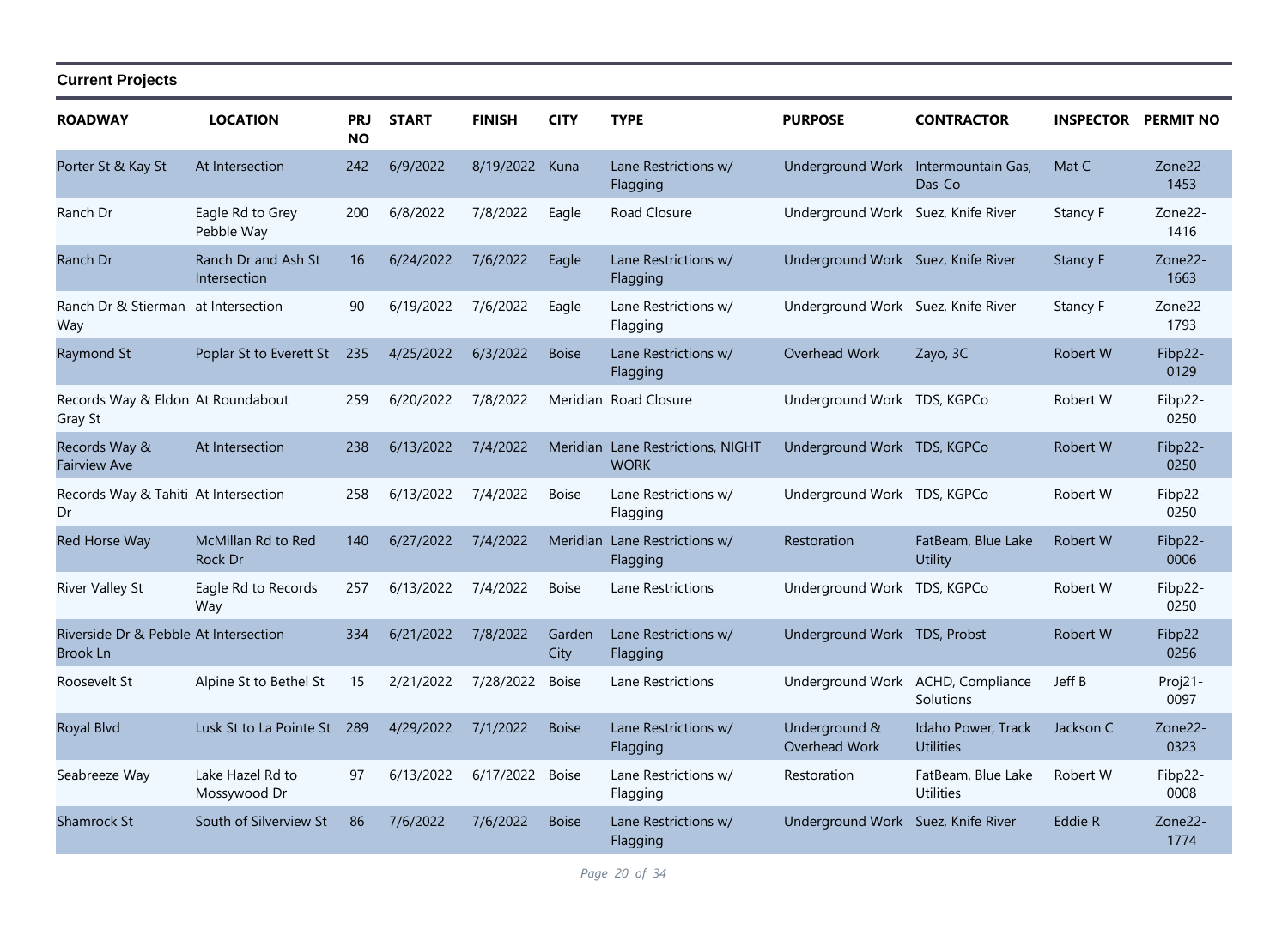| <b>ROADWAY</b>                              | <b>LOCATION</b>                     | <b>PRJ</b><br><b>NO</b> | <b>START</b> | <b>FINISH</b> | <b>CITY</b>  | <b>TYPE</b>                             | <b>PURPOSE</b>                          | <b>CONTRACTOR</b>                              | <b>INSPECTOR</b> | <b>PERMIT NO</b>            |
|---------------------------------------------|-------------------------------------|-------------------------|--------------|---------------|--------------|-----------------------------------------|-----------------------------------------|------------------------------------------------|------------------|-----------------------------|
| Shamrock St                                 | South of Silverview St              | 272                     | 6/27/2022    | 7/8/2022      | <b>Boise</b> | Lane Restrictions w/<br>Flagging        | Underground Work Knife River, Heston    | Concrete                                       | Richard S        | $Sub22-$<br>0336            |
| Spectrum St                                 | Cole Rd to 500' west                | 137                     | 6/8/2022     | 6/22/2022     | <b>Boise</b> | Lane Restrictions                       | Underground Work                        | CenturyLink, Track<br><b>Utilities</b>         | <b>Robert W</b>  | Fibp22-<br>0207             |
| <b>State St</b>                             | 30th St To 30th St                  | 379                     | 7/5/2022     | 7/15/2022     | <b>Boise</b> | Lane Restrictions, NIGHT<br><b>WORK</b> | Roadway &<br>Pedestrian<br>Improvements | <b>The Russell</b><br>Corporation              | Bryant H         | Zone22-<br>1709             |
| <b>State St</b>                             | 2nd St to Hill Rd                   | 316                     | 6/20/2022    | 6/24/2022     | Eagle        | Lane Restrictions w/<br>Flagging        | Restoration                             | FatBeam, Blue Lake<br>Utility                  | <b>Robert W</b>  | Fibp22-<br>0101             |
| Stierman Way                                | Intersection of<br>Amanita St       | 335                     | 7/6/2022     | 7/6/2022      | Eagle        | Lane Restrictions w/<br>Flagging        | Underground Work Knife River            |                                                | Stancy F         | Zone22-<br>1667             |
| Stierman Way &<br>Monarch St                | at Intersection                     | 206                     | 6/30/2022    | 7/7/2022      | Eagle        | Lane Restrictions w/<br>Flagging        | Underground Work Suez, Knife River      |                                                | Stancy F         | Zone22-<br>1795             |
| Stoddard Rd                                 | Victory Rd to<br>Christopher St     | 355                     | 7/1/2022     | 8/1/2022      | Meridian     | Lane Restrictions w/<br>Flagging        | Underground Work GeoEngineers,          | Haz-Tech                                       | Mat C            | Zone22-<br>1622             |
| <b>Targee St</b>                            | Vista Ave to Helen St               | 377                     | 6/30/2022    | 6/30/2022     | <b>Boise</b> | <b>Lane Restrictions</b>                | Underground Work Intermountain Gas      |                                                | Jackson C        | Zone22-<br>1715             |
| Ten Mile Rd                                 | Milano Dr to<br>McMillan Rd         | 345                     | 7/5/2022     |               |              | 7/22/2022 Meridian Lane Restrictions    | Underground Work                        | CenturyLink, Track<br><b>Utilities</b>         | Dan S            | Fibp22-<br>0245             |
| Ten Mile Rd                                 | Treva Dr to Pine Ave                | 245                     | 6/13/2022    |               |              | 7/12/2022 Meridian Lane Restrictions    | Overhead Work                           | Idaho Power, Titan<br>Powerline                | Ken O            | Zone22-<br>1627             |
| Ten Mile Rd                                 | Chinden Blyd to Lost<br>Rapids St   | 174                     | 7/6/2022     |               |              | 7/22/2022 Meridian Lane Restrictions    | Underground Work                        | CenturyLink, Track<br><b>Utilities</b>         | Tom M            | Fibp22-<br>0296             |
| Ten Mile Rd & Pine<br>Ave                   | At Intersection                     | 150                     | 6/27/2022    |               |              | 7/29/2022 Meridian Lane Restrictions    | Underground Work Nampa Paving           |                                                | <b>Richard S</b> | Sub <sub>22</sub> -<br>0249 |
| Ten Mile Rd & Victory At Intersection<br>Rd |                                     | 114                     | 3/4/2022     | 8/31/2022     |              | Meridian Road Closure                   | Underground Work Central Paving         |                                                | Andy C           | Proj22-<br>0004             |
| <b>Twin Willow Pl</b>                       | Gekeler Ln to<br><b>Bayshore PL</b> | 357                     | 6/20/2022    | 7/8/2022      | <b>Boise</b> | Lane Restrictions w/<br>Flagging        | Underground &<br>Overhead Work          | Boise City Utility,<br><b>Quality Electric</b> | Jackson C        | Zone22-<br>1609             |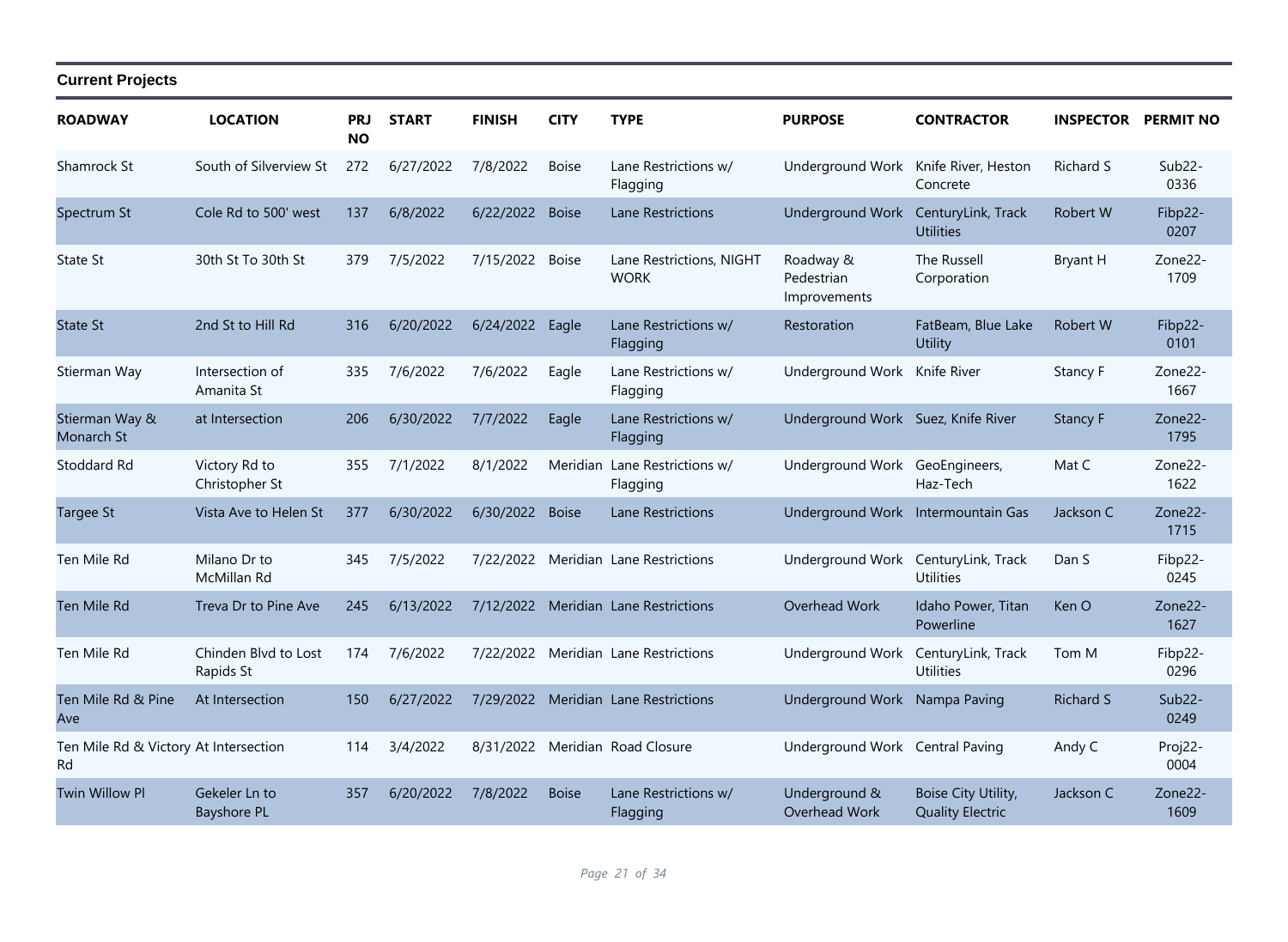| <b>ROADWAY</b>                                      | <b>LOCATION</b>                       | <b>PRJ</b><br><b>NO</b> | <b>START</b> | <b>FINISH</b>   | <b>CITY</b>    | <b>TYPE</b>                                         | <b>PURPOSE</b>                     | <b>CONTRACTOR</b>                      | <b>INSPECTOR</b> | <b>PERMIT NO</b> |
|-----------------------------------------------------|---------------------------------------|-------------------------|--------------|-----------------|----------------|-----------------------------------------------------|------------------------------------|----------------------------------------|------------------|------------------|
| Ulmer Ln & Charlie Ln At Intersection               |                                       | 333                     | 6/21/2022    | 7/8/2022        | Garden<br>City | Lane Restrictions w/<br>Flagging                    | Underground Work TDS, Probst       |                                        | Robert W         | Fibp22-<br>0256  |
| <b>Ustick Rd</b>                                    | McDermott Rd to<br>Morgan Grove Ln    | 217                     | 6/13/2022    |                 |                | 6/17/2022 Meridian Lane Restrictions w/<br>Flagging | Restoration                        | FatBeam, BlueLake<br>Utility           | Robert W         | Fibp22-<br>0057  |
| Ustick Rd                                           | Blairmore Way to<br>Linder Rd         | 54                      | 6/6/2022     |                 |                | 6/10/2022 Meridian Lane Restrictions                | Restoration                        | CenturyLink, Track<br><b>Utilities</b> | Robert W         | Fibp22-<br>0148  |
| <b>Ustick Rd</b>                                    | Cloverdale Rd to Five<br>Mile Rd      | 205                     | 5/23/2022    | 6/13/2022 Boise |                | Lane Restrictions                                   | Overhead Work                      | FatBeam, BlueLake                      | Robert W         | Fibp22-<br>0084  |
| Ustick Rd                                           | Five Mile Rd to Jullian<br>St         | 225                     | 5/23/2022    | 6/13/2022       | <b>Boise</b>   | Lane Restrictions                                   | Underground Work FatBeam, BlueLake |                                        | Robert W         | Fibp22-<br>0084  |
| Ustick Rd & Naomi<br>Ave                            | At intersection                       | 201                     | 6/13/2022    |                 |                | 6/20/2022 Meridian Lane Restrictions w/<br>Flagging | Restoration                        | FatBeam, BlueLake<br><b>Utilities</b>  | Robert W         | Fibp22-<br>0070  |
| Vanguard Way &<br>Wayfinder Way                     | At Intersection                       | 266                     | 6/24/2022    | 7/5/2022        |                | Meridian Lane Restrictions                          | Underground Work                   | CenturyLink, Track<br><b>Utilities</b> | Dan S            | Fibp22-<br>0191  |
| <b>Victory Rd</b>                                   | <b>Black Cat Rd to</b><br>Sanders Rd  | 424                     | 6/27/2022    |                 |                | 7/25/2022 Meridian Lane Restrictions w/<br>Flagging | <b>Underground Work</b>            | CenturyLink, Crown<br><b>Utilities</b> | Dan S            | Fibp22-<br>0287  |
| Victory Rd                                          | Lindsay Ave To<br>Victory Rd          | $\mathbf{1}$            | 6/29/2022    | 6/29/2022       | <b>Boise</b>   | Lane Restrictions w/<br>Flagging                    | Pole Replacement                   | Idaho Power                            | Jackson C        | Zone22-<br>1482  |
| <b>Victory Rd</b>                                   | <b>Black Cat Rd to Ten</b><br>Mile Rd | 81                      | 6/7/2022     | 8/5/2022        |                | Meridian Road Closure                               | Roadway<br>Improvements            | ACHD, Knife River                      | Kevin B          | Proj22-<br>0039  |
| Victory Rd                                          | Mesa Way to Locust<br>Grove Rd        | 269                     | 6/1/2022     | 6/5/2022        |                | Meridian Lane Restrictions w/<br>Flagging           | Overhead Work                      | Zayo, 3C                               | Robert W         | Fibp22-<br>0165  |
| Victory Rd & Black Cat At Intersection<br><b>Rd</b> |                                       | 423                     | 6/27/2022    | 7/27/2022       | Meridian       | Lane Restrictions w/<br>Flagging                    | Underground Work                   | CenturyLink, Crown<br><b>Utilities</b> | Dan S            | Fibp22-<br>0287  |
| Victory Rd & Locust<br>Grove Rd                     | At Intersection                       | 270                     | 6/1/2022     | 6/5/2022        | Meridian       | Lane Restrictions w/<br>Flagging                    | Overhead Work                      | Zayo, 3C                               | Robert W         | Fibp22-<br>0165  |
| Vista Ave                                           | Elder St to Canal St                  | 112                     | 6/8/2022     | 6/28/2022       | <b>Boise</b>   | Lane Restrictions, NIGHT<br><b>WORK</b>             | Underground Work                   | CenturyLink, Track<br><b>Utilities</b> | Robert W         | Fibp22-<br>0184  |
| Vista Ave                                           | Bank Dr to Kootenai<br>St             | 121                     | 6/8/2022     | 6/28/2022       | <b>Boise</b>   | Lane Restrictions, NIGHT<br><b>WORK</b>             | Underground Work                   | CenturyLink, Track<br><b>Utilities</b> | Robert W         | Fibp22-<br>0184  |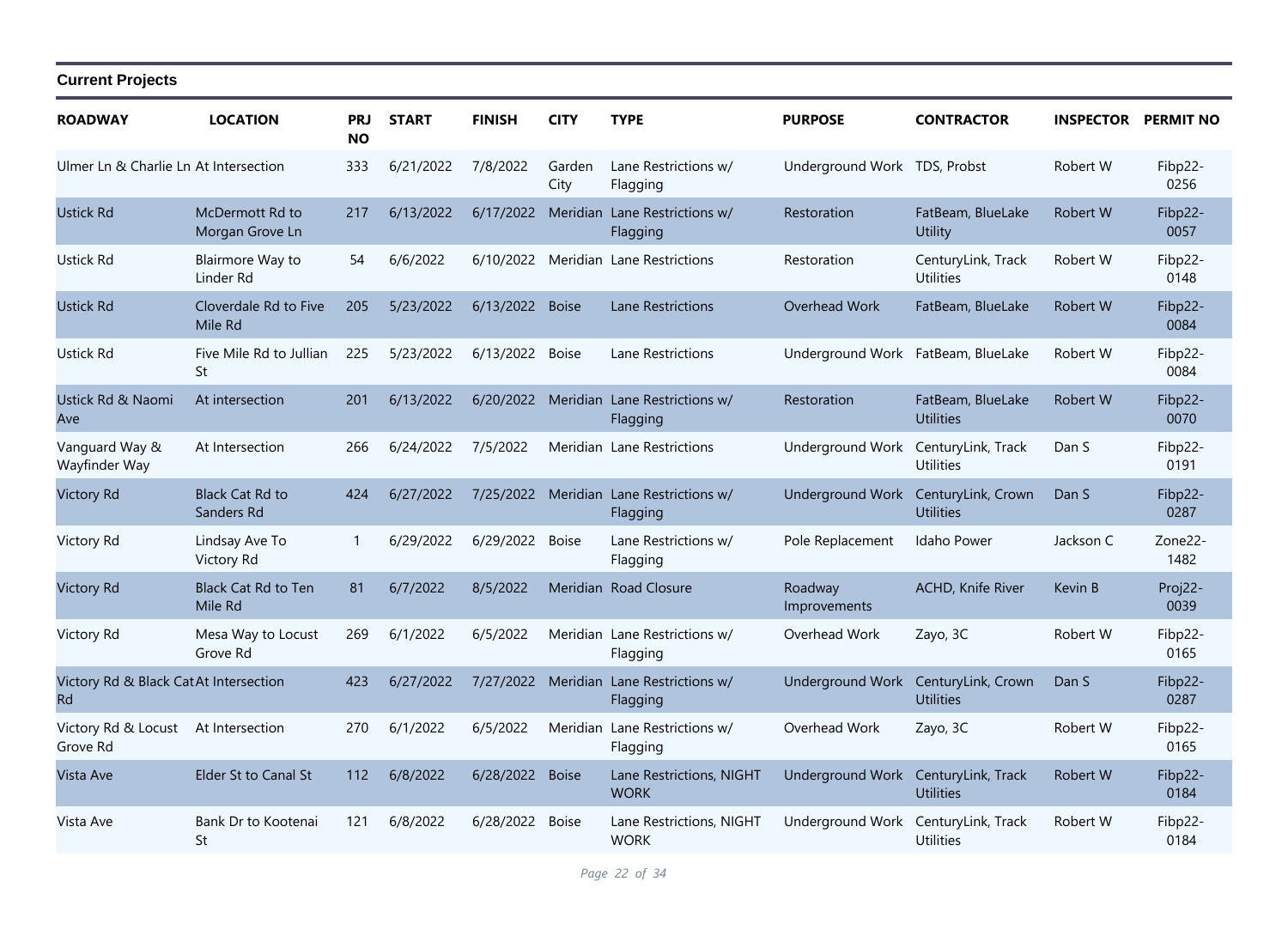| <b>ROADWAY</b>                                    | <b>LOCATION</b>                        | <b>PRJ</b><br><b>NO</b> | <b>START</b> | <b>FINISH</b> | <b>CITY</b>  | <b>TYPE</b>                                  | <b>PURPOSE</b>          | <b>CONTRACTOR</b>                                     | <b>INSPECTOR</b> | <b>PERMIT NO</b> |
|---------------------------------------------------|----------------------------------------|-------------------------|--------------|---------------|--------------|----------------------------------------------|-------------------------|-------------------------------------------------------|------------------|------------------|
| Vista Ave                                         | <b>Canal St to Malad St</b>            | 123                     | 6/8/2022     | 6/28/2022     | <b>Boise</b> | Lane Restrictions                            | Underground Work        | CenturyLink, Track<br><b>Utilities</b>                | Robert W         | Fibp22-<br>0184  |
| Vista Ave                                         | Lemhi St to Palouse St                 | 141                     | 6/8/2022     | 6/28/2022     | <b>Boise</b> | Lane Restrictions                            | Underground Work        | CenturyLink, Track<br><b>Utiliites</b>                | Robert W         | Fibp22-<br>0184  |
| Vista Ave & Cherry Ln At Intersection             |                                        | 116                     | 6/8/2022     | 6/28/2022     | <b>Boise</b> | Lane Restrictions                            | Underground Work        | CenturyLink, Track<br><b>Utilities</b>                | Robert W         | Fibp22-<br>0184  |
| Vista Ave & Dorian St At Intersection             |                                        | 117                     | 6/8/2022     | 6/28/2022     | <b>Boise</b> | Lane Restrictions w/<br>Flagging, NIGHT WORK | Underground Work        | CenturyLink, Track<br><b>Utilities</b>                | Robert W         | Fibp22-<br>0184  |
| Vista Ave & Overland At Intersection<br><b>Rd</b> |                                        | 136                     | 6/8/2022     | 6/28/2022     | <b>Boise</b> | Lane Restrictions, NIGHT<br><b>WORK</b>      | <b>Underground Work</b> | CenturyLink, Track<br><b>Utilities</b>                | <b>Robert W</b>  | Fibp22-<br>0184  |
| Warm Springs Ave                                  | Trail Wood Way To<br>Wise Way          | 3                       | 12/20/2021   | 6/20/2023     | <b>Boise</b> | <b>Pedestrian Restrictions</b>               | Underground Work        | <b>ESI Construction</b>                               | Jackson C        | Zone21-<br>4137  |
| <b>Whitewater Park Blyd</b>                       | State St to 600' south<br>of Jordan St | 37                      | 5/31/2022    | 6/10/2022     | <b>Boise</b> | Lane Restrictions                            | <b>Underground Work</b> | Syringa, Blue Lake<br>Utility                         | <b>Robert W</b>  | Fibp22-<br>0209  |
| Wing Rd & New Hope At Intersection<br>Rd          |                                        | 253                     | 6/21/2022    | 7/11/2022     | Star         | Lane Restrictions w/<br>Flagging             | Overhead Work           | Idaho Power,<br>International Line<br><b>Builders</b> | Stancy F         | Zone22-<br>1495  |
| Wise Way                                          | Warm Springs Ave to<br>Haystack St     | 53                      | 12/20/2021   | 6/20/2023     | <b>Boise</b> | <b>Pedestrian Restrictions</b>               | Underground Work        | <b>ESI Construction</b>                               | Jackson C        | Zone21-<br>4137  |
| Wright St                                         | at Owyhee St                           | 341                     | 7/5/2022     | 7/5/2022      | <b>Boise</b> | Lane Restrictions                            | Overhead Work           | Idaho Power                                           | Terry S          | Zone22-<br>1737  |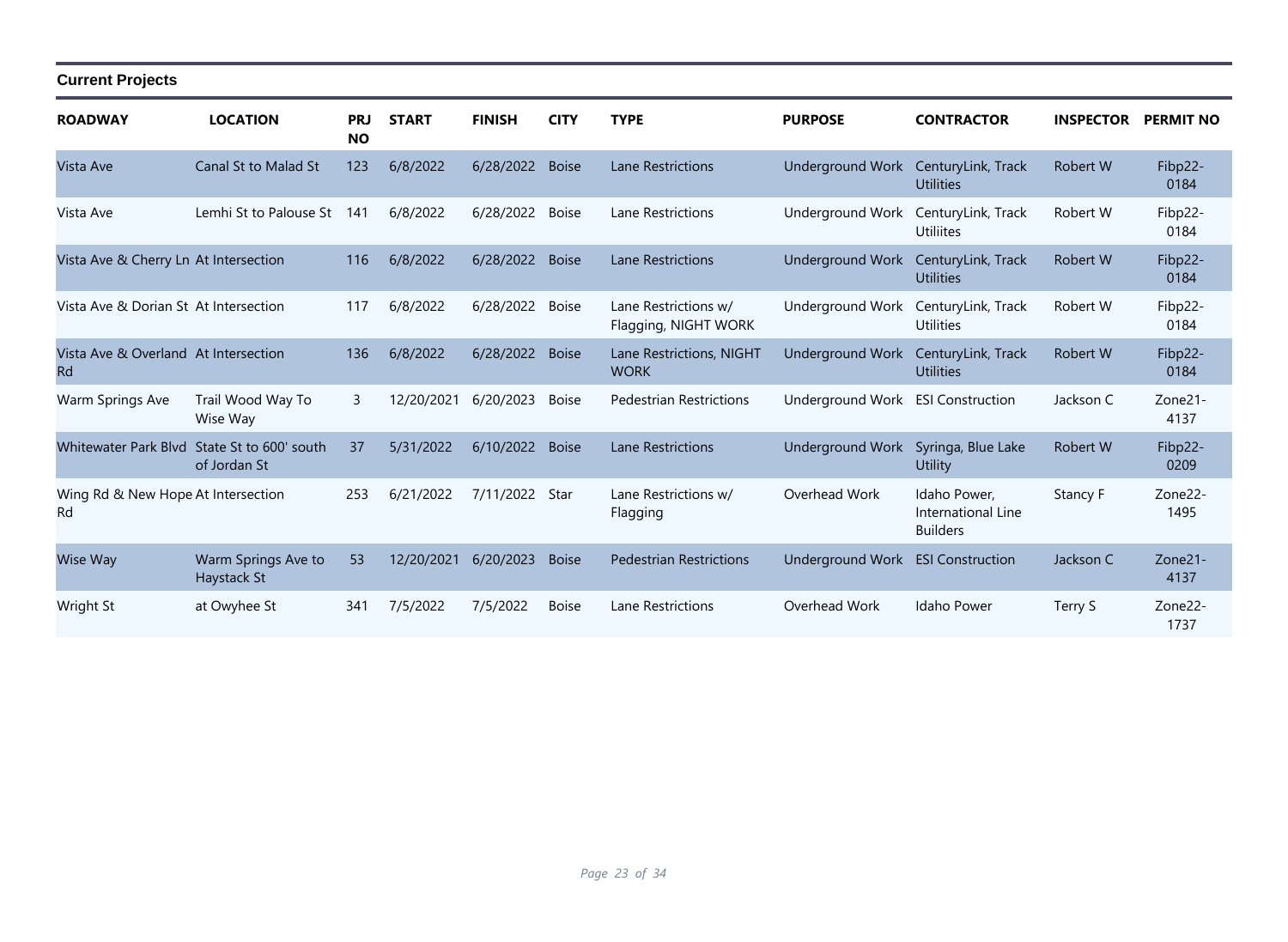| <b>ROADWAY</b>                        | <b>LOCATION</b>                  | <b>PRJ</b><br><b>NO</b> | <b>START</b> | <b>FINISH</b>    | <b>CITY</b>    | <b>TYPE</b>                    | <b>PURPOSE</b>                          | <b>CONTRACTOR</b>                  | <b>INSPECTOR</b> | <b>PERMIT NO</b> |
|---------------------------------------|----------------------------------|-------------------------|--------------|------------------|----------------|--------------------------------|-----------------------------------------|------------------------------------|------------------|------------------|
| 11th St                               | Lemp St to Heron St              | 244                     | 9/6/2022     | 9/8/2022         | <b>Boise</b>   | <b>Road Closure</b>            | <b>Special Event</b>                    | North End<br>Neighborhood<br>Assoc | John W           | Sep22-0103       |
| 11th St & Miller                      | At Intersection                  | 310                     | 9/9/2022     | 11/11/2022 Boise |                | Road Closure                   | Roadway &<br>Pedestrian<br>Improvements | CCDC, McAlvain                     | Josh Cr          | Proj22-<br>0067  |
| 12th St                               | Lemp St to Heron St              | 243                     | 9/6/2022     | 9/8/2022         | <b>Boise</b>   | <b>Road Closure</b>            | <b>Special Event</b>                    | North End<br>Neighborhood<br>Assoc | John W           | Sep22-0103       |
| 1st St                                | Idaho St to Jefferson<br>St      | 14                      | 7/17/2022    | 7/17/2022 Boise  |                | Road Closure                   | <b>Special Event</b>                    | <b>ACHD</b>                        | Debbie W         | Sep22-0128       |
| 26th St                               | Ellis Ave to Lemp St             | 444                     | 7/20/2022    | 7/20/2022 Boise  |                | <b>Road Closure</b>            | <b>Tree Removal</b>                     | Done Rite Tree                     | Dan C            | Zone22-<br>1745  |
| 2nd St                                | State St to Plaza Dr             | 21                      | 7/8/2022     | 7/10/2022 Eagle  |                | Road Closure                   | Special Event                           | City of Eagle                      | John W           | Sep22-0089       |
| 30th St                               | Hazel St to 29th St              | 436                     | 7/21/2022    | 7/21/2022 Boise  |                | <b>Road Closure</b>            | Overhead Work                           | Done Rite Tree Co                  | Dan C            | Zone22-<br>1818  |
| 33rd St                               | Brown St to Stockton<br>St       | 368                     | 7/23/2022    | 7/23/2022        | Garden<br>City | Road Closure                   | Special Event                           | Studio Maude                       | John W           | Sep22-0085       |
| 35th St                               | Anderson St to Good<br><b>St</b> | 425                     | 7/11/2022    | 7/22/2022        | <b>Boise</b>   | <b>Road Closure</b>            | Underground Work Terra West             |                                    | Dan C            | Zone22-<br>1598  |
| 36th St & Pinehurst DrAt Intersection |                                  | 427                     | 7/11/2022    | 7/18/2022 Boise  |                | Lane Restrictions              | Underground Work Paul Construction      |                                    | Dan C            | Zone22-<br>1789  |
| 5th St                                | Myrtle St to Broad St            | 98                      | 7/27/2022    | 7/28/2022        | <b>Boise</b>   | <b>Pedestrian Restrictions</b> | Overhead Work                           | Sunshine Window<br>Cleaning        | <b>Bryant H</b>  | Zone22-<br>1806  |
| 6th St                                | Pueblo St to Ofarrell<br>St      | 58                      | 7/11/2022    | 7/11/2022 Boise  |                | Road Closure                   | <b>Tree Removal</b>                     | Done Rite Tree                     | Dan C            | Zone22-<br>1610  |
| 6th St                                | State St to Bannock St           | 363                     | 7/9/2022     | 7/9/2022         | <b>Boise</b>   | <b>Road Closure</b>            | <b>Special Event</b>                    | <b>Boise Twilight</b><br>Criterium | John W           | Sep22-0101       |
| 6th St                                | Main St to Front St              | 212                     | 9/24/2022    | 9/24/2022        | <b>Boise</b>   | Road Closure                   | Special Event                           | Old Boise Merchants<br>Assoc       | John W           | Sep22-0098       |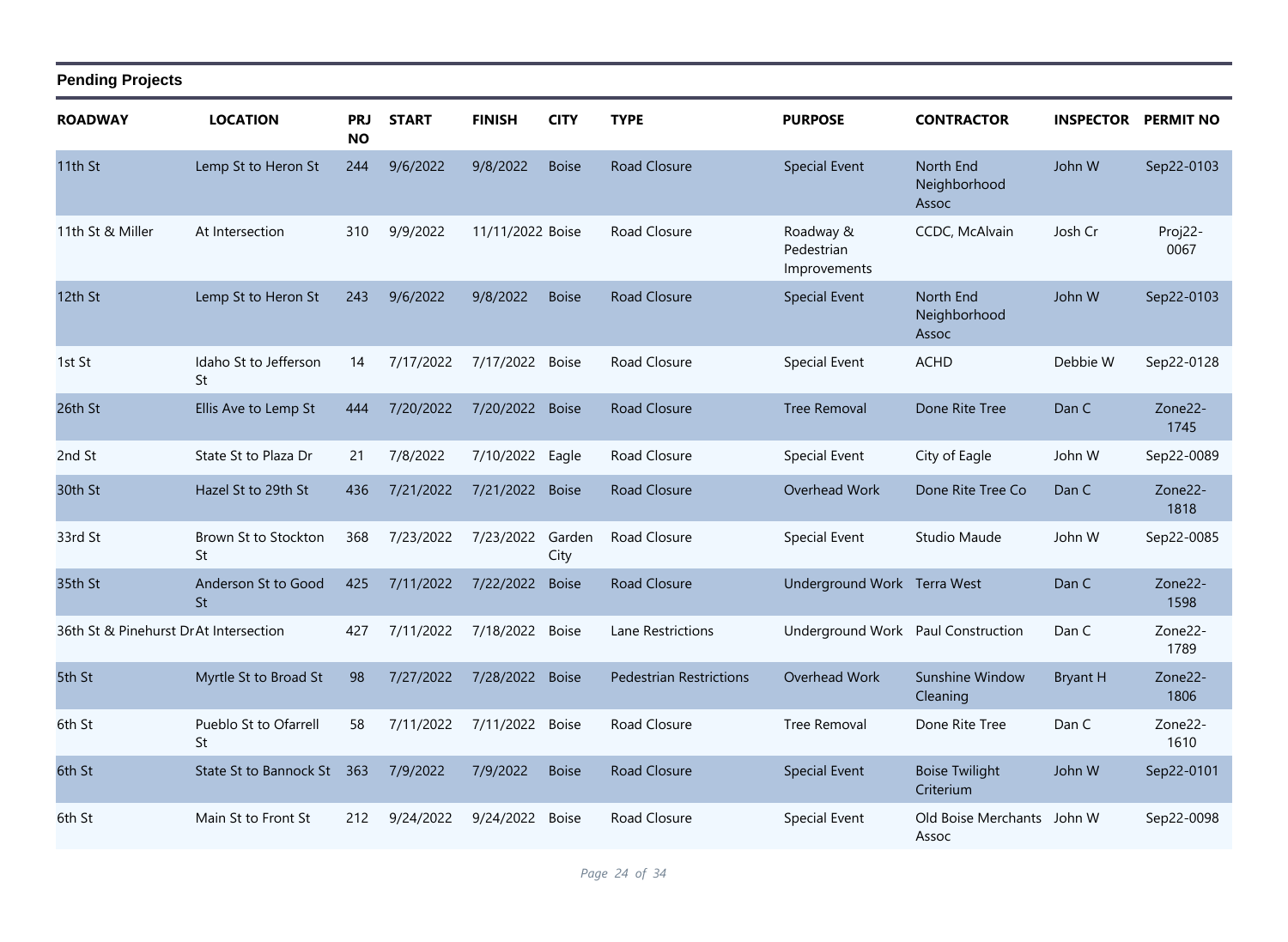| <b>ROADWAY</b>                                              | <b>LOCATION</b>                    | <b>PRJ</b><br><b>NO</b> | <b>START</b> | <b>FINISH</b>   | <b>CITY</b>  | <b>TYPE</b>                      | <b>PURPOSE</b>                     | <b>CONTRACTOR</b>                      | <b>INSPECTOR PERMIT NO</b> |                 |
|-------------------------------------------------------------|------------------------------------|-------------------------|--------------|-----------------|--------------|----------------------------------|------------------------------------|----------------------------------------|----------------------------|-----------------|
| 8th St                                                      | Bannock St to State St             | 362                     | 7/9/2022     | 7/9/2022        | <b>Boise</b> | <b>Road Closure</b>              | <b>Special Event</b>               | <b>Boise Twilight</b><br>Criterium     | John W                     | Sep22-0101      |
| 9th St                                                      | State St to Bannock St             | 361                     | 7/9/2022     | 7/9/2022        | <b>Boise</b> | Road Closure                     | <b>Special Event</b>               | <b>Boise Twilight</b><br>Criterium     | John W                     | Sep22-0101      |
| Aikens St                                                   | Eagle Rd to 1st St                 | 364                     | 7/8/2022     | 7/10/2022       | Eagle        | <b>Road Closure</b>              | <b>Special Event</b>               | City of Eagle                          | John W                     | Sep22-0089      |
| Alley                                                       | Pierce St to Haines St             | 49                      | 7/18/2022    | 7/18/2022 Boise |              | Road Closure                     | Overhead Work                      | Idaho Power                            | Jackson C                  | Zone22-<br>1785 |
| Alleyway between<br>Manitou Ave & Euclid<br>Ave             | Rossi St to Hale St                | 394                     | 7/8/2022     | 7/8/2022        | <b>Boise</b> | <b>Road Closure</b>              | Underground Work Intermountain Gas |                                        | Jackson C                  | Zone22-<br>1723 |
| Alleyway btwn<br>Broadway Ave &<br>Longmont Ave             | Rossi St to Beacon St              | 255                     | 7/11/2022    | 7/15/2022 Boise |              | Road Closure                     | <b>Emergency Work</b>              | Idaho Power, Track<br><b>Utilities</b> | Jackson C                  | Zone22-<br>1571 |
| Alleyway btwn<br>Colorado Ave &<br><b>Division Ave</b>      | Williams St to Warren<br><b>St</b> | 36                      | 7/19/2022    | 7/19/2022 Boise |              | <b>Road Closure</b>              | Underground Work Idaho Power       |                                        | Jackson C                  | Zone22-<br>1776 |
| Alleyway btwn<br>Leadville Ave &<br>Colorado Ave            | Hale St to Rossi St                | 324                     | 7/7/2022     | 7/7/2022        | <b>Boise</b> | Road Closure                     | Overhead Work                      | Idaho Power                            | Jackson C                  | Zone22-<br>1738 |
| Alleyway btwn State StCoston St to Haines<br>& Jefferson St | <b>St</b>                          | 6                       | 7/10/2022    | 7/12/2022 Boise |              | <b>Road Closure</b>              | Underground Work Intermountain Gas |                                        | Jackson C                  | Zone22-<br>1695 |
| Allumbaugh St &<br>Denton Ln                                | At Intersection                    | 402                     | 7/8/2022     | 7/12/2022 Boise |              | Lane Restrictions w/<br>Flagging | Underground Work                   | Intermountain Gas,<br>DasCo            | Terry S                    | Zone22-<br>1821 |
| Amity Rd & Maple<br>Grove Rd                                | At intersection                    | 385                     | 7/20/2022    | 7/20/2022 Boise |              | Lane Restrictions w/<br>Flagging | Overhead Work                      | <b>Idaho Power</b>                     | Mat C                      | Zone22-<br>1765 |
| Anderson St                                                 | 36th St to 35th St                 | 354                     | 7/11/2022    | 7/22/2022 Boise |              | Road Closure                     | Underground Work Terra West        |                                        | Dan C                      | Zone22-<br>1598 |
| Ave E                                                       | Main St to south end               | 366                     | 7/16/2022    | 7/16/2022 Kuna  |              | Road Closure                     | <b>Special Event</b>               | City of Kuna                           | Debbie W                   | Sep22-0109      |
| <b>Bannock St</b>                                           | 2nd St to 1st St                   | 19                      | 7/17/2022    | 7/17/2022 Boise |              | Road Closure                     | Special Event                      | <b>ACHD</b>                            | Debbie W                   | Sep22-0128      |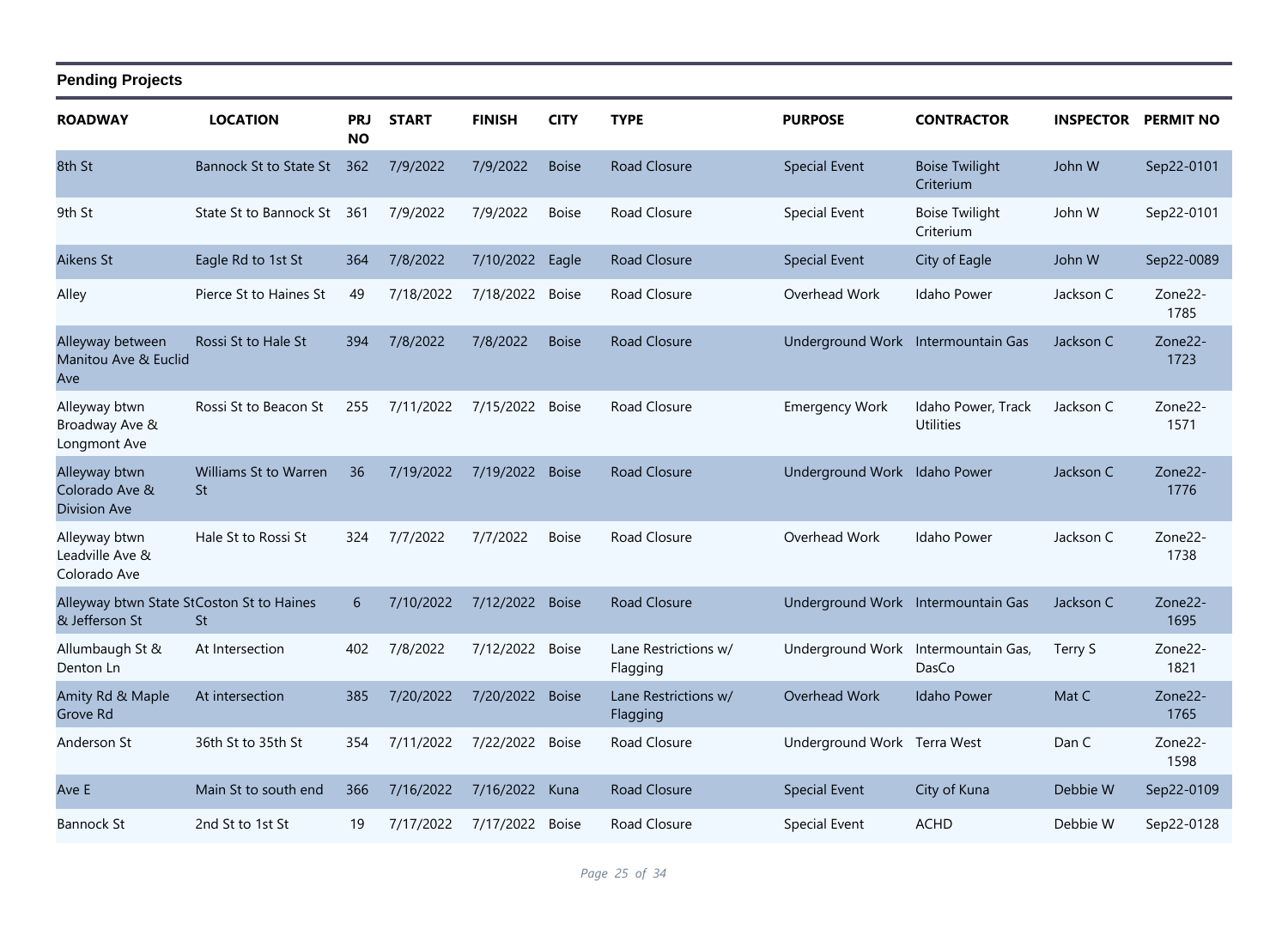| <b>ROADWAY</b>                      | <b>LOCATION</b>                               | PRJ<br><b>NO</b> | <b>START</b> | <b>FINISH</b>      | <b>CITY</b>  | <b>TYPE</b>                             | <b>PURPOSE</b>                | <b>CONTRACTOR</b>                                           | <b>INSPECTOR</b> | <b>PERMIT NO</b>            |
|-------------------------------------|-----------------------------------------------|------------------|--------------|--------------------|--------------|-----------------------------------------|-------------------------------|-------------------------------------------------------------|------------------|-----------------------------|
| <b>Bannock St</b>                   | 10th St to 5th St                             | 359              | 7/9/2022     | 7/9/2022           | <b>Boise</b> | <b>Road Closure</b>                     | <b>Special Event</b>          | <b>Boise Twilight</b><br>Criterium                          | John W           | Sep22-0101                  |
| Bogart Ln                           | Bogart Ln & Sloan St                          | 111              | 7/11/2022    | 7/11/2022          | <b>Boise</b> | Lane Restrictions w/<br>Flagging        | Pole Replacement              | Idaho Power                                                 | Dan C            | Zone22-<br>1843             |
| Bogus Basin Rd                      | Corrals Trail Head to<br>Dry Creek Trail Head | 390              | 7/11/2022    | 7/28/2022          | <b>Boise</b> | Lane Restrictions w/<br>Flagging        | Overhead Work                 | <b>Idaho Power</b>                                          | Dan C            | Zone22-<br>1766             |
| <b>Boise Ave</b>                    | Victory Rd &<br>Harmony St                    | 442              | 7/11/2022    | 7/13/2022          | <b>Boise</b> | Lane Restrictions                       | Underground Work Earth Energy |                                                             | Jackson C        | Zone22-<br>1668             |
| Boise Ave &<br>Pennsylvania St      | At Intersection                               | 171              | 7/19/2022    | 7/19/2022          | <b>Boise</b> | Lane Restrictions w/<br>Flagging        | Overhead Work                 | <b>Idaho Power</b>                                          | Jackson C        | Zone22-<br>1842             |
| <b>Broad St</b>                     | 6th St to 5th St                              | 336              | 7/27/2022    | 7/28/2022          | <b>Boise</b> | <b>Pedestrian Restrictions</b>          | Overhead Work                 | Sunshine Window<br>Cleaning                                 | <b>Bryant H</b>  | Zone22-<br>1806             |
| Broad St & 5th St                   | At Intersection                               | 13               | 7/27/2022    | 7/28/2022          | <b>Boise</b> | Lane Restrictions w/<br>Flagging        | Overhead Work                 | Sunshine Window<br>Cleaning                                 | <b>Bryant H</b>  | Zone22-<br>1806             |
| Broadway Ave                        | Front St to Redwood<br>Ct                     | 268              | 7/11/2022    | 7/18/2022          | <b>Boise</b> | Lane Restrictions, NIGHT<br><b>WORK</b> | Underground Work              | CenturyLink, Track<br><b>Utilities</b>                      | Jackson C        | Fibp22-<br>0121             |
| <b>Broadway Ave</b>                 | Warm Springs Ave to<br><b>Front St</b>        | 199              | 7/11/2022    | 7/18/2022 Boise    |              | Lane Restrictions, NIGHT<br><b>WORK</b> | <b>Underground Work</b>       | CenturyLink, Track<br><b>Utilities</b>                      | Jackson C        | Fibp22-<br>0121             |
| <b>Broadway Ave</b>                 | Warm Springs Ave to<br>Front St               | 204              | 7/11/2022    | 7/18/2022          | <b>Boise</b> | Pedestrian Restrictions                 | Underground Work              | CenturyLink, Track<br><b>Utilities</b>                      | Jackson C        | Fibp22-<br>0121             |
| Can Ada Rd                          | Ustick Rd to McMillan<br><b>Rd</b>            | 45               | 7/12/2022    | 7/12/2022 Meridian |              | Lane Restrictions w/<br>Flagging        | Underground Work              | Pavement Specialties Stancy F<br>of Idaho                   |                  | Pub <sub>22</sub> -<br>0199 |
| Capitol Blvd                        | Idaho St to Jefferson<br>St                   | 367              | 7/9/2022     | 7/9/2022           | <b>Boise</b> | Road Closure                            | Special Event                 | <b>Boise Twilight</b><br>Criterium                          | John W           | Sep22-0101                  |
| Capitol Blvd                        | <b>Bannock St to</b><br>Jefferson St          | 181              | 7/31/2022    | 8/1/2022           | <b>Boise</b> | <b>Road Closure</b>                     | <b>Special Event</b>          | National Assoc of<br><b>State Budget</b><br><b>Officers</b> | John W           | Sep22-0108                  |
| Cartwright Rd &<br>Neville Ranch Ct | At Intersection                               | 451              | 7/11/2022    | 7/22/2022          | <b>Boise</b> | Lane Restrictions w/<br>Flagging        | <b>Underground Work</b>       | Integrity Inspection<br>Solutions                           | Dan C            | Zone22-<br>1848             |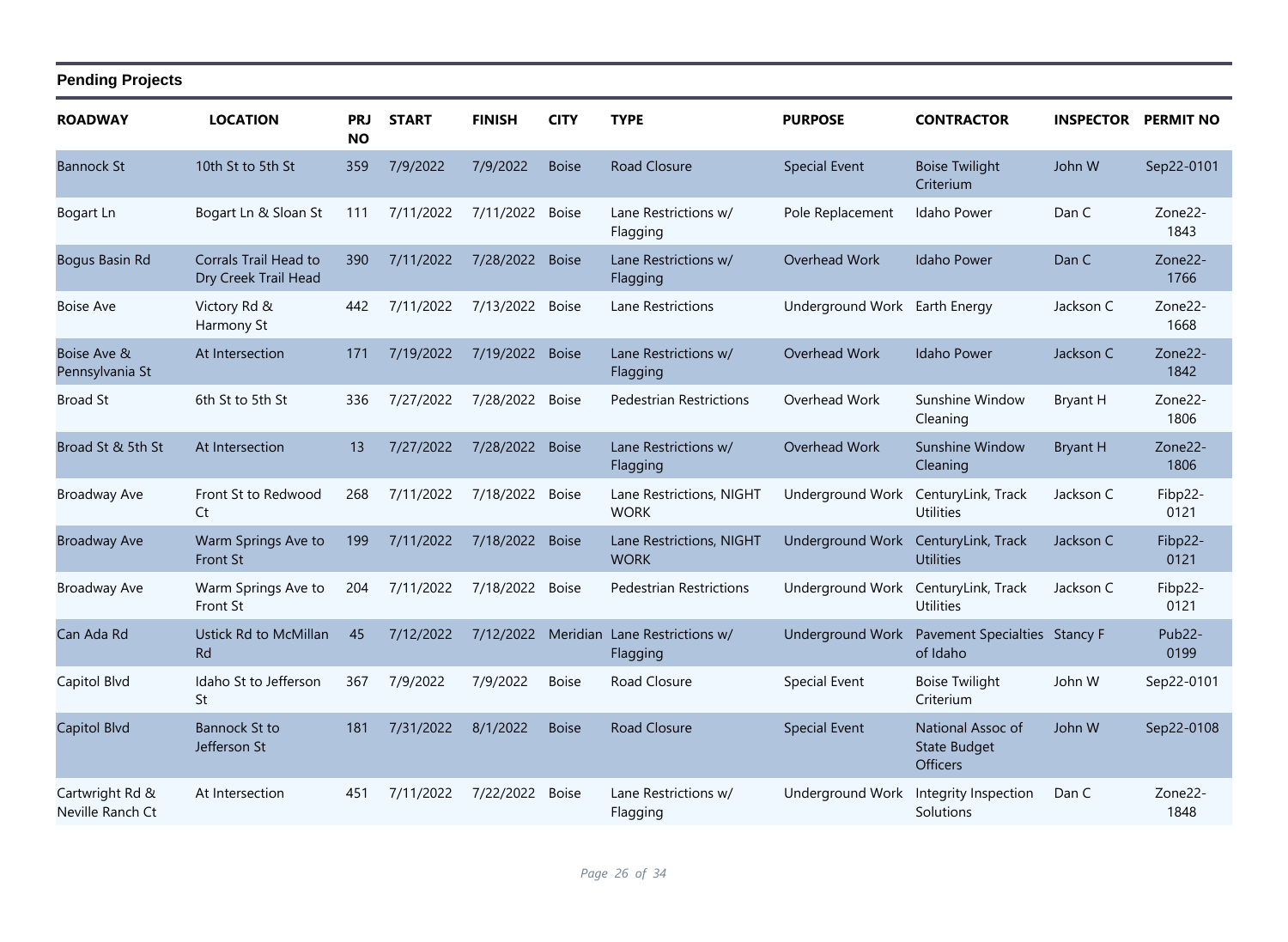| <b>ROADWAY</b>                       | <b>LOCATION</b>                     | <b>PRJ</b><br><b>NO</b> | <b>START</b> | <b>FINISH</b>   | <b>CITY</b>  | <b>TYPE</b>                             | <b>PURPOSE</b>                     | <b>CONTRACTOR</b>                          | <b>INSPECTOR</b> | <b>PERMIT NO</b>  |
|--------------------------------------|-------------------------------------|-------------------------|--------------|-----------------|--------------|-----------------------------------------|------------------------------------|--------------------------------------------|------------------|-------------------|
| Chateau Dr                           | Cougar Way to Blue<br>Heron St      | 197                     | 7/11/2022    | 7/22/2022       |              | Meridian Pedestrian Restrictions        | Underground Work City of Meridian, | <b>Alloway Electric</b>                    | Eddie R          | Zone22-<br>1717   |
| Cloverdale Rd                        | Driftwood St to<br>Monsanto St      | 348                     | 7/8/2022     | 7/22/2022 Boise |              | Lane Restrictions                       | Underground Work                   | CenturyLink, Track<br><b>Utilities</b>     | Dan S            | Fibp22-<br>0242   |
| Cloverdale Rd &<br><b>Hickory Dr</b> | At Intersection                     | 374                     | 7/11/2022    | 7/11/2022       | <b>Boise</b> | Lane Restrictions w/<br>Flagging        | Underground Work Suez              |                                            | Eddie R          | Zone22-<br>1649   |
| Cloverdale Rd &<br>Mesquite Dr       | At Intersection                     | 365                     | 7/8/2022     | 7/22/2022       | <b>Boise</b> | Lane Restrictions                       | Underground Work                   | CenturyLink, Track<br><b>Utilities</b>     | Dan S            | Fibp22-<br>0242   |
| Cole Rd                              | Kuna Mora Rd to Ten<br>Mile Rd      | 195                     | 7/18/2022    | 8/8/2022        | Kuna         | Lane Restrictions w/<br>Flagging        | Overhead Work                      | Idaho Power, Track<br><b>Utilities</b>     | Mat C            | $Zone22-$<br>1817 |
| Cole Rd & Century<br>Way             | At Intersection                     | 203                     | 7/18/2022    | 7/28/2022       | <b>Boise</b> | Lane Restrictions, NIGHT<br><b>WORK</b> |                                    | Underground Work CenturyLink/Lumen         | Dan S            | Fibp22-<br>0226   |
| Cole Rd & Fairview<br>Ave            | At Intersection                     | 443                     | 7/11/2022    | 7/14/2022       | <b>Boise</b> | Lane Restrictions                       | Underground Work Probst Electric   |                                            | Terry S          | Zone22-<br>1767   |
| Columbia Rd                          | Stewart Rd to<br>Cloverdale Rd      | 430                     | 7/19/2022    | 7/19/2022       | Meridian     | Lane Restrictions w/<br>Flagging        | Overhead Work                      | Idaho Power                                | Mat C            | Zone22-<br>1758   |
| <b>Columbus St</b>                   | Spaulding St to Nez<br>Perce St     | 376                     | 7/11/2022    | 7/11/2022       | <b>Boise</b> | Lane Restrictions w/<br>Flagging        | Overhead Work                      | <b>Idaho Power</b>                         | Jackson C        | Zone22-<br>1743   |
| Commercial Ct                        | Eagle Rd to east 300'               | 153                     | 7/7/2022     | 7/8/2022        |              | Meridian Road Closure                   | Underground Work                   | Idaho Materials &<br>Construction          | Eddie R          | Zone22-<br>0815   |
| <b>Curtis Rd</b>                     | Emerald St to<br><b>Freemont St</b> | 411                     | 7/12/2022    | 7/13/2022       | <b>Boise</b> | <b>Lane Restrictions</b>                | Overhead Work                      | ArborPro Idaho                             | Terry S          | Zone22-<br>1911   |
| Deer Flat Rd                         | Locust Grove Rd to<br>Eagle Rd      | 395                     | 7/18/2022    | 8/8/2022        | Kuna         | Lane Restrictions w/<br>Flagging        | Underground &<br>Overhead Work     | Cambridge<br>Telephone, 3C<br>Construction | Tom M            | Fibp22-<br>0294   |
| Eagle Rd                             | Goldstone Way to<br>Easy Jet Dr     | 263                     | 7/7/2022     | 7/22/2022       |              | Meridian Lane Restrictions              | <b>Underground Work</b>            | CenturyLink, Track<br><b>Utilities</b>     | Dan S            | Fibp22-<br>0265   |
| Eagle Rd                             | Victory Rd to Rome<br>Dr            | 437                     | 7/7/2022     | 7/22/2022       |              | Meridian Lane Restrictions              | Underground Work                   | CenturyLink, Track<br>Utilities            | Dan S            | Fibp22-<br>0265   |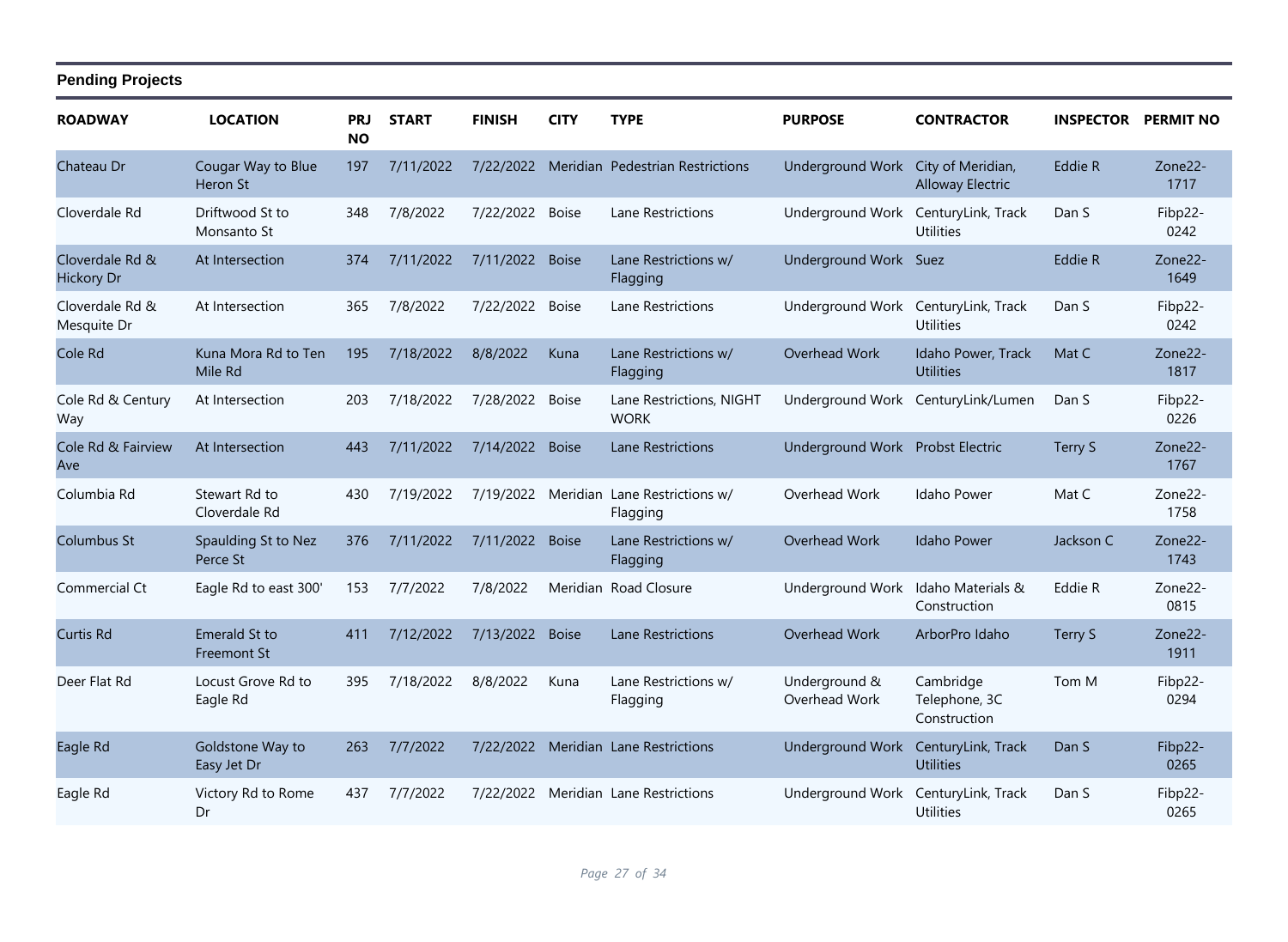| <b>ROADWAY</b>                                    | <b>LOCATION</b>                                 | <b>PRJ</b><br><b>NO</b> | <b>START</b> | <b>FINISH</b>   | <b>CITY</b>  | <b>TYPE</b>                                                     | <b>PURPOSE</b>                      | <b>CONTRACTOR</b>                       |           | <b>INSPECTOR PERMIT NO</b> |
|---------------------------------------------------|-------------------------------------------------|-------------------------|--------------|-----------------|--------------|-----------------------------------------------------------------|-------------------------------------|-----------------------------------------|-----------|----------------------------|
| Eagle Rd & Overland At Intersection<br><b>Rd</b>  |                                                 | 302                     | 7/8/2022     |                 |              | 7/22/2022 Meridian Lane Restrictions, NIGHT<br><b>WORK</b>      | Underground Work CenturyLink, Track | <b>Utilities</b>                        | Dan S     | Fibp22-<br>0270            |
| Eagle Rd & Victory Rd At Intersection             |                                                 | 29                      | 7/7/2022     |                 |              | 7/22/2022 Meridian Lane Restrictions                            | Underground Work                    | CenturyLink, Track<br><b>Utilities</b>  | Dan S     | Fibp22-<br>0265            |
| <b>Ellis Ave</b>                                  | Lemp St to 26th St                              | 445                     | 7/20/2022    | 7/20/2022 Boise |              | Lane Restrictions w/<br>Flagging                                | <b>Tree Removal</b>                 | Done Rite Tree                          | Dan C     | Zone22-<br>1745            |
| St                                                | Emerald St & Hartman Liberty St & Hartman<br>St | 461                     | 7/11/2022    | 7/18/2022 Boise |              | Lane Restrictions                                               | Pedestrian<br>Improvements          | Paul Construction<br>Inc., HCS Concrete | Terry S   | Zone22-<br>1803            |
| <b>Entertainment Ave</b>                          | Dorian St To Overland<br><b>Rd</b>              | 415                     | 7/18/2022    | 7/28/2022 Boise |              | Lane Restrictions                                               | Underground Work                    | CenturyLink/Lumen                       | Dan S     | Fibp22-<br>0226            |
| Euclid St & Rossi St                              | At Alley                                        | 435                     | 7/12/2022    | 7/12/2022       | <b>Boise</b> | Road Closure                                                    | Pole Replacement                    | Idaho Power                             | Jackson C | Zone22-<br>1846            |
| <b>Fairview Ave</b>                               | Cloverdale Rd To<br>Dawn Ln                     | 332                     | 7/28/2022    | 7/29/2022 Boise |              | Lane Restrictions                                               | Underground &<br>Overhead Work      | <b>Idaho Power</b>                      | Eddie R   | Zone22-<br>1675            |
| <b>Fairview Ave</b>                               | Mitchell St to Kimball<br>St                    | 24                      | 7/8/2022     | 7/9/2022        | <b>Boise</b> | Lane Restrictions                                               | Underground Work Veolia; Granite    | Excavation                              | Eddie R   | Zone22-<br>1884            |
| <b>Fairview Ave</b>                               | Curtis Rd to Fisk St                            | 458                     | 7/7/2022     | 7/8/2022        | <b>Boise</b> | Lane Restrictions, NIGHT<br><b>WORK</b>                         | <b>Underground Work</b>             | Veolia, Granite<br>Excavation           | Terry S   | Zone22-<br>1867            |
| <b>Fairview Ave</b>                               | N Coolidge St to N<br>Westgate Dr               | 280                     | 7/13/2022    | 7/27/2022       | <b>Boise</b> | Lane Restrictions, NIGHT<br><b>WORK</b>                         | Underground Work                    | CenturyLink/Lumen,<br>Mountain LTD      | Tom M     | Fibp22-<br>0268            |
| <b>Fairview Ave</b>                               | Lakes PI to Locust<br>Grove Rd                  | 433                     | 7/18/2022    |                 |              | 7/22/2022 Meridian Lane Restrictions w/<br>Flagging, NIGHT WORK | Overhead Work                       | Zayo, 3C<br>Construction                | Tom M     | Fibp222-<br>0284           |
| Fairview Ave & Locust At Intersection<br>Grove Rd |                                                 | 432                     | 7/18/2022    |                 |              | 7/22/2022 Meridian Lane Restrictions w/<br>Flagging, NIGHT WORK | Overhead Work                       | Zayo, 3C<br>Construction                | Tom M     | Fibp22-<br>0284            |
| <b>Fairview St</b>                                | Milwaukee St to<br><b>Fairview Ave</b>          | 278                     | 7/13/2022    | 7/27/2022       | <b>Boise</b> | Lane Restrictions, NIGHT<br><b>WORK</b>                         | <b>Underground Work</b>             | CenturyLink/Lumen,<br>Mountain LTD      | Tom M     | Fibp22-<br>0268            |
| Federal Way                                       | Yamhill Rd to<br>Summersweet Dr                 | 228                     | 7/14/2022    | 7/22/2022 Boise |              | Lane Restrictions                                               | Underground Work CenturyLink,       | Mountain LTD, Track                     | Dan S     | Fibp22-<br>0271            |
| Five Mile Rd                                      | Divide Pass Dr to<br>Carolina Dr                | 409                     | 7/7/2022     | 7/22/2022       | <b>Boise</b> | Lane Restrictions                                               | Underground Work                    | CenturyLink, Track<br><b>Utiliities</b> | Dan S     | Fibp22-<br>0262            |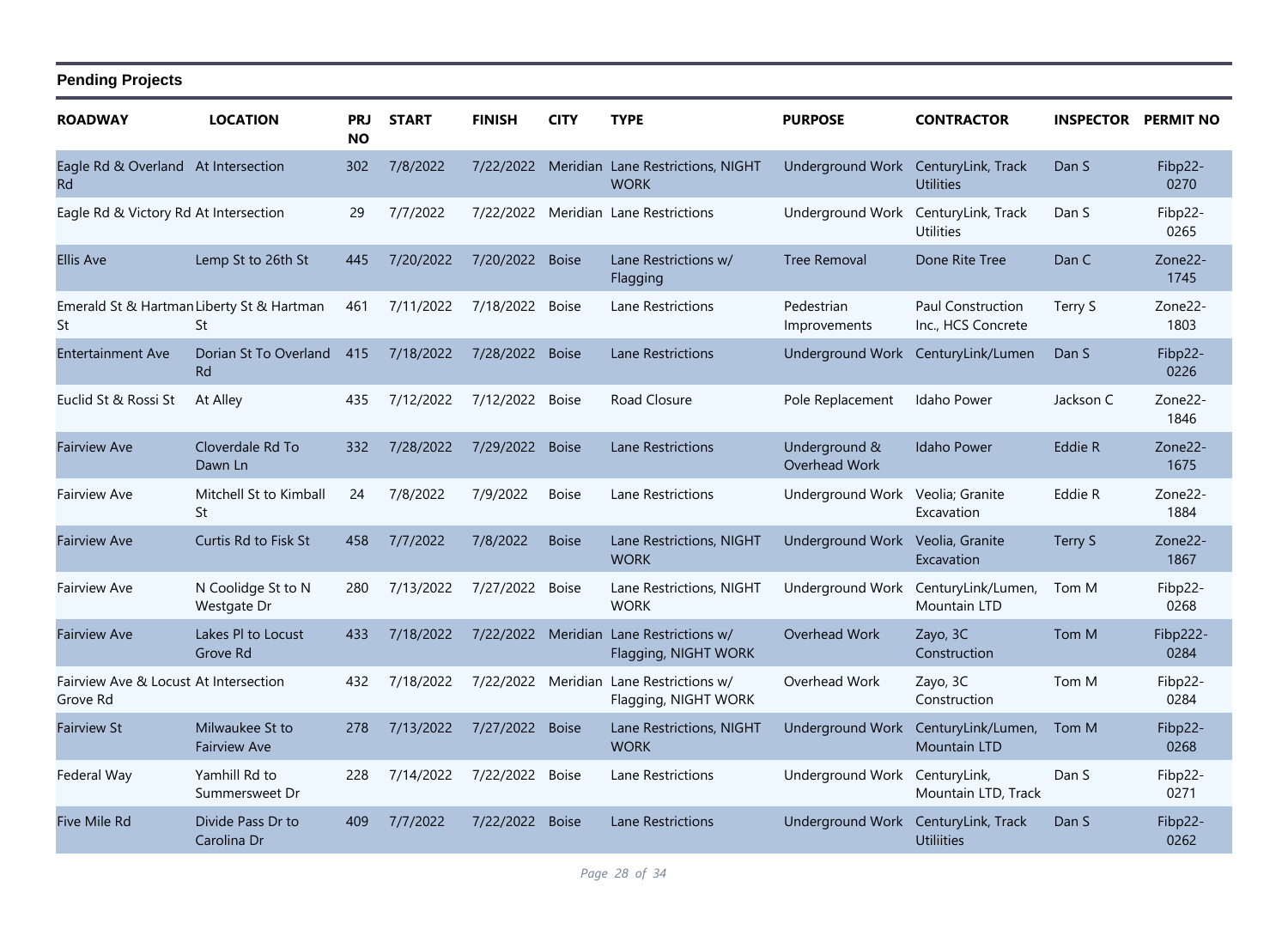| <b>ROADWAY</b>                                         | <b>LOCATION</b>                   | <b>PRJ</b><br><b>NO</b> | <b>START</b> | <b>FINISH</b>   | <b>CITY</b>  | <b>TYPE</b>                                                | <b>PURPOSE</b>                      | <b>CONTRACTOR</b>                                     |                 | <b>INSPECTOR PERMIT NO</b> |
|--------------------------------------------------------|-----------------------------------|-------------------------|--------------|-----------------|--------------|------------------------------------------------------------|-------------------------------------|-------------------------------------------------------|-----------------|----------------------------|
| Franklin Rd                                            | Nola Rd to Olson Ave              | 100                     | 7/25/2022    |                 |              | 7/29/2022 Meridian Lane Restrictions                       | Underground Work                    | Intermountain Gas,<br>Das-Co                          | Eddie R         | Zone22-<br>1330            |
| Franklin Rd                                            | Eagle Rd to Hickory<br>Way        | 460                     | 7/25/2022    |                 |              | 7/26/2022 Meridian Lane Restrictions, NIGHT<br><b>WORK</b> | Overhead Work                       | Idaho Power, Track<br><b>Utilities</b>                | Eddie R         | Zone22-<br>1685            |
| Franklin Rd                                            | Cloverdale Rd to<br>Touchmark Way | 191                     | 7/12/2022    |                 |              | 7/13/2022 Meridian Lane Restrictions, NIGHT<br><b>WORK</b> | Underground Work                    | <b>Dahle Construction</b>                             | Eddie R         | Zone22-<br>1531            |
| Franklin St & 5th St                                   | At Alley                          | 434                     | 7/13/2022    | 7/13/2022 Boise |              | <b>Road Closure</b>                                        | Pole Replacement                    | <b>Idaho Power</b>                                    | <b>Bryant H</b> | Zone22-<br>1840            |
| Garden St & Fairmont At Intersection<br><b>PL</b>      |                                   | 57                      | 7/15/2022    | 7/15/2022       | <b>Boise</b> | Lane Restrictions w/<br>Flagging                           | Underground Work Suez               |                                                       | Terry S         | Zone22-<br>1733            |
| Gekeler Ln & Iowa St At Intersection                   |                                   | 401                     | 7/11/2022    | 7/15/2022 Boise |              | Lane Restrictions w/<br>Flagging                           | Underground Work Intermountain Gas, | Das-Co                                                | Jackson C       | Zone22-<br>1635            |
| Goodman St                                             | East of Warm Springs<br>Ave       | 179                     | 7/25/2022    | 8/12/2022       | <b>Boise</b> | Road Closure                                               | Underground Work City of Boise, PSI |                                                       | Jackson C       | Zone22-<br>1832            |
| <b>Grant Ave</b>                                       | Hale St to Highland St            | 350                     | 7/7/2022     | 7/7/2022        | <b>Boise</b> | Road Closure                                               | <b>Tree Removal</b>                 | Done Rite Tree Co                                     | Jackson C       | Zone22-<br>1670            |
| Grove St                                               | Capitol Blvd to 6th St            | 7                       | 7/16/2022    | 7/16/2022       | <b>Boise</b> | Road Closure                                               | <b>Special Event</b>                | <b>Basque Museum</b>                                  | Debbie W        | Sep22-0075                 |
| <b>Heron St</b>                                        | 13th St to 10th St                | 215                     | 9/6/2022     | 9/8/2022        | <b>Boise</b> | <b>Road Closure</b>                                        | <b>Special Event</b>                | North End<br>Neighborhood<br>Assoc                    | John W          | Sep22-0103                 |
| Hidden Springs Dr & At Intersection<br>20th to 23rd    |                                   | 452                     | 7/11/2022    | 7/22/2022       | <b>Boise</b> | Lane Restrictions w/<br>Flagging                           | <b>Underground Work</b>             | Integrity Inspection<br>Solutions                     | Dan C           | Zone22-<br>1848            |
| Hidden Springs Dr & At Intersection<br>Farm View Dr    |                                   | 454                     | 7/11/2022    | 7/22/2022 Boise |              | Lane Restrictions w/<br>Flagging                           | <b>Underground Work</b>             | Integrity Inspection<br>Solutions                     | Dan C           | Zone22-<br>1848            |
| Hidden Springs Drive At Intersection<br>& Barn Owl Way |                                   | 453                     | 7/11/2022    | 7/22/2022 Boise |              | Lane Restrictions w/<br>Flagging                           | Underground Work                    | Integrity Inspection<br>Solutions                     | Dan C           | Zone22-<br>1848            |
| <b>Hill Rd</b>                                         | Edgewood Ln to<br>Edgewood Ln     | 290                     | 7/13/2022    | 7/13/2022       | Eagle        | <b>Lane Restrictions</b>                                   | Underground &<br>Overhead Work      | Idaho Power,<br>International Line<br><b>Builders</b> | <b>Stancy F</b> | Zone22-<br>1753            |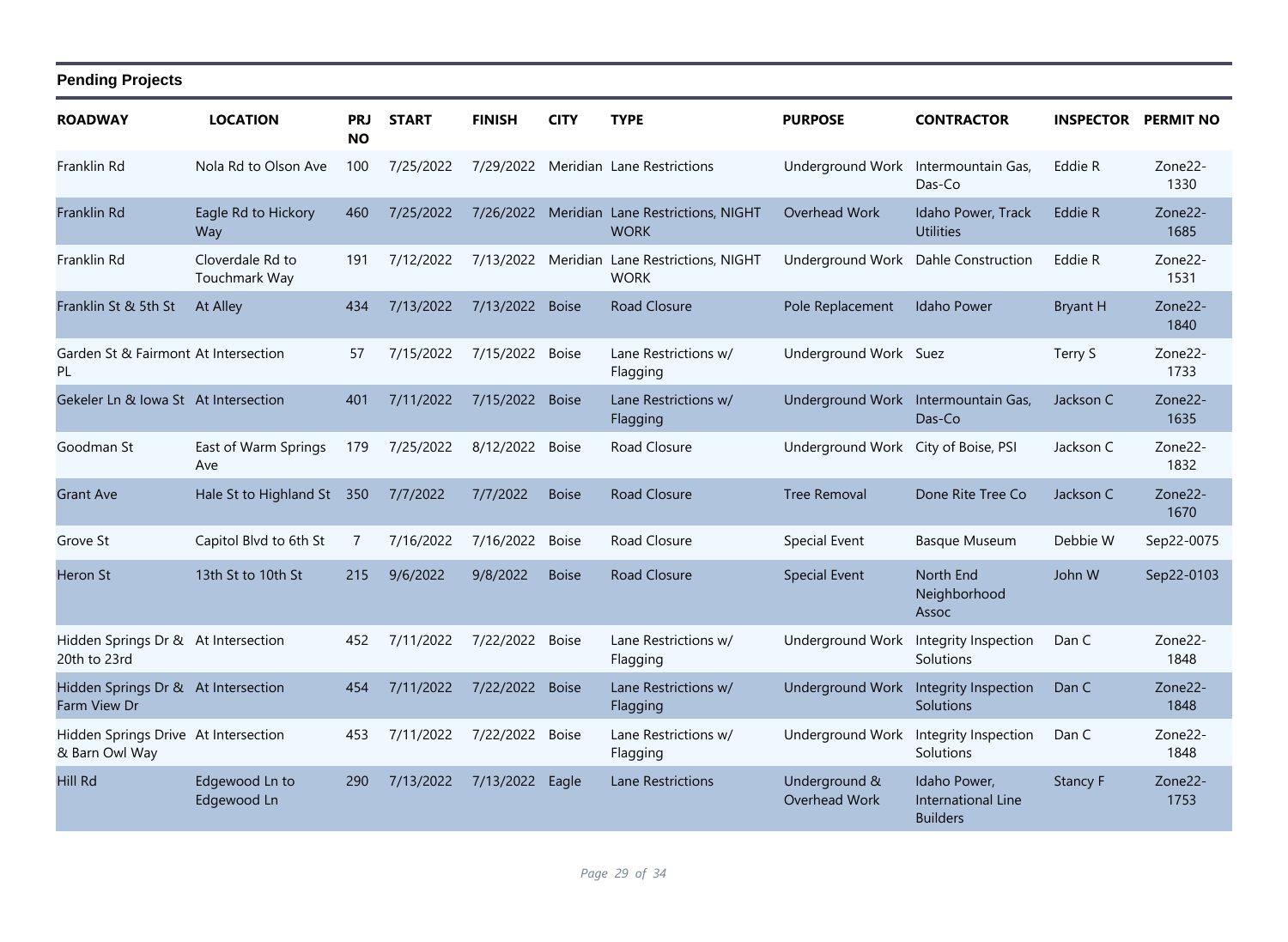| <b>ROADWAY</b>              | <b>LOCATION</b>                     | <b>PRJ</b><br><b>NO</b> | <b>START</b> | <b>FINISH</b>      | <b>CITY</b>  | <b>TYPE</b>                      | <b>PURPOSE</b>                        | <b>CONTRACTOR</b>                             | <b>INSPECTOR</b> | <b>PERMIT NO</b>             |
|-----------------------------|-------------------------------------|-------------------------|--------------|--------------------|--------------|----------------------------------|---------------------------------------|-----------------------------------------------|------------------|------------------------------|
| Horseshoe Bend Rd           | Beacon Light Rd to<br>Deer Point Ct | 369                     | 8/1/2022     | 9/20/2022          | Eagle        | Road Closure                     | Underground Work City of Eagle, Knife | River                                         | Dan C            | Zone <sub>22</sub> -<br>1669 |
| Horseshoe Bend Rd           | Janie Rd to Camsite<br>Ln           | 370                     | 8/1/2022     | 9/20/2022 Eagle    |              | Road Closure                     | <b>Underground Work</b>               | City of Eagle, Knife<br><b>River</b>          | Dan C            | Zone22-<br>1669              |
| Humphreys Way               | Miners Farm Dr to Dry<br>Creek Rd   | 429                     | 7/11/2022    | 7/22/2022          | Boise        | Road Closure                     | Underground Work                      | L2 Excavation, Xylem Dan C<br>Dewatering      |                  | Zone22-<br>1772              |
| <b>Island Woods Dr</b>      | Eagle Rd to River Flow<br>Way       | 382                     | 7/18/2022    | 8/15/2022          | Eagle        | Road Closure                     | Underground Work                      | Intermountain Gas,<br>Das-Co                  | <b>Stancy F</b>  | Zone22-<br>1620              |
| Jefferson St                | 21st St to 22nd St                  | 400                     | 7/7/2022     | 7/7/2022           | <b>Boise</b> | Road Closure                     | Tree Removal                          | Done Rite Tree                                | <b>Bryant H</b>  | Zone22-<br>1658              |
| Jefferson St                | 18th St to 19th St                  | 462                     | 7/23/2022    | 7/23/2022 Boise    |              | <b>Road Closure</b>              | <b>Special Event</b>                  | <b>West Downtown</b><br>Neighborhood<br>Assoc | Debbie W         | Sep22-0131                   |
| Jefferson St                | 10th St to 5th St                   | 360                     | 7/9/2022     | 7/9/2022           | <b>Boise</b> | Road Closure                     | Special Event                         | <b>Boise Twilight</b><br>Criterium            | John W           | Sep22-0101                   |
| <b>Kay Ave</b>              | Jackpot St to 4th St                | 285                     | 7/11/2022    | 7/15/2022 Kuna     |              | Lane Restrictions w/<br>Flagging | Overhead Work                         | Sparklight, Das-Co                            | Dan S            | Fibp22-<br>0273              |
| Kootenai St                 | Owyhee St to<br>Kootenai Terrace    | 378                     | 7/10/2022    | 7/10/2022 Boise    |              | Lane Restrictions w/<br>Flagging | Underground Work Intermountain Gas    |                                               | Terry S          | Zone22-<br>1724              |
| Kootenai St                 | Abbey Cir to Orchard<br>St          | 30                      | 7/11/2022    | 7/15/2022          | <b>Boise</b> | Lane Restrictions w/<br>Flagging | Overhead Work                         | Zayo, 3C<br>Construction                      | Tom M            | Fibp22-<br>0306              |
| Kootenai St &<br>Orchard St | At Intersection                     | 42                      | 7/11/2022    | 7/15/2022 Boise    |              | Lane Restrictions w/<br>Flagging | Overhead Work                         | Zayo, 3C<br>Construction                      | Tom M            | Fibp22-<br>0306              |
| Kuna Mora Rd                | Five Mile Rd to Cole<br><b>Rd</b>   | 187                     | 7/18/2022    | 8/8/2022           | Kuna         | Lane Restrictions w/<br>Flagging | Overhead Work                         | Idaho Power, Track<br><b>Utilities</b>        | Mat C            | Zone22-<br>1817              |
| Kuna Mora Rd &<br>Curtis Rd | At Intersection                     | 323                     | 7/11/2022    | 7/15/2022          | Kuna         | Lane Restrictions w/<br>Flagging | <b>Underground Work</b>               | Sunroc, Gabbert &<br>Edwared                  | Terry S          | Pub <sub>22</sub> -<br>0166  |
| Lake Hazel Rd               | Meridian Rd to Locust<br>Grove Rd   | 412                     | 7/14/2022    | 7/15/2022 Meridian |              | Lane Restrictions w/<br>Flagging | Underground &<br>Overhead Work        | Haz-Tech Drilling                             | Mat C            | Zone22-<br>1597              |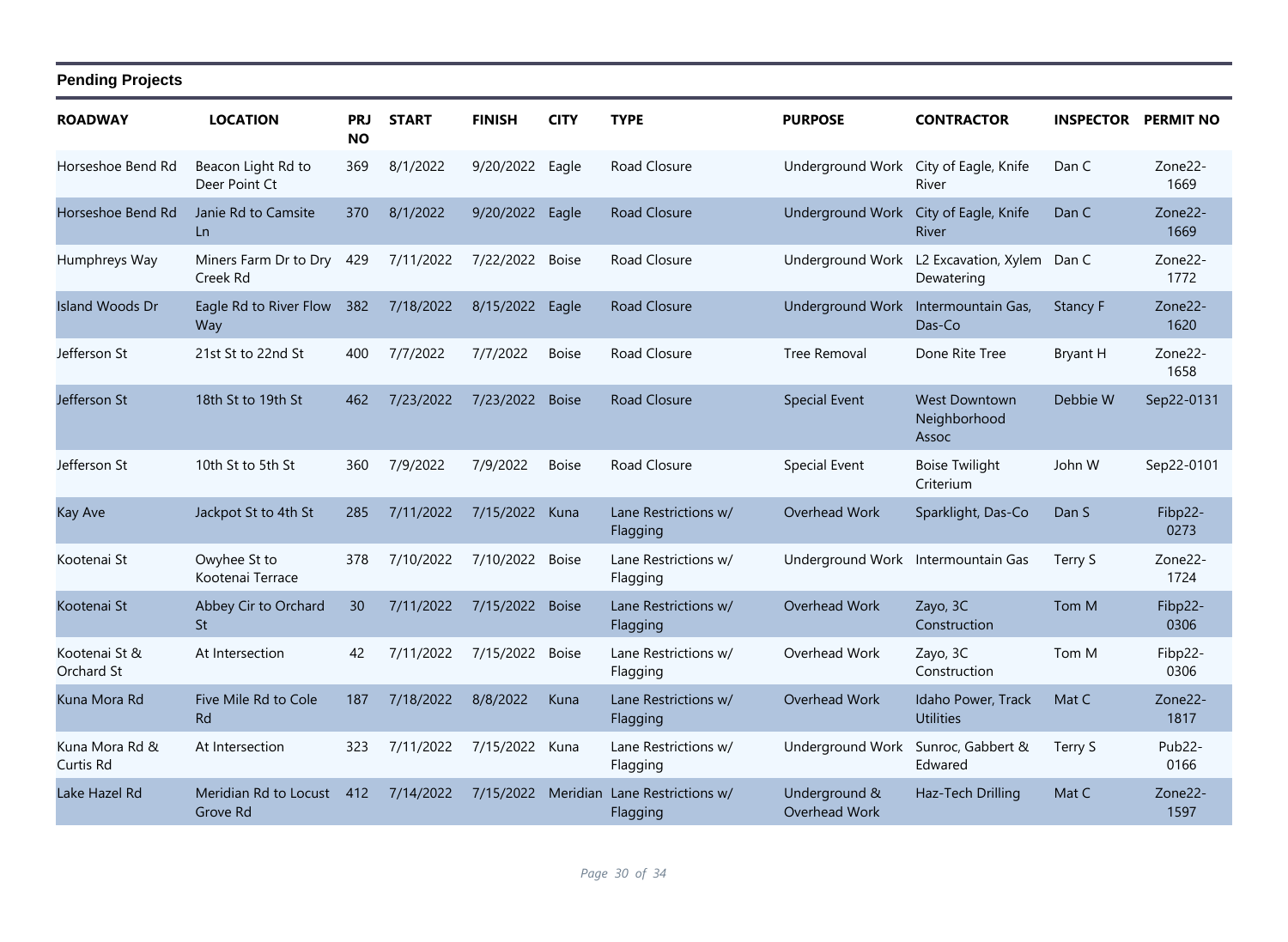| <b>ROADWAY</b>                         | <b>LOCATION</b>                       | <b>PRJ</b><br><b>NO</b> | <b>START</b> | <b>FINISH</b>      | <b>CITY</b>    | <b>TYPE</b>                             | <b>PURPOSE</b>                      | <b>CONTRACTOR</b>                                     | <b>INSPECTOR</b> | <b>PERMIT NO</b>             |
|----------------------------------------|---------------------------------------|-------------------------|--------------|--------------------|----------------|-----------------------------------------|-------------------------------------|-------------------------------------------------------|------------------|------------------------------|
| Lake Hazel Rd                          | Eagle Rd to<br>Cloverdale Rd          | 147                     | 7/19/2022    | 7/20/2022          | <b>Boise</b>   | Lane Restrictions w/<br>Flagging        | Underground Work                    | Terracon, Haztech<br>Drilling                         | Mat C            | Zone <sub>22</sub> -<br>1683 |
| Lake Hazel Rd &<br>Cochrane Dr         | At Intersection                       | 441                     | 7/18/2022    | 7/25/2022 Meridian |                | Lane Restrictions w/<br>Flagging        | <b>Underground Work</b>             | CenturyLink, Track<br><b>Utilities</b>                | Mat C            | Zone22-<br>1606              |
| Lanark St & Nola Rd                    | At Intersection                       | 131                     | 7/18/2022    | 7/19/2022 Meridian |                | Lane Restrictions w/<br>Flagging        | Overhead Work                       | Idaho Power,<br>International Line<br><b>Builders</b> | Eddie R          | Zone22-<br>1853              |
| Lanewood Rd                            | Floating Feather Rd to<br>Venetian Dr | 319                     | 7/13/2022    | 8/1/2022           | Eagle          | <b>Road Closure</b>                     | Underground Work Gentry Civil Corp  |                                                       | Jayme R          | Sub22-<br>0012               |
| Liberty St & Poplar St At Intersection |                                       | 254                     | 7/7/2022     | 7/8/2022           | <b>Boise</b>   | Lane Restrictions w/<br>Flagging        | Underground Work Veolia             |                                                       | Terry S          | Zone22-<br>1868              |
| Linda Vista Ln                         | Cory Ln to DeWitt St                  | 38                      | 7/12/2022    | 7/19/2022          | <b>Boise</b>   | <b>Road Closure</b>                     | Underground Work Dahle Construction |                                                       | Eddie R          | Zone22-<br>1548              |
| Linder Rd                              | Sandy Ct to Artesian<br>Rd            | 384                     | 7/11/2022    | 7/15/2022          | <b>Boise</b>   | Lane Restrictions w/<br>Flagging        | Roadway<br>Improvements             | ACHD, Capital<br>Paving                               | Kadee P          | Proj22-<br>0076              |
| Locust Grove Rd &<br>Ionia Dr          | at Intersection                       | 231                     | 7/14/2022    | 7/14/2022 Meridian |                | Lane Restrictions w/<br>Flagging        | Overhead Work                       | <b>Idaho Power</b>                                    | Mat C            | Zone22-<br>1756              |
| Main St                                | 9th St to 8th St                      | 301                     | 7/13/2022    | 7/13/2022 Boise    |                | Lane Restrictions                       | Overhead Work                       | Lytle Signs                                           | <b>Bryant H</b>  | Zone22-<br>1718              |
| Main St                                | 9th St to 8th St                      | 428                     | 7/13/2022    | 7/13/2022          | <b>Boise</b>   | <b>Lane Restrictions</b>                | Overhead Work                       | Lytle Signs                                           | <b>Bryant H</b>  | Zone22-<br>1718              |
| Maple Grove Rd                         | Franklin Rd to<br><b>Emerald St</b>   | 277                     | 7/13/2022    | 7/27/2022 Boise    |                | Lane Restrictions, NIGHT<br><b>WORK</b> | Underground Work                    | CenturyLink, Track<br><b>Utilities</b>                | Tom M            | Fibp22-<br>0258              |
| Maple Grove Rd &<br>Overland Rd        | At intersection                       | 164                     | 7/18/2022    | 7/26/2022          | <b>Boise</b>   | Lane Restrictions, NIGHT<br><b>WORK</b> |                                     | Underground Work CenturyLink/Lumen                    | Dan S            | Fibp22-<br>0226              |
| Maple Grove Rd &<br>Shoup Ave          | At Intersection                       | 346                     | 7/18/2022    | 7/21/2022          | <b>Boise</b>   | Lane Restrictions                       |                                     | Underground Work Cable One, JA Miller                 | Mat C            | Zone22-<br>1559              |
| <b>Marigold St</b>                     | Brook PI to<br>Strawberry Glen Rd     | 264                     | 7/12/2022    | 7/15/2022          | Garden<br>City | <b>Lane Restrictions</b>                | Overhead Work                       | Idaho Power, Davey<br><b>Tree Surgery</b>             | Eddie R          | Zone22-<br>1740              |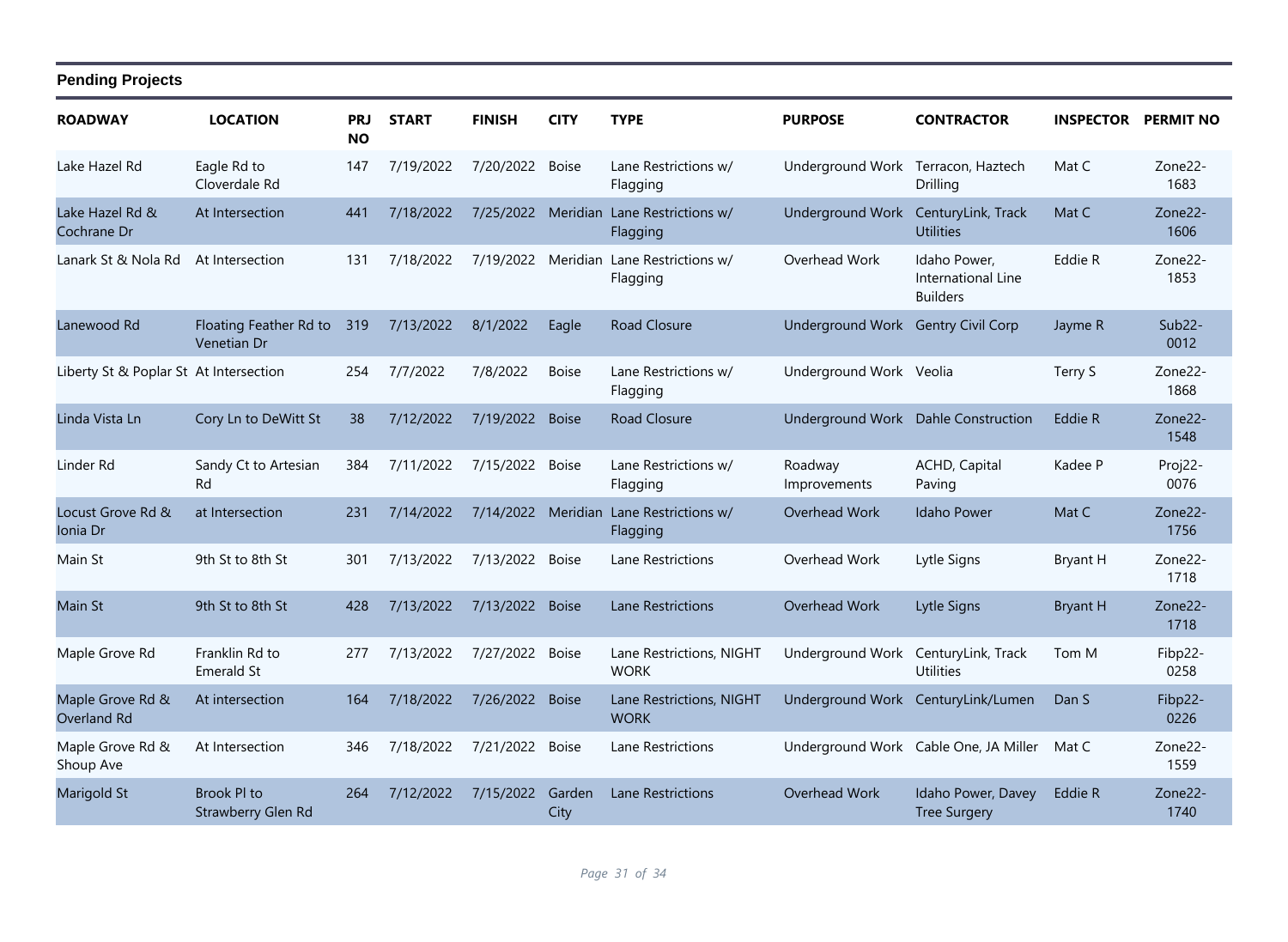#### **ROADWAY LOCATION PRJ NO START FINISH CITY TYPE PURPOSE CONTRACTOR INSPECTOR PERMIT NO Pending Projects** McDermott Rd 7/20/2022 7/20/2022 Meridian Lane Restrictions w/ Mc Millan Rd to Overhead Work Idaho Power Stancy F 196 Zone22- Flagging Chinden Blvd 1844 McMillan Rd Can-Ada Rd to 1413 7/11/2022 7/12/2022 Meridian Lane Restrictions w/ Underground & Haz-Tech Drilling Stancy F Zone22-Flagging Underground & Overhead Work McDermott Rd 1594 McMillan Rd & San Vito Way 7/25/2022 8/11/2022 Meridian Lane Restrictions Underground Work CenturyLink, Track At Intersection 279 Dan S Fibp22- Utilities 0261 Meridian Rd 7/7/2022 7/7/2022 Meridian Lane Restrictions Overhead Work Sparklight, Claire St to Indian Tom M 439 Fibp22- Advanced Cable Rocks St 0265 Meridian Rd Spicewood Dr to 440 7/7/2022 7/7/2022 Meridian Lane Restrictions Overhead Work Sparklight, Tom M Fibp22-Advanced Cable **Technologies** Willowbrook Dr 0276 Myrtle St 7/27/2022 7/28/2022 Boise Pedestrian Restrictions Overhead Work Sunshine Window 6th St to 5th St 295 Bryant H Zone22- Cleaning 1806 Orchard St 7/8/2022 7/9/2022 Boise Lane Restrictions Overhead Work Sunshine Window Kendall St to Irving St 8 Terry S Zone22- Cleaning 1804 Orchard St Clark St to Kootenai 43 7/11/2022 7/15/2022 Boise Lane Restrictions Coverhead Work Zayo, 3C Contractor Tom M Fibp22-St 0306 Overland Rd Maple Grove Rd To 172 7/18/2022 7/26/2022 Boise Lane Restrictions, NIGHT **WORK** Maple Grove Rd To 172 7/18/2022 7/26/2022 Boise Lane Restrictions, NIGHT Underground Work CenturyLink/Lumen Dan S Fibp22-Allante Pl 0226 Overland Rd Milwaukee St To 416 7/18/2022 7/28/2022 Boise Lane Restrictions, NIGHT **WORK** Milwaukee St To 416 7/18/2022 7/28/2022 Boise Lane Restrictions, NIGHT Underground Work CenturyLink/Lumen Dan S Fibp22-Entertainment Ave 0226 Overland Rd Bonefish Pl to 5th 450 7/18/2022 7/20/2022 Meridian Lane Restrictions Underground Work Idaho Power Mat C Zone22-Company **Wav** 1850 Parkcenter Blvd Mallard Dr to Rossi St 173 7/7/2022 7/21/2022 Boise Lane Restrictions Underground Work CenturyLink, track Dan S Fibp22-**Utilities** 0293 Pollard Rd & Beacon at Intersection Light Rd 7/18/2022 8/8/2022 Star Lane Restrictions w/ Flagging at Intersection 431 7/18/2022 8/8/2022 Star Lane Restrictions w/ Underground Work Cambridge Tom M Fibp22-Telephone, 3 C 0267 Poplar St & Eldorado At Intersection Ln 7/7/2022 7/8/2022 Boise Lane Restrictions w/ Flagging At Intersection and the My 17/2022 7/8/2022 Boise Lane Restrictions w/ Underground Work Veolia, Granite and Terry S 20ne22-**Excavation** 1870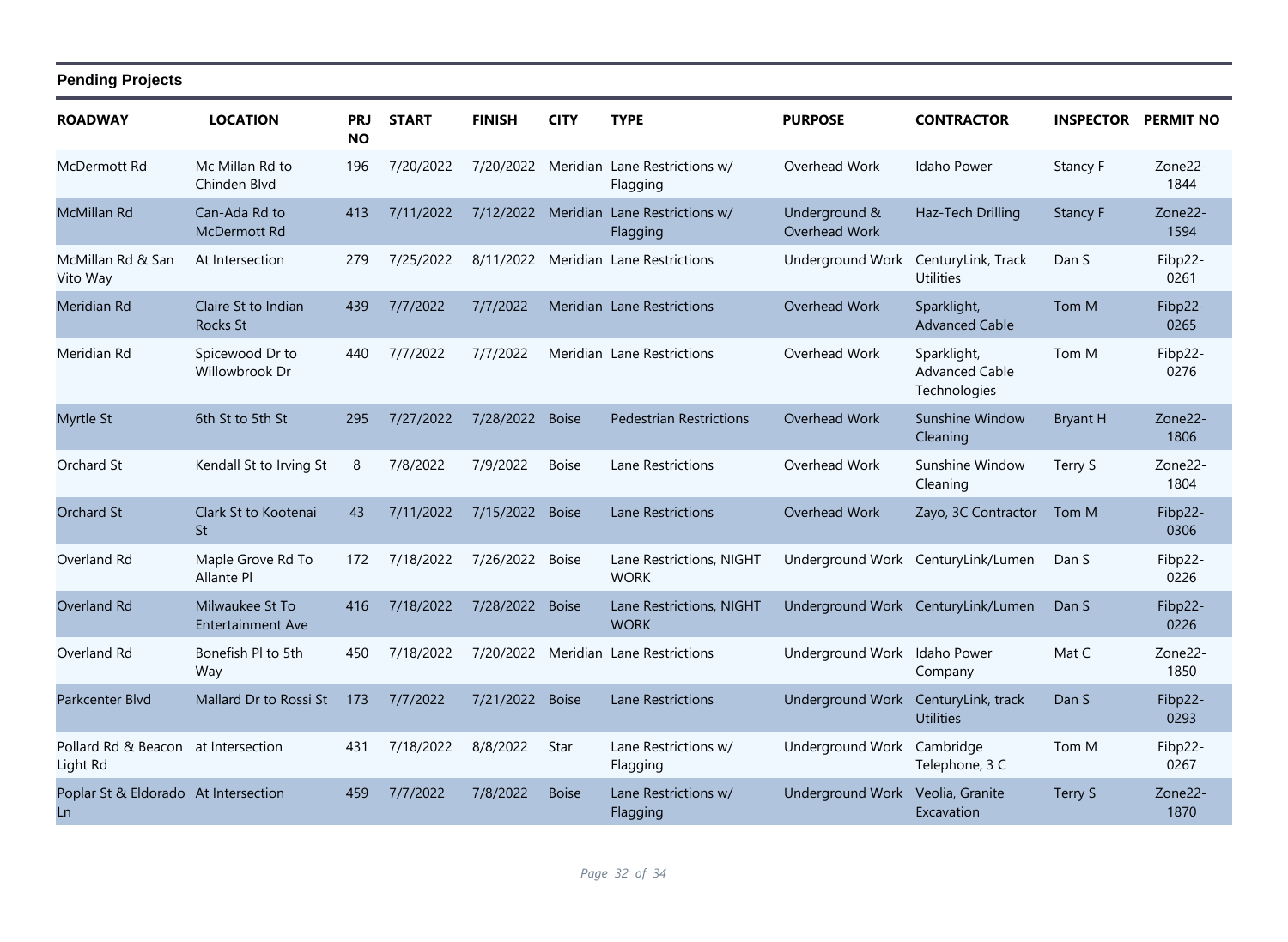| <b>ROADWAY</b>                             | <b>LOCATION</b>                       | PRJ<br><b>NO</b> | <b>START</b> | <b>FINISH</b>   | <b>CITY</b>  | <b>TYPE</b>                                                | <b>PURPOSE</b>                     | <b>CONTRACTOR</b>                                       | <b>INSPECTOR</b> | <b>PERMIT NO</b>             |
|--------------------------------------------|---------------------------------------|------------------|--------------|-----------------|--------------|------------------------------------------------------------|------------------------------------|---------------------------------------------------------|------------------|------------------------------|
| Raymond St & Everett At Intersection<br>St |                                       | 463              | 7/7/2022     | 7/8/2022        | <b>Boise</b> | Lane Restrictions w/<br>Flagging                           | Underground Work Veolia, Granite   | Excavation                                              | Terry S          | Zone22-<br>1869              |
| Shamrock Ave &<br>Powderhorn St            | At Intersection                       | 393              | 7/11/2022    | 7/15/2022 Boise |              | Lane Restrictions w/<br>Flagging                           | Underground Work Intermountain Gas |                                                         | Eddie R          | Zone <sub>22</sub> -<br>1896 |
| State St                                   | 8th St to 6th St                      | 347              | 7/10/2022    | 7/10/2022       | <b>Boise</b> | Road Closure                                               | Overhead Work                      | <b>Bragg Crane</b>                                      | Bryant H         | Zone22-<br>1584              |
| <b>State St</b>                            | 8th St to 6th St                      | 349              | 7/10/2022    | 7/10/2022 Boise |              | <b>Pedestrian Restrictions</b>                             | Overhead Work                      | Bragg crane                                             | <b>Bryant H</b>  | Zone22-<br>1584              |
| State St                                   | 4th St to 8th St                      | 33               | 7/11/2022    | 7/13/2022       | <b>Boise</b> | Lane Restrictions w/<br>Flagging                           | <b>Underground Work</b>            | <b>Badger Daylighting</b>                               | Bryant H         | Zone22-<br>1696              |
| <b>State St</b>                            | Eagle Rd to Stierman<br>Way           | 11               | 7/8/2022     | 7/10/2022 Eagle |              | <b>Road Closure</b>                                        | <b>Special Event</b>               | City of Eagle                                           | John W           | Sep22-0089                   |
| State St                                   | Ellens Ferry Dr to<br>Pierce Park Ln  | 210              | 7/18/2022    | 8/29/2022       | <b>Boise</b> | Lane Restrictions, NIGHT<br><b>WORK</b>                    | Underground Work                   | K2 Construction,<br>Rocky Mountain<br>Gravel            | Marco P          | $Sub22-$<br>0340             |
| <b>Stratford Dr</b>                        | Watertower St to<br>Central Dr        | 392              | 7/8/2022     | 7/22/2022       |              | Meridian Lane Restrictions                                 | Underground Work                   | CenturyLink,<br>Mountain LTD, Track                     | Dan S            | Fibp22-<br>0292              |
| Taconic Dr &<br>Montegue Way               | At Intersection                       | 155              | 7/7/2022     |                 |              | 7/22/2022 Meridian Lane Restrictions w/<br>Flagging        | <b>Underground Work</b>            | CenturyLink, Track<br><b>Utilities</b>                  | Dan S            | Fibp22-<br>0265              |
| Ten Mile Rd                                | Vicenza Way to<br><b>Belltower Dr</b> | 281              | 7/25/2022    | 8/11/2022       |              | Meridian Lane Restrictions                                 | Underground Work                   | CenturyLink, Track<br><b>Utilities</b>                  | Dan S            | Fibp22-<br>0261              |
| Ten Mile Rd                                | Adios St to Lake<br>Hazel Rd          | 403              | 7/14/2022    | 7/14/2022 Kuna  |              | Lane Restrictions                                          | Overhead Work                      | Idaho Power,<br>International Line<br><b>Builders</b>   | Harold B         | Sub <sub>22</sub> -<br>0335  |
| <b>Ten Mile Rd</b>                         | Amity Rd to Lake<br>Hazel Rd          | 449              | 9/5/2022     |                 |              | 9/16/2022 Meridian Road Closure                            | <b>Underground Work</b>            | Idaho Materials &<br>Construction                       | Harold B         | $Sub22-$<br>0073             |
| Ten Mile Rd                                | Vanguard Way to<br>Cobalt Dr          | 418              | 7/11/2022    |                 |              | 8/12/2022 Meridian Lane Restrictions, NIGHT<br><b>WORK</b> | Underground Work                   | C. Wright<br>Construction,<br>Hastriter<br>Construction | Ken O            | Zone22-<br>1686              |